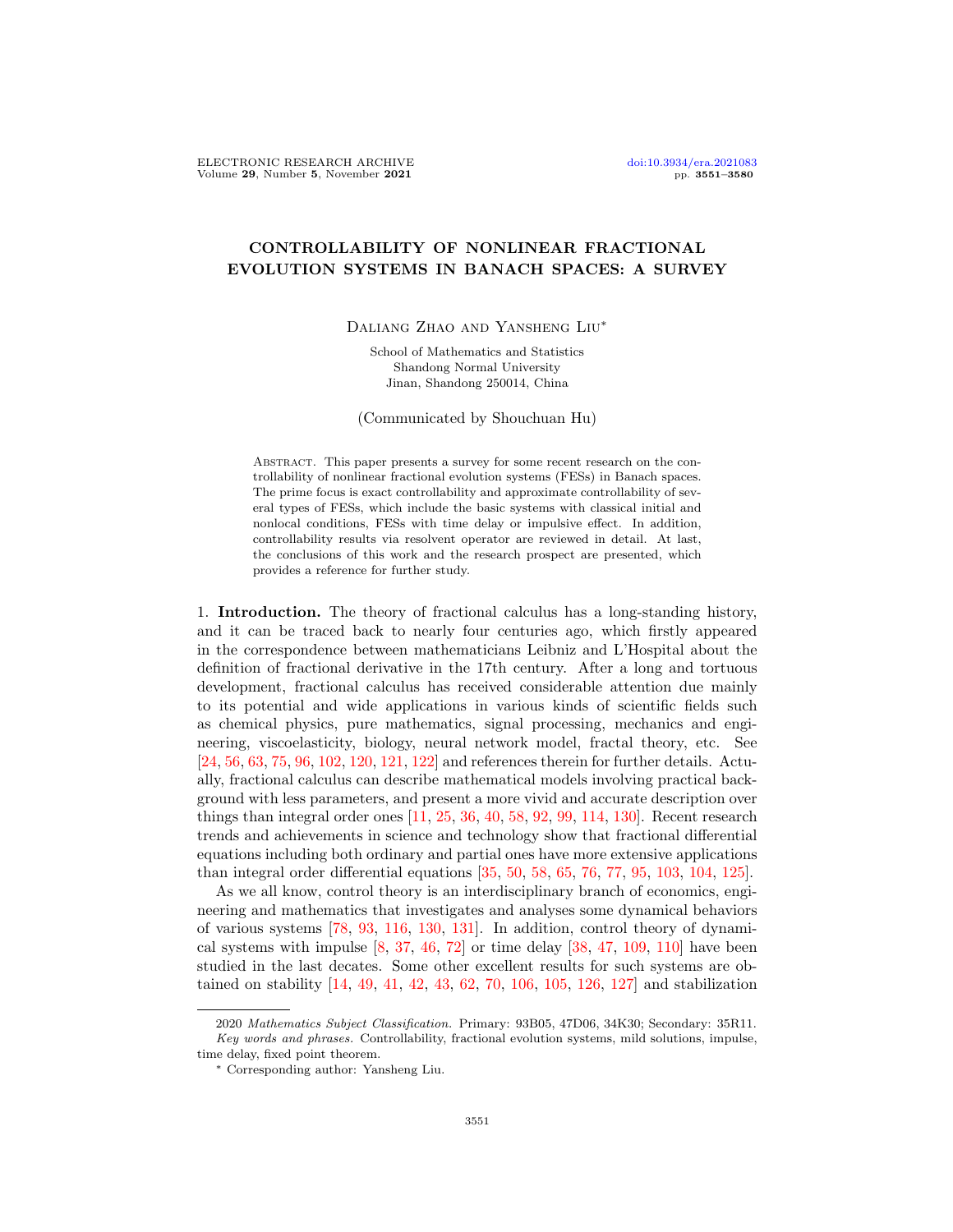[\[9,](#page-24-5) [33,](#page-25-13) [34,](#page-25-14) [45,](#page-25-15) [53,](#page-25-16) [3,](#page-23-0) [112,](#page-28-14) [113\]](#page-28-15), optimal control [\[1,](#page-23-1) [5,](#page-24-6) [12,](#page-24-7) [18,](#page-24-8) [30,](#page-25-17) [29\]](#page-25-18), etc. As an important component of technology and mathematical control theory, controllability has already gained considerable attention. Among the methods to investigate the controllability of diverse nonlinear systems, fixed-point theory has been used widely and effectively, which was initiated by Tarnove in 1967 [\[94\]](#page-27-8). For the sake of using fixed-point theorem, the controllability problem of nonlinear systems is transformed to a fixed-point problem of corresponding nonlinear operator in a appropriate function space. Frequently used fixed-point theorems include Banach's fixed-point theorem [\[13\]](#page-24-9), Schauder's fixed-point theorem [\[23,](#page-24-10) [32,](#page-25-19) [129\]](#page-28-16), Darbo's fixed-point theorem [\[17,](#page-24-11) [26\]](#page-24-12), Schaefer's fixed-point theorem [\[17\]](#page-24-11), Krasnoselskii's fixed-point theorem  $[61, 101, 117]$  $[61, 101, 117]$  $[61, 101, 117]$  $[61, 101, 117]$  $[61, 101, 117]$ , Sadovskii's fixed-point theorem  $[39, 68, 123]$  $[39, 68, 123]$  $[39, 68, 123]$  $[39, 68, 123]$ , Mönch's fixed-point theorem [\[15,](#page-24-13) [48,](#page-25-21) [57,](#page-26-12) [124,](#page-28-19) [118\]](#page-28-20), etc. It should be particularly noted that the controllability of fractional evolution systems (FESs) is an important issue for lots of practical problems since the fractional calculus can derive better results than integeral order one. The two most extensively studied subjects of controllability for FESs are exact controllability and approximate controllability.

On the other hand, time delay is a widespread phenomenon in the fields of science and engineering. So it can not be ignored in many practical situations [\[10,](#page-24-14) [52,](#page-25-22) [59,](#page-26-13) [66\]](#page-26-14). This is especially true for the evolution processes which are closely related to time. For example, the time delay is often inevitable in the process of pregnancy, maturation, and hatching at the different stages of population development. Sometimes, a minor delay may restrict the system seriously, or affect the structure and performance of the system to a great extent, and even lead to instability of the system. Therefore, various dynamic behaviors of FESs with time delay have been investigated during the last few decades, such as optimal controllability, stability and stabilization problems. With the continuous development of fractional calculus, more and more attention has been paid to the controllability of various kinds of FESs with time delay in recent years [\[13,](#page-24-9) [15,](#page-24-13) [22,](#page-24-15) [32,](#page-25-19) [124\]](#page-28-19). In addition, there is another inevitable factor in practice, that is, the phenomenon of impulse which widely exists in the real world. For example, it can be used to describe the sudden fluctuation of population caused by disease, famine, etc, in population model. The impulse phenomena also appear in the timing fishing or replenishment of population ecosystem, the external stimulation in nervous system, the closing of switch in circuit system and so on. The development of impulsive differential equations and related theories has been growing rapidly in recent decades [\[55,](#page-26-15) [107,](#page-28-21) [108,](#page-28-22) [119\]](#page-28-23). As we know, there are many processes in nature that are influenced by impulses as well as memory and heredity such as neural network and population dynamics model, etc. Obviously, they are most appropriately described by using fractional impulsive differential systems. Therefore, the investigation on controllability of FESs with impulsive effect has important theoretical significance and practical value. Nevertheless, analyzing controllability for FESs with impulse is more complicated than that for integral order ones. In the study of the fractional (impulsive) controllability, how to represent mild solutions of FESs is the first important step. Up to now, many divergences and academic controversies on the mild solutions to fractional impulsive systems still exist due to the fact that fractional derivatives have heredity, nonlocal behavior and memory property. Fortunately, some relevant literatures [\[87\]](#page-27-10) have corrected these issues and given their correct expressions.

By the analysis and comparison of the relevant literatures, this work will present a comprehensive overview for the controllability on some classes of FESs, such as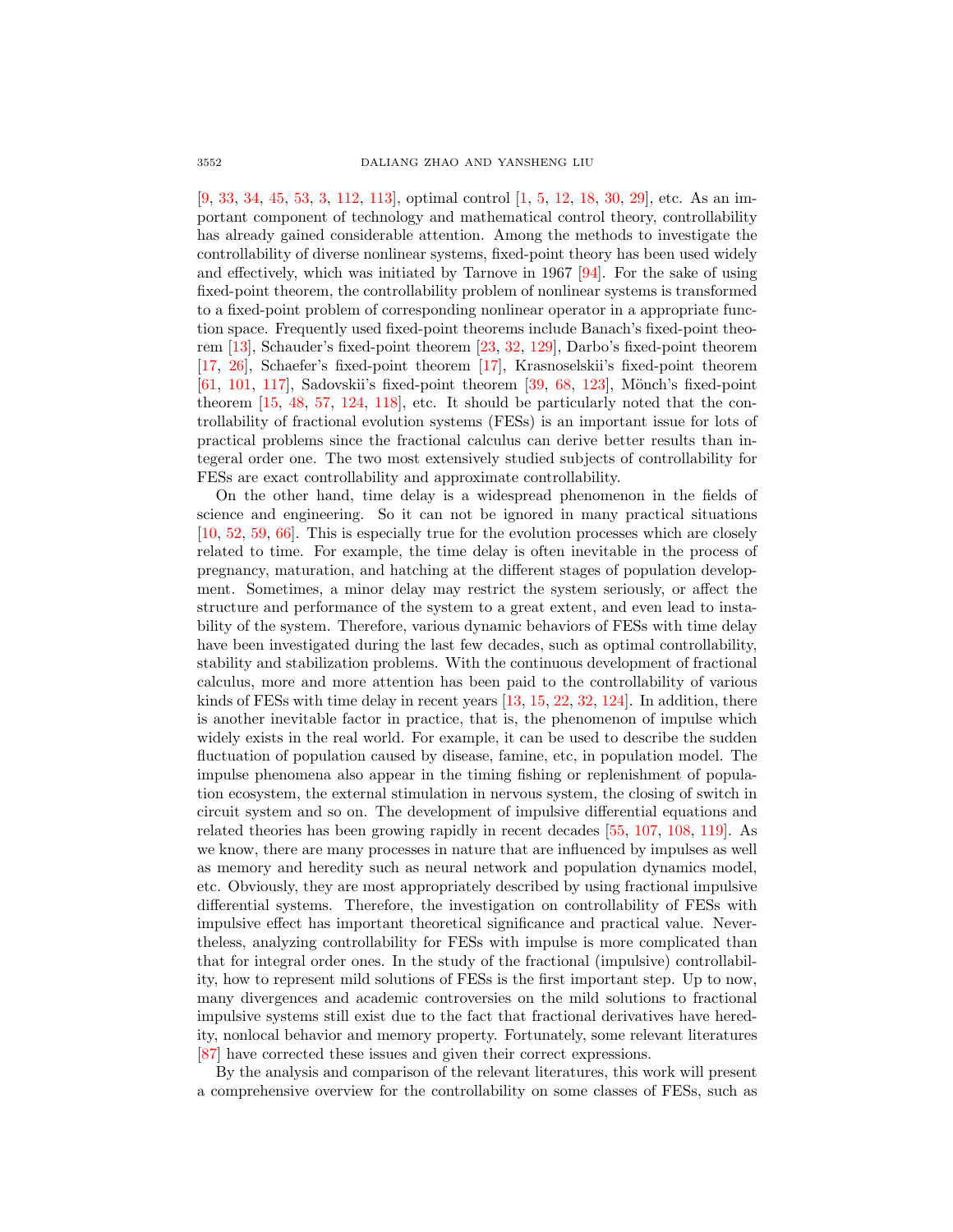some basic systems with classical initial and nonlocal conditions, FESs with time delay or impulse. An outline of the rest of this work is arranged as follows. In Section 2, some notations, definitions and lemmas are listed. Section 3 discusses the controllability of some basic systems. Section 4 considers the controllability of some classes of systems with time delay. In Section 5, controllability of systems with impulsive effects is presented. Controllability results via resolvent operator theory is discussed in Section 6. At last, Section 7 provides a conclusion of the present paper and the research prospect in this area.

2. Preliminaries. This section mainly lists some necessary notations, definitions and lemmas, which will be used throughout the present paper. The preliminaries here can be found in, for example, [\[39,](#page-25-20) [73,](#page-26-16) [74\]](#page-26-17).

Denote by  $\mathbb R$  the set of real numbers,  $\mathbb R^+$  the set of positive real numbers,  $\mathbb Z^+$ the set of positive integer numbers and by  $\mathbb C$  the set of complex numbers. Let  $A: \mathcal{D} \subseteq X \to X$  be a closed linear operator defined on a Banach space X, where  $\mathcal{D}$ stands for the domain of the operator A. Obviously,  $\mathcal D$  is a Banach space equipped with the graph norm  $||x||_{\mathcal{D}} = ||x|| + ||Ax||$ . Denote by  $L^p(J, X)$   $(p \ge 1)$  the space of p-th power integrable functions from interval J to Banach space  $X, L^1_{loc}(J)$  the space of locally integrable functions on J and by  $C(J, X)$  the space of X-valued continuous functions on J.  $\hat{x}(\lambda)$  stands for the Laplace transform of some function x.

Definition 2.1. The Riemann-Liouville standard fractional integral with fractional order  $q \in \mathbb{R}^+$  of a continuous function  $x : (0, +\infty) \to \mathbb{R}$  is defined as follows:

$$
I_t^q x(t) = D_t^{-q} x(t) = \frac{1}{\Gamma(q)} \int_0^t (t-s)^{q-1} x(s) ds,
$$

provided that the right side integral is pointwise defined on  $(0, +\infty)$ .

Definition 2.2. The Riemann-Liouville fractional derivative with fractional order  $q \in \mathbb{R}^+$  of a continuous function  $x : (0, +\infty) \to \mathbb{R}$  is defined by

$$
^{RL}D_{t}^{q}x(t) = \frac{1}{\Gamma(n-q)}\frac{d^{n}}{dt^{n}}\int_{0}^{t}(t-s)^{n-q-1}x(s)ds = \frac{d^{n}}{dt^{n}}D_{t}^{-(n-q)},
$$

where  $n-1 \leq q < n \in \mathbb{Z}^+$ , provided that the right side integral is pointwise defined on  $(0, +\infty)$ .

As an example, for  $\alpha > -1$ , one can obtain  ${}^{RL}D_t^q x^{\alpha} = \frac{\Gamma(1+\alpha)}{\Gamma(1+\alpha)}$  $\frac{1(1+\alpha)}{\Gamma(1+\alpha-q)}x^{\alpha-q}.$ 

As early as the 19th century, Riemann-Liouville fractional derivative has been well developed in the works of Abel, Riemann and Liouville. Up to now, a complete theoretical system has been established. However, such theory had led to many difficulties in the application of some practical problems. In order to avoid these difficulties and to facilitate modeling the problems of engineering and physics, a new definition of fractional derivative was proposed by Caputo in 1967:

**Definition 2.3.** The Caputo fractional derivative with fractional order  $q \in \mathbb{R}^+$  of a continuous function  $x:(0,+\infty) \to \mathbb{R}$  is defined by

$$
{}^{C}D_{t}^{q}x(t) = \frac{1}{\Gamma(n-q)} \int_{0}^{t} (t-s)^{n-q-1} x^{(n)}(s) ds = D_{t}^{-(n-q)} \frac{d^{n}}{dt^{n}} x(t),
$$

where  $n-1 < q < n \in \mathbb{Z}^+$ , provided that the right side integral is pointwise defined on  $(0, +\infty)$ .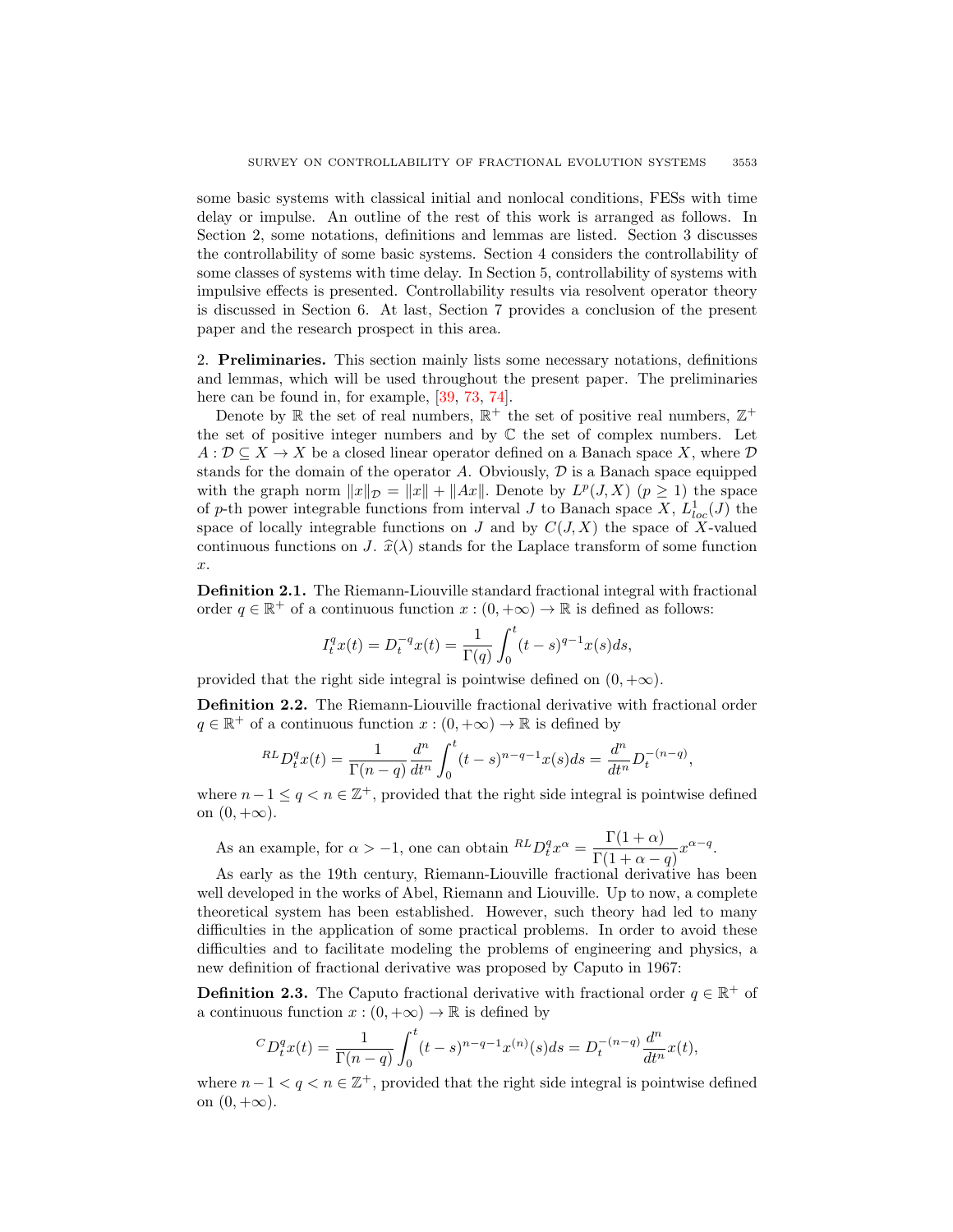It is not difficult to see that the Caputo derivative of a constant is equal to zero. Especially, if  $q \in (0, 1)$ , then

$$
{}^{C}D_{t}^{q}x(t) = \frac{1}{\Gamma(1-q)} \int_{0}^{t} (t-s)^{-q} x'(s) ds,
$$

which can be used to describe the state of the system at a given time depends on past events. Apart from that, the solutions of Caputo-type equations can approximate any given smooth function arbitrarily [\[6\]](#page-24-16).

**Definition 2.4.** The Hilfer fractional derivative with fractional order  $0 \leq \nu \leq 1$ and  $0 < \mu < 1$  of a continuous function  $x : (0, +\infty) \to \mathbb{R}$  is defined by

$$
D_t^{\nu,\mu}x(t) = I_t^{\nu(1-\mu)}\frac{d}{dt}I_t^{(1-\nu)(1-\mu)}x(t),
$$

for functions such that the expression on the right hand side exists.

Obviously, when  $\nu = 0$ ,  $0 < \mu < 1$ , the Hilfer fractional derivative corresponds to the classical Riemann-Liouville fractional derivative; when  $\nu = 1$ ,  $0 < \mu < 1$ , it corresponds to the classical Caputo fractional derivative.

**Lemma 2.5.** Suppose that  $x \in C(J) \cap L^1(J)$  with a fractional derivative of order  $q \in \mathbb{R}^+$ . Then the following equality holds:

$$
I_t^{qRL} D_t^{q} x(t) = x(t) + c_1 t^{q-1} + c_2 t^{q-2} + \dots + c_n t^{q-n},
$$

where  $c_i \in \mathbb{R}, i = 1, 2, \dots, n$  and  $n - 1 < q \le n \in \mathbb{Z}^+$ .

**Lemma 2.6.** Let  $n-1 < q \leq n \in \mathbb{Z}^+$ . Then the following equality holds:

$$
I_t^{q}C D_t^{q} x(t) = x(t) + c_0 + c_1 t + c_2 t^2 + \dots + c_{n-1} t^{n-1},
$$

where  $c_i \in \mathbb{R}, i = 0, 1, 2, \dots, n - 1.$ 

Since the classical solution of a fractional evolution system satisfies a convolution equation on the halfline, it is natural to employ the theory of Laplace transform for its study. Therefore, mild solutions of the considered FESs can be obtained mainly by applying the Laplace transform technique. For this reason, we present the following properties:

**Lemma 2.7.** Let  $q \in \mathbb{R}^+$ . m denotes the smallest integer greater than or equal to q. Then

(i) 
$$
\hat{g}_q(\lambda) = \frac{1}{\lambda^q}
$$
, where

$$
g_q(t) = \begin{cases} \frac{1}{\Gamma(q)} t^{q-1}, & t > 0, \\ 0, & t \le 0. \end{cases}
$$

(ii) 
$$
\widehat{H_t^t}x(\lambda) = \frac{1}{\lambda^q}\widehat{x}(\lambda).
$$
  
\n(iii)  $\widehat{hL}\widehat{D_t^qx}(\lambda) = \lambda^q\widehat{x}(\lambda) - \sum_{k=0}^{m-1} (g_{m-q} * x)^{(k)}(0)\lambda^{m-1-k}.$   
\n(iv)  $\widehat{CD_t^qx}(\lambda) = \lambda^q\widehat{x}(\lambda) - \sum_{k=0}^{m-1} x^{(k)}(0)\lambda^{q-1-k}.$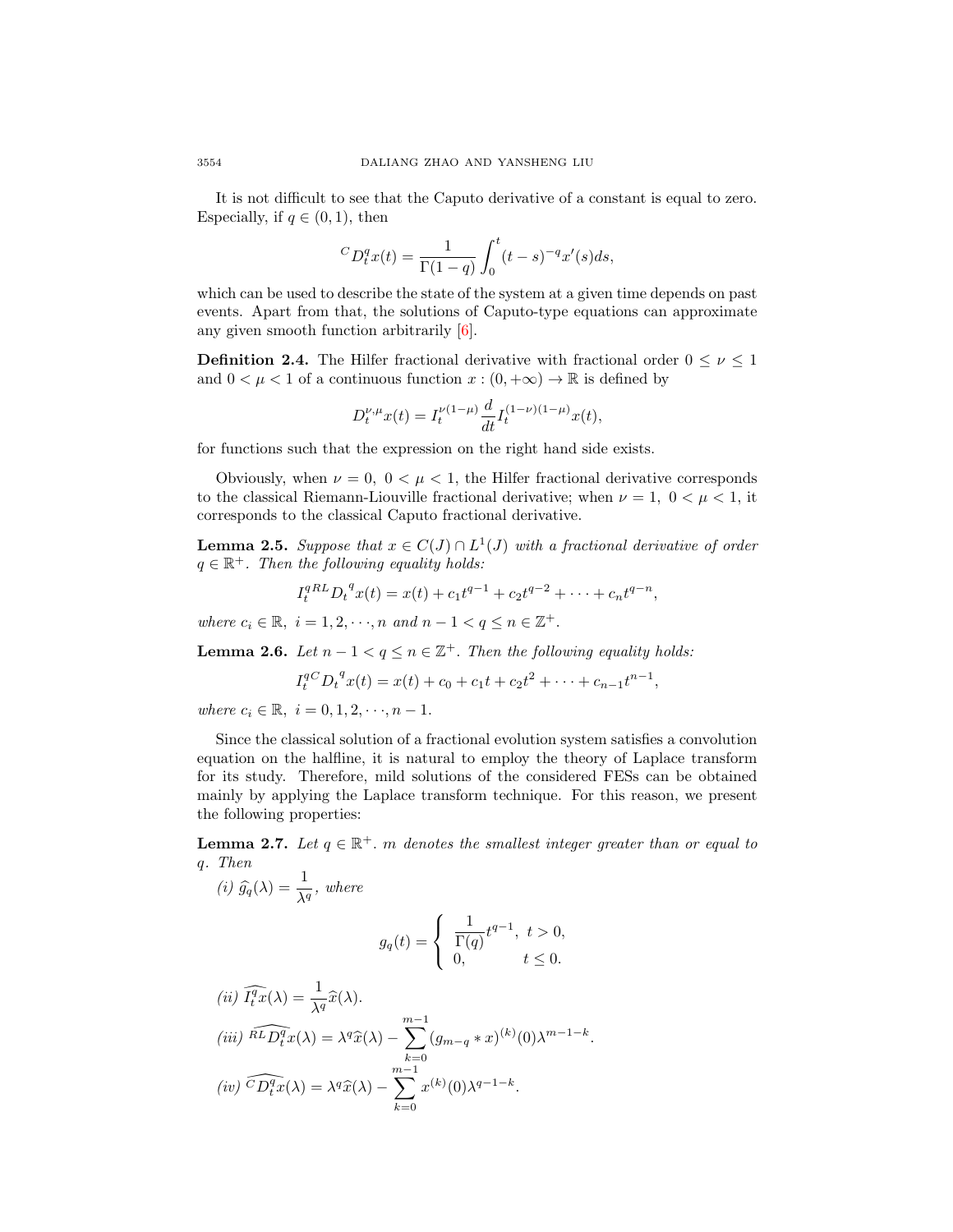The definitions of mild solutions for various kinds of  $C_0$ -semigroup-based control systems are usually given by some probability density functions. To this end, the following preparations are necessary:

**Definition 2.8.** The Mainardi's Wright function  $\Psi_q$  ( $0 < q < 1$ ) is defined by

$$
\Psi_q(\theta) = \sum_{n=0}^{\infty} \frac{(-\theta)^n}{n! \Gamma(-qn+1-q)} = \frac{1}{\pi} \sum_{n=1}^{\infty} \frac{(-\theta)^n}{(n-1)!} \Gamma(nq) \sin(n\pi q), \ \theta \in \mathbb{C}.
$$

**Remark 1.** If  $\theta \in \mathbb{R}^+$ , then

$$
\Psi_q(\theta) = \frac{1}{\pi q} \sum_{n=1}^{\infty} (-\theta)^{n-1} \frac{\Gamma(1+qn)}{n!} \sin(n\pi q), \ q \in (0,1).
$$

**Lemma 2.9.** Let  $0 < q < 1$ , then

$$
\begin{array}{ll} (i)\ \Psi_q(t)\geq 0,\ t\in (0,\infty).\\ (ii)\ \displaystyle\int_0^\infty \frac{q}{t^{q+1}}\Psi_q(t^{-q})e^{-\lambda t}dt=e^{-\lambda^q},\ Re(\lambda)\geq 0.\\ (iii)\ \displaystyle\int_0^\infty \Psi_q(t)t^rdt=\frac{\Gamma(1+r)}{\Gamma(1+qr)},\ r\in (-1,\infty).\\ (iv)\ \displaystyle\int_0^\infty \frac{1}{q}t^{-1-\frac{1}{q}}\Psi_q(t^{-\frac{1}{q}})dt=1. \end{array}
$$

3. Controllability of some basic systems. During the past four decades, controllability problems of various dynamical systems, including integeral order and fractional order derivatives, have been widely investigated in finite-dimensional and infinite-dimensional spaces [\[4,](#page-24-17) [27,](#page-24-18) [26,](#page-24-12) [57,](#page-26-12) [60,](#page-26-18) [69,](#page-26-19) [123\]](#page-28-18). Among such controllability problems, the two most fundamental types are exact controllability and approximate controllability. The exact controllability enables to steer the considered systems to arbitrary final state. If there exists a control such that the systems can be steered to zero point, we call it null controllability [\[86\]](#page-27-11), which can be regarded as a special case of exact controllability in some way. Under the assumption that the invertible controllability operator can be constructed, the controllability problem can be transformed into a fixed point problem.

In this section, we consider the controllability of some basic nonlinear fractional control systems with local conditions and nonlocal conditions. First, consider the following systems:

$$
{}^{C}D_{t}^{q}x(t) = Ax(t) + f(t, x(t)) + Bu(t), \quad t \in J = [0, b], \tag{3.1}
$$

with classical initial condition

$$
x(0) = x_0,\tag{3.2}
$$

where  ${}^{C}D_t^q$  represents the Caputo derivative of order  $0 < q \leq 1$ , A is unbounded and generates a  $C_0$ -semigroup  $\{T(t)\}_{t\geq 0}$  on Banach space X. B is a bounded linear operator and f is a nonlinear operator on X. If x is a classical solution of  $(3.1)-(3.2)$ , then

$$
x(t) \in \mathcal{D}, \ \forall t \in [0, b],
$$

which indicates that the systems will not be steered to arbitrary final state of  $X$  due to the fact  $\mathcal{D} \neq X$  in most cases. Consequently, only some types of mild solutions are considered in the study of the control systems. With this prerequisite, we give the following notion of exact controllability: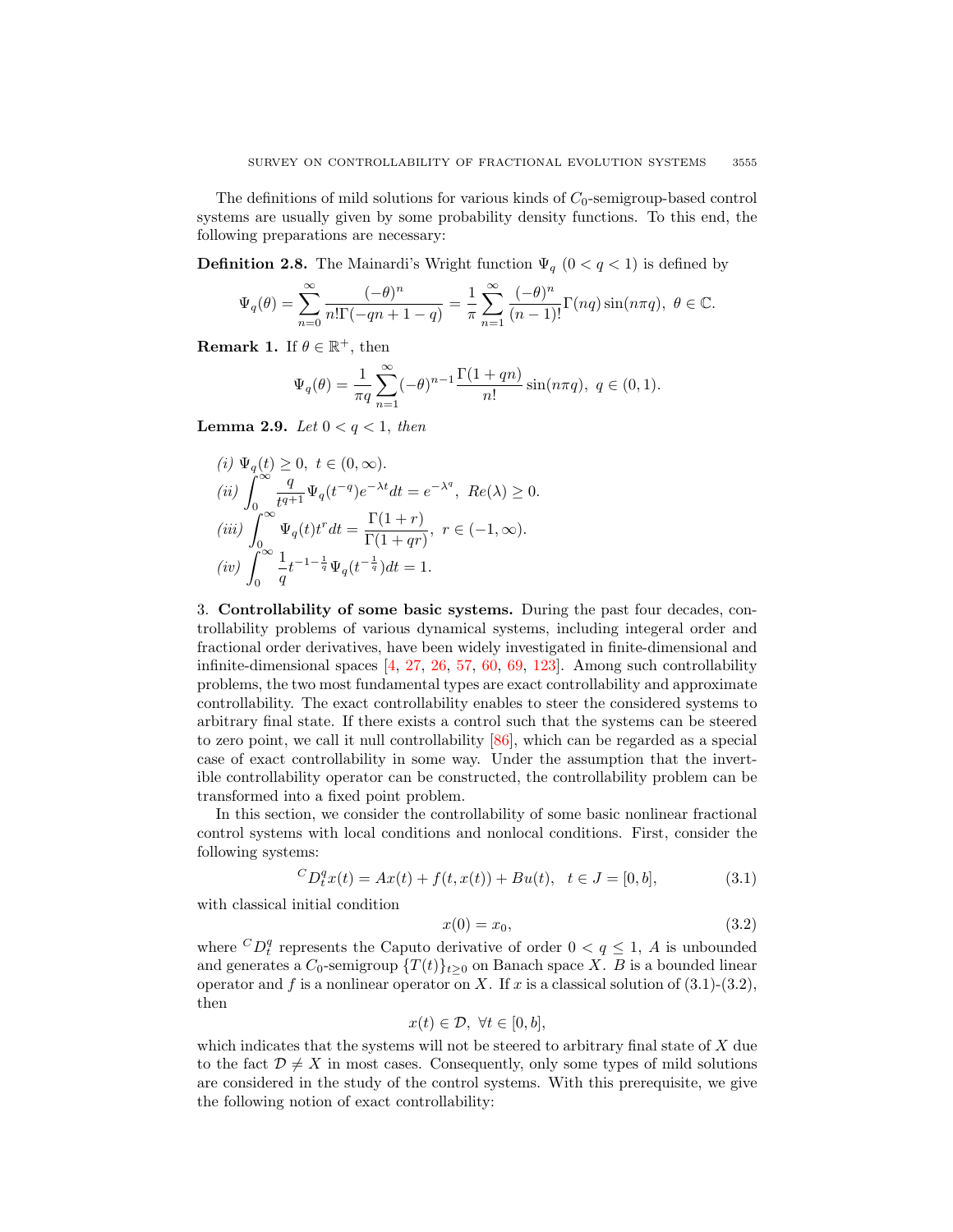**Definition 3.1.** The fractional control system  $(3.1)-(3.2)$  is said to be exactly controllable on J if, for every  $x_0, x_1 \in X$ , there exists a control  $u \in L^2(J, U)$  such that the mild solution x of systems  $(3.1)-(3.2)$  satisfies  $x(b) = x_1$ .

It is worth mentioning that the introduction of mild solution in the investigation of fractional controllability problems is the first step. However, Hern´andez et al. [\[20\]](#page-24-19) pointed out that the definition of mild solutions used in some papers was not appropriate for FESs as it is just a simple extension of mild solutions for integral order evolution equations. In 2002, El-Borai [\[16\]](#page-24-20) firstly introduced some probability density functions and gave the fundamental solutions of fractional evolution equations, which is a significant contribution to the construction of mild solutions for FESs. Since then, mild solutions for most of fractional controllability problems are constructed in terms of such probability density functions. For example, with regard to  $(3.1)-(3.2)$ , the mild solution can be given as follows:

**Definition 3.2.** For each  $u \in L^2(J, U)$ , a mild solution of the system (3.1)-(3.2) we mean the function  $x \in C(J, X)$  which satisfies

$$
x(t) = \mathcal{T}(t)x_0 + \int_0^t (t-s)^{q-1} \mathcal{S}(t-s) f(s, x(s)) ds + \int_0^t (t-s)^{q-1} \mathcal{S}(t-s) Bu(s) ds,
$$

where  $\mathcal{T}(\cdot)$  and  $\mathcal{S}(\cdot)$  are given by

$$
\mathcal{T}(t) = \int_0^\infty \xi_q(\theta) T(t^q \theta) d\theta, \quad \mathcal{S}(t) = q \int_0^\infty \theta \xi_q(\theta) T(t^q \theta) d\theta
$$

and for  $\theta \in (0, \infty)$ ,

$$
\xi_q(\theta) = \frac{1}{q} \theta^{-1-\frac{1}{q}} \Psi_q(\theta^{-\frac{1}{q}}) \ge 0.
$$

 $\Psi_q$  is the Mainardi's Wright function defined by Definition 2.8, and  $\xi_q(\theta)$  is a probability density function defined on  $(0, \infty)$  satisfying

$$
\int_0^\infty \xi_q(\theta)d\theta = 1, \quad \int_0^\infty \theta^\nu \xi_q(\theta)d\theta = \frac{\Gamma(1+\nu)}{\Gamma(1+q\nu)}, \quad \nu \in [0,1].
$$

We are now in the position to describe the exact controllability of  $(3.1)-(3.2)$ based on the above definition of mild solution. Suppose that the following hypothesis holds:

(C) The linear operator  $W: L^2(J, U) \to X$  defined by

$$
Wu = \int_0^b (b-s)^{q-1} \mathcal{S}(b-s)Bu(s)ds
$$

has a bounded inverse operator  $W^{-1}$  which takes values in  $L^2(J, U)/ker W$ .

Then, for  $\forall x \in C(J, X)$ , we can construct the corresponding control function

$$
u_x(t) = W^{-1}\left(x_1 - \mathcal{T}(b)x_0 - \int_0^b (b-s)^{q-1} \mathcal{S}(b-s) f(s, x(s)) ds\right)(t), \ t \in J, (3.3)
$$

and condition (C) infers  $x(b) = x_1$ , which means that system (3.1)-(3.2) is exactly controllable on J.

Note that the formula of Definition 3.2 contains characteristic solution operators associated with semigroup  $T(t)$ , probability density functions and Mainardi's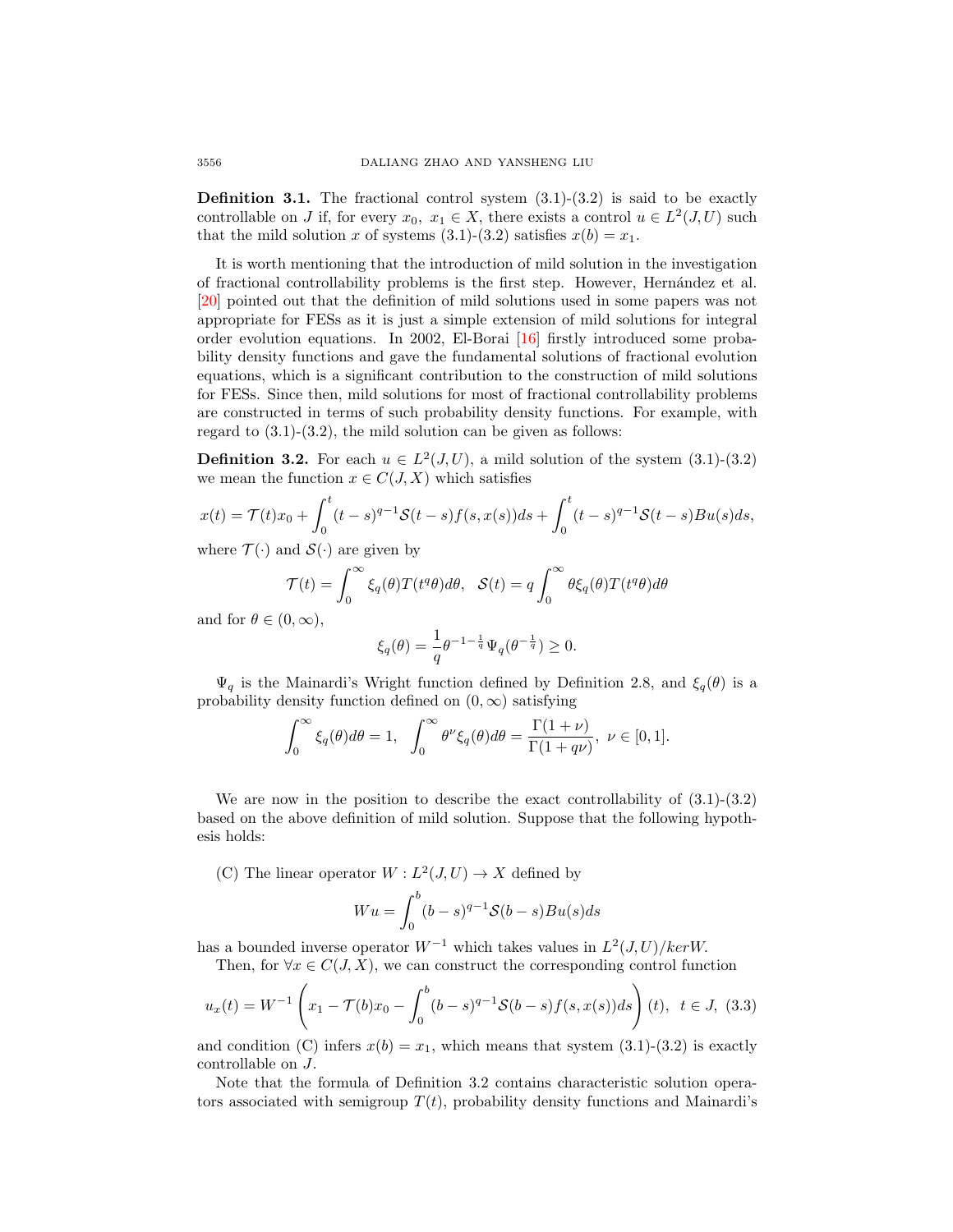Wright-type function. It is essentially different from the simple extension of mild solutions for integral order evolution systems. On the basis of Definition 3.2, J. Wang and Y. Zhou [\[101\]](#page-27-9) established some results of exact controllability for system (3.1)-(3.2) by utilizing properties of noncompact characteristic solution operators and fixed point strategies.

**Theorem 3.3.** ([\[101\]](#page-27-9)) Suppose that the following assumptions hold:

- (i) The operator A generates a strongly continuous semigroup  $T(t)$  in X, and there exists a constant  $M_1$  such that  $\sup ||T(t)|| \leq M_1$ . t∈J
- (ii) The linear operator  $B: L^2(J, U) \to L^1(J, X)$  is bounded,  $W: L^2(J, U) \to X$ defined by

$$
Wu = \int_0^b (b-s)^{q-1} \mathcal{S}(b-s)Bu(s)ds
$$

has an inverse operator  $W^{-1}$  which takes values in  $L^2(J, U)/kerW$  and there exist two positive constants  $M_2, M_3 > 0$  such that  $||B||_{L_b(U,X)} \leq M_2$  and

$$
||W^{-1}||_{L_b(X,L^2(J,U)/ker W)} \leq M_3.
$$

(iii)  $f : J \times X \to X$  is continuous and there exists a constant  $q_1 \in (0,q)$  and  $L_f \in L^{\frac{1}{q_1}}(J,\mathbb{R}^+)$  such that

$$
|| f(t, x_1) - f(t, x_2)) || \le L_f(t) ||x_1 - x_2||, \ t \in J, \ x_i \in X, \ i = 1, 2.
$$

- (iv)  $S(t)$  is continuous in the sense of uniformly operator topology for  $t > 0$ .
- (v) For all bounded subsets  $\mathfrak{B}$ , the set

$$
\Pi_{h,\delta} = \left\{ q \int_0^{t-h} \int_{\delta}^{\infty} \theta(t-s)^{q-1} \xi_q(\theta) T((t-s)^q \theta) f(s,x(s)) d\theta ds : x \in \mathfrak{B} \right\}
$$

is relatively compact in X for any  $h \in (0, t)$  and  $\delta > 0$ .

Then system  $(3.1)$ - $(3.2)$  is exactly controllable on J provided that

$$
c\left[1+\frac{M_3M_2M_1b^q}{\Gamma(1+q)}\right]<1,
$$
 where  $c=\frac{M_4M_1q}{\Gamma(1+q)},\ M_4=\kappa\|L_f\|_{L^{\frac{1}{q_1}}(J,\mathbb{R}^+)},\ \kappa=\left[\big(\frac{1-q_1}{q-q_1}\big)b^{\frac{q-q_1}{1-q_1}}\right]^{1-q_1}$ 

Using the similar approach in  $[101]$ , J. Du et al.  $[15]$ , studied the exact controllability of some fractional delay control systems, and A. Kumar et al. [\[31\]](#page-25-23), A. Debbouche et al. [\[13\]](#page-24-9), investigated the fractional impulsive control problems or such problems with delay. Some fixed point theorems, such as Banach's fixed-point theorem, Dhage's fixed-point theorem and Krasnoselskii's fixed-point theorem, are used widely in establishing the controllability results for the aforementioned papers in which the Lipschitz conditions are all required. The premise of these results is that the semigroups generated by infinitesimal generators are noncompact. This can be illustrated by the following simple example:

.

**Lemma 3.4.** ([\[101\]](#page-27-9)) Consider the following fractional differential systems

$$
\begin{cases} \n\frac{\partial^{\frac{2}{3}}}{\partial t^{\frac{2}{3}}}x(t,y) = x_y(t,y) + \omega \mu(t,y) + \frac{e^{-t}}{k + e^{t}}x(t,y), \quad t \in J = [0,1],\\ \nx(t,0) = x(t,1) = 0, \\ \nx(0,y) = 0, \quad 0 < y < 1,\n\end{cases}
$$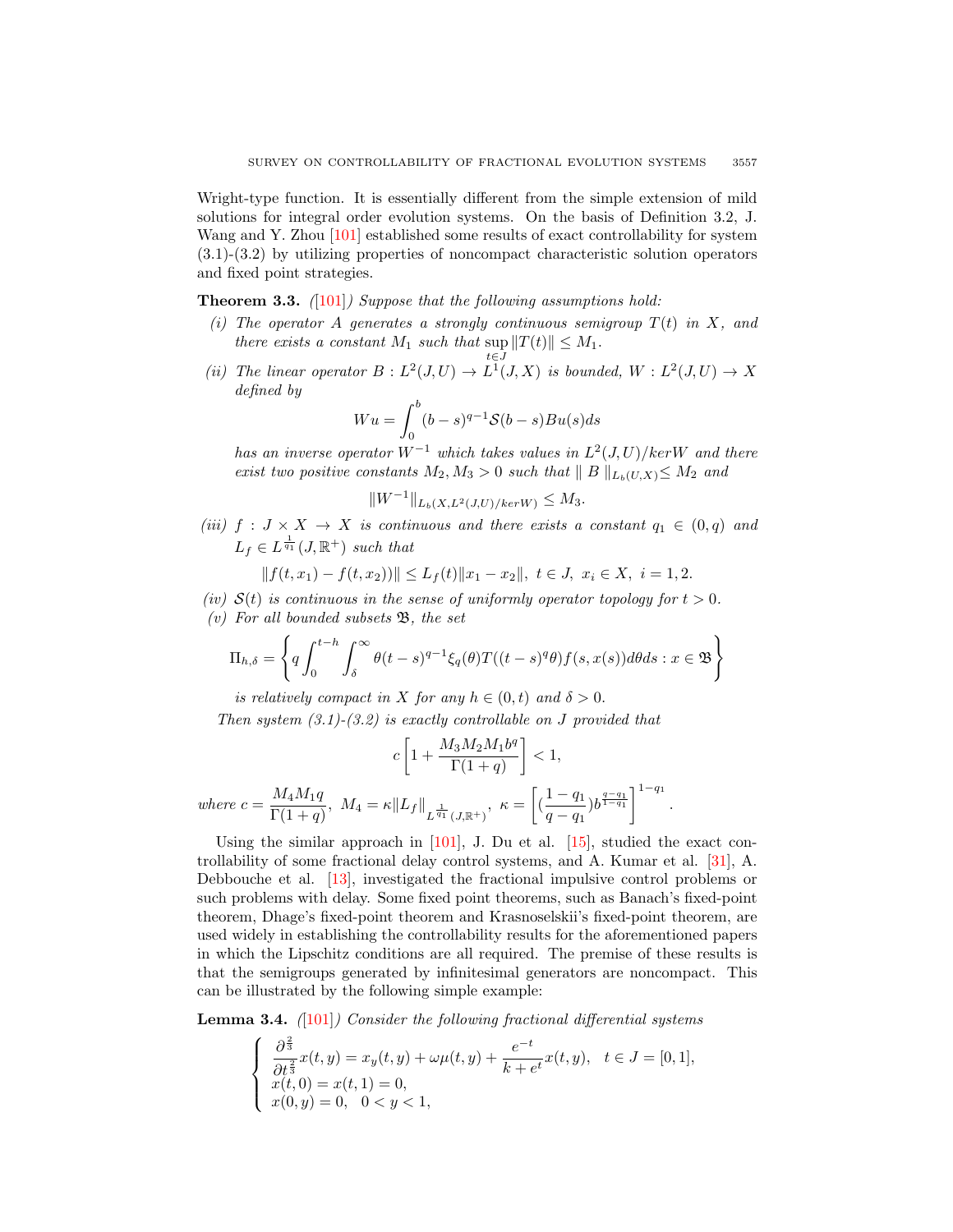where  $\omega > 0, k \ge 1$ , and  $\mu : J \times (0, 1) \to (0, 1)$  is continuous in t. Take  $X = C([0, 1])$ and let A be  $Ax = x'$ ,  $x \in D(A)$ , where  $D(A) = \{x \in X : x' \in X, x(0) = x(1) = 0\}$ .

Obviously, A is an infinitesimal generator of a noncompact semigroup  $\{T(t):$  $t \geq 0$ } which is defined by  $T(t)x(s) = x(t + s)$  for  $x \in X$ . Define  $f(t, x(t))(y) =$  $e^{-t}$  $\frac{c}{k + e^t}x(t, y)$ . Then f satisfies Lipschitz condition:

$$
|| f(t, x_1 - f(t, x_2)) || \le \frac{1}{1+k} ||x_1 - x_2||, \ x_1, x_2 \in X, \ t \in J.
$$

It is easy to see that all conditions of Theorem 3.3 are satisfied. Hence, the given system is exactly controllable on J.

Authors in [\[101\]](#page-27-9) used the equicontinuity of semigroup  $T(t)$  rather than its compactness in infinite-dimensional spaces, which can avoid a technical mistake happening while the compactness of  $T(t)$  is employed. Controllability result in [\[97\]](#page-27-12) was once established under the hypothesis that the semigroup associated with the linear part is compact. Note that Lipschitz continuity and some compact conditions were imposed on the nonlinear function f in  $[101]$  to guarantee the contraction and complete continuity of corresponding integral operators, and then Krasnoselskii's fixed-point theorem ensured the existence of mild solution for system (3.1)-(3.2). As a stronger condition than continuity, Lipschitz continuity is regarded only as an idealized one in many cases, which is difficult to be applied to practical problems. In addition, it seems difficult to verify the validity of the compact condition (v) in Theorem 3.3. Based on these observations, authors in [\[123\]](#page-28-18) proposed a new concept of exact controllability, and derived some sufficient conditions ensuring the exact controllability of system (3.1)-(3.2) without Lipschitz continuity and compact conditions imposed on nonlinearity, but relying on the differentiability of resolvent operator.

**Definition 3.5.** ([\[123\]](#page-28-18)) The fractional control system  $(3.1)-(3.2)$  is called exactly controllable on interval  $J = [0, b]$ , if for any  $x_0, x_1 \in X$ , there exists a control  $u \in L^2(J, U)$  and a constant  $\tau \in (0, b]$  such that a mild solution x of system (3.1)-(3.2) on  $I = [0, \tau]$  satisfies  $x(\tau) = x_1$ .

**Theorem 3.6.** ([\[123\]](#page-28-18)) Suppose that the following hypotheses are satisfied:

- (i)  $f \in C(I \times X; \mathcal{D})$  and takes bounded sets into bounded sets.
- (ii) The linear operator  $B: L^2(J, U) \to L^1(J, \mathcal{D})$  is bounded,  $W(t)$  defined by

$$
W(t)u = B_u(t) + \int_0^t \dot{S}(t-s)B_u(s)ds, \ t \in J,
$$

where  $B_u(t) = \frac{1}{\Gamma(\alpha)}$  $\int_0^t$  $\mathbf{0}$  $(t-s)^{\alpha-1}Bu(s)ds$ , has an induced inverse operator  $W^{-1}(t)$  which takes values in  $L^2(J, U)/ker W(t)$  for every  $t \in J$  and there exist two positive constants  $M_1, M_2 > 0$  such that  $||B||_{L(U,\mathcal{D})} \leq M_1$  and

$$
\sup_{t \in J} ||W^{-1}(t)||_{L(X, L^2(J, U)/ker W(t))} \le M_2.
$$

(iii) There exists a positive constant L such that  $\alpha(f(t,D)) \leq L\alpha(D), t \in J$ , for any bounded subset  $D \subset X$ .

Then the fractional control system (3.1)-(3.2) is exactly controllable on J if  $x_0 \in$  $\mathcal{D}$ .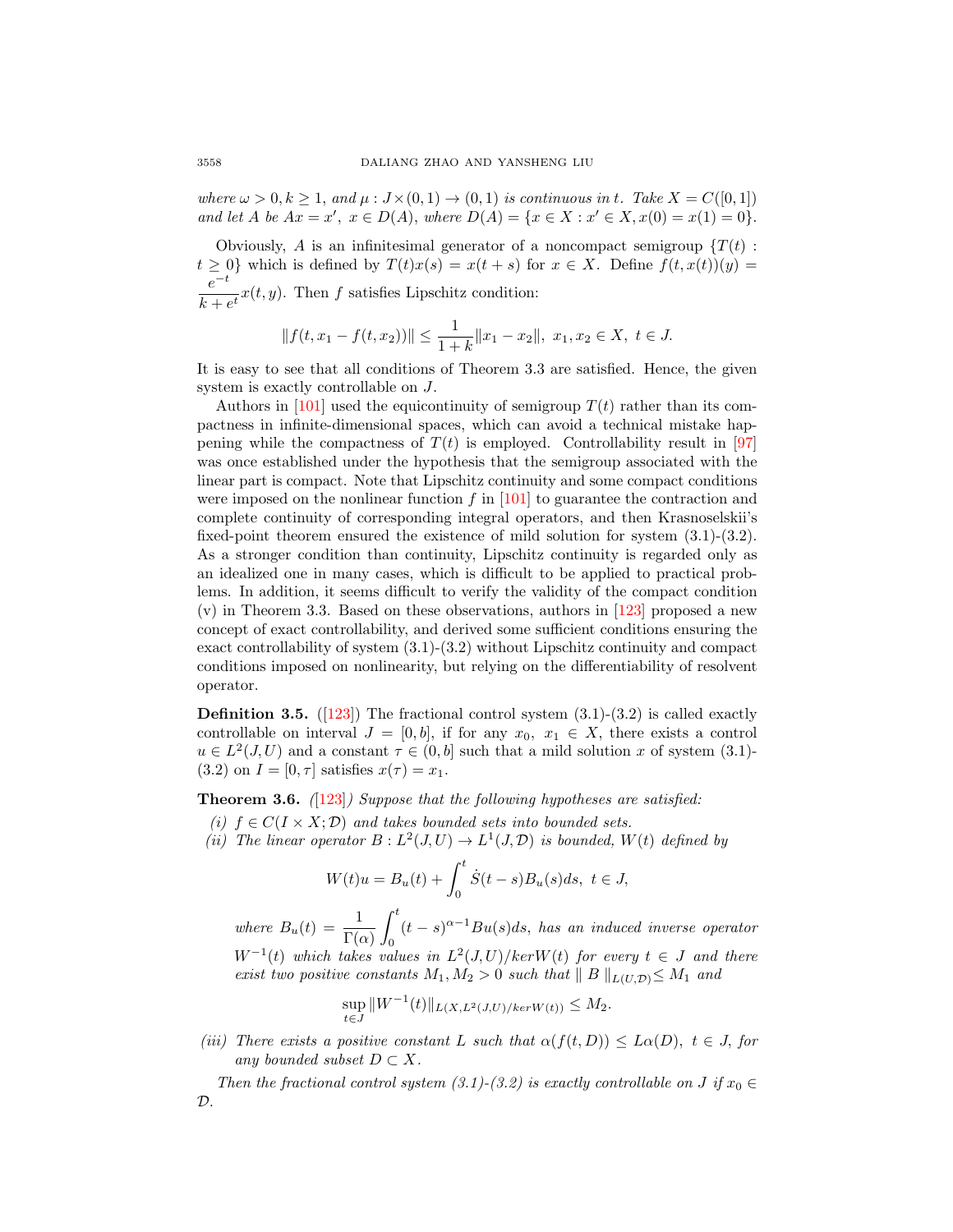It is shown that in Definition 3.5, the time when objective system is steered to  $x_1$  may be reached before the end value b. When  $\tau$  equals b, Definition 3.5 is the same as Definition 3.1. Obviously, it is easy to see that hypotheses (i) and (iii) in Theorem 3.6 naturally hold if  $f$  is Lipschitz continuous or compact. From this point of view, the obtained results in [\[123\]](#page-28-18) have wider applications. In addition, it should be stressed that whether a analytic resolvent operator is differentiable has not been demonstrated strictly at present, which is somewhat surprising to us because the given resolvent operator is of course continuously differentiable on  $(0, \infty)$ . For more details about resolvent operator theory, please refer to [\[74\]](#page-26-17) and references therein. Hence, in order to suppress the hypotheses that  $f$  and  $x_0$  are  $D$ -valued in (i) of Theorem 3.6, the resolvent operator is supposed to be analytic instead of differentiability and thus the controllability result is also derived in [\[123\]](#page-28-18). To this end, it needs to replace only the hypotheses (i) and (ii) of Theorem 3.6 with the following assumptions:

(i)  $f \in C(I \times X; X)$  and takes bounded sets into bounded sets.

(ii) The linear operator 
$$
B: L^2(J, U) \to L^1(J, X)
$$
 is bounded,  $W(t)$  defined by

$$
W(t)u = S(t)B_u(t) + \int_0^t \dot{S}(t-s)(B_u(s) - B_u(t))ds, \ t \in J
$$

has an induced inverse operator  $W^{-1}(t)$  which takes values in  $L^2(J, U)/ker W(t)$ for every  $t \in J$  and there exist two positive constants  $M_1, M_2 > 0$  such that

$$
|| B ||_{L(U,X)} \leq M_1
$$
,  $\sup_{t \in J} ||W^{-1}(t)||_{L(X,L^2(J,U)/ker W(t))} \leq M_2$ .

Next, we consider the system (3.1) with nonlocal conditions. In practice, nonlocal conditions are usually more accurate than classical initial conditions for physical estimation. For example, when observing the diffusion of a small amount of gas in the tube, there is more than one initial observation value, that is, the initial value can be determined by multiple observation points. The powerful tool to describe such phenomenon is the differential equations with nonlocal conditions. Therefore, more and more studies on the exact controllability of FESs with nonlocal conditions emerge in large numbers. Generally, nonlocal conditions for many practical problems can be described by the following formula:

$$
x(0) + g(x) = x_0,\t\t(3.4)
$$

**Definition 3.7.** ([\[100\]](#page-27-13)) The fractional control system  $(3.1)$  and  $(3.4)$  is said to be nonlocally exactly controllable on J iff, for every  $x_0, x_1 \in X$ , there exists a control  $u \in L^2(J, U)$  such that a mild solution x of system (3.1) and (3.4) satisfies  $x(b) + g(x) = x_1.$ 

Different from (3.3), using hypothesis (C), for an arbitrary function  $x \in C(J, X)$ , define the corresponding control as follows

$$
u_x(t) = W^{-1}\left(x_1 - g(x) - T(b)(x_0 - g(x)) - \int_0^b (b-s)^{q-1} \mathcal{S}(b-s) f(s, x(s)) ds\right)(t).
$$

It is not difficult to deduce that, by using this control, the mild solution of (3.1) and  $(3.4)$  satisfies  $x(b) + g(x) = x_1$ , which indicates the objective system is nonlocally exactly controllable on J. [\[100\]](#page-27-13) obtained two nonlocally controllable results for system  $(3.1)$  and  $(3.4)$  by using noncompactness measure in  $C(J, X)$ . J. Liang and H. Yang [\[48\]](#page-25-21) considered the nonlinear fractional integro-differential equations

$$
{}^{C}D_{t}^{q}x(t) + Ax(t) = f(t, x(t), Gx(t)) + Bu(t), \quad t \in J = [0, b]
$$
\n(3.5)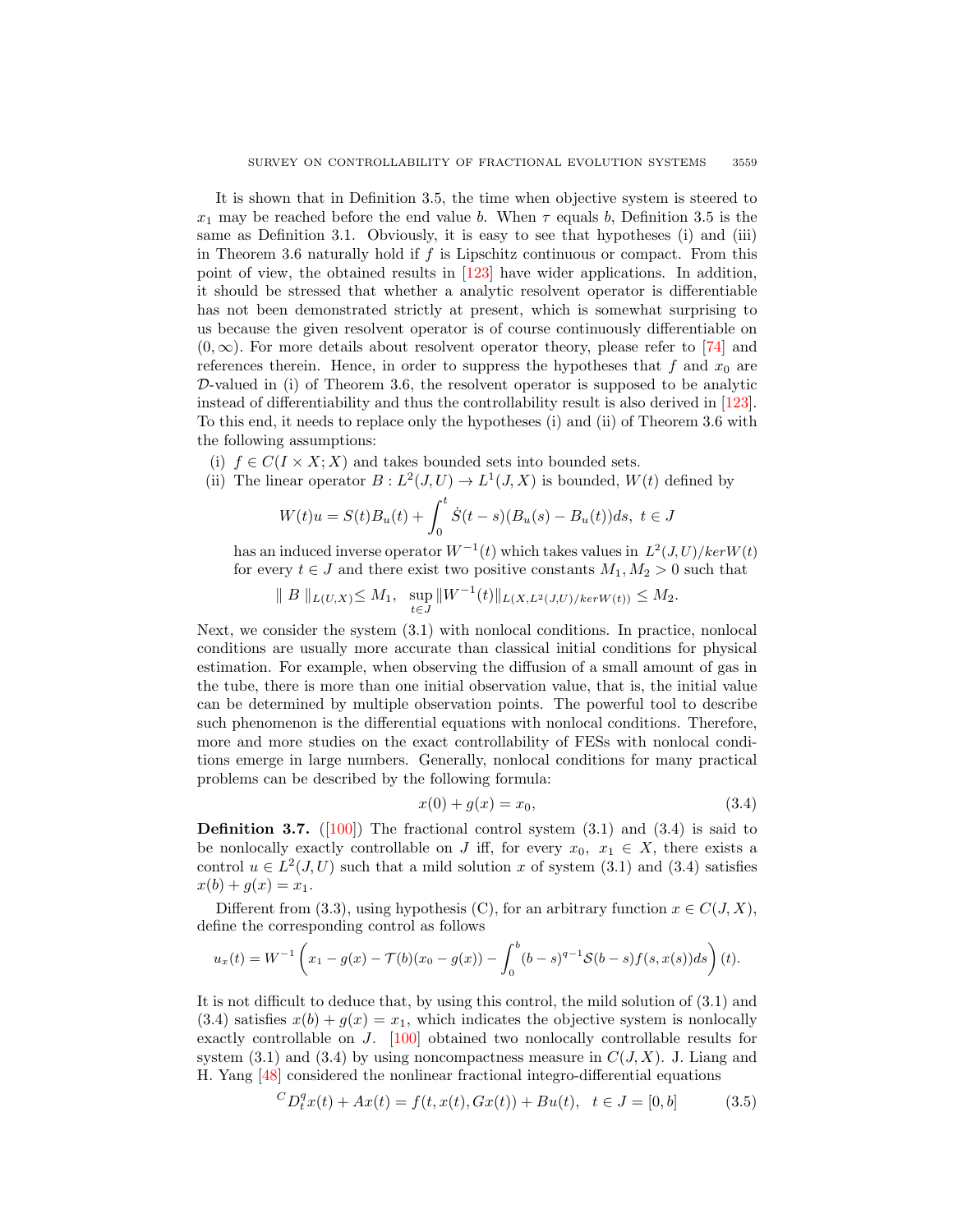with nonlocal condition

$$
x(0) = \sum_{k=1}^{m} c_k x(t_k), \ 0 < t_1 < t_2 < \dots < t_m \le b,\tag{3.6}
$$

which covers condition (3.2) as a special case. Here  $-A$  generates a  $C_0$ -semigroup on X. The control function  $u \in L^2(J, U)$ . U is a Banach space. f is imposed on some growth assumptions. Under the assumption of noncompactness of  $C_0$ -semigroup, exact controllability results of system (3.5) and (3.6) are derived. It is noted that the nonlocal condition in (3.6) is usually used to describe the diffusion phenomenon of small amount of gas in a transparent tube.

Thirdly, consider the following fractional evolution equations of mixed type

$$
{}^{C}D_{t}^{q}x(t) + Ax(t) = f(t, x(t), (Sx)(t), (Tx)(t)) + Bu(t), \quad t \in J = [0, b]
$$
 (3.7)

with nonlocal condition  $(3.4)$ , where S and T are given integrals with scalar kernel  $k(t, s)$  and  $h(t, s)$ , respectively. Compared with [\[123\]](#page-28-18), [\[80\]](#page-27-14) established some results on exact controllability for (3.4) and (3.7) by imposing some growth conditions on nonlinearity f and nonlocal term  $g$  rather than the Lipschitz continuity, which can be described as follows:

(i) For  $r > 0$ , there exist constants  $q_1 \in [0, q)$  and functions  $\varphi_r \in L^{\frac{1}{q_1}}(J, \mathbb{R}^+)$  such that

$$
||f(t, x, Sx, Tx)|| \le \varphi_r(t), \ \ a.e. \ t \in J, \ \ \forall x \in X \ satisfying \ ||x|| \le r.
$$

Moreover, suppose  $\liminf_{r \to \infty}$  $\|\varphi_r(s)\|_{L^{1/q_1}}$  $\frac{1}{r}$  < + $\infty$ .

(ii) The nonlocal term  $g: C(J, E) \to X$  is compact and continuous. There exists a nondecreasing continuous function  $\psi : \mathbb{R}^+ \to \mathbb{R}^+$  such that  $||g(x)|| \leq \psi(r)$ for all  $x \in \Omega_r = \{x \in C(J, X) : ||x||_C \le r\}$   $(r > 0)$  and  $\liminf_{r \to \infty}$  $\psi(r)$  $\frac{y}{r}$  < + $\infty$ .

It should be pointed out that, different from [\[123\]](#page-28-18), [\[80\]](#page-27-14) used the methods including a new estimation of the measure of noncompactness and a fixed point theorem with respect to a convex-power condensing operator. Obviously, condition  $(3.4)$ reduces to condition (3.6) when  $g(x) = \sum_{n=1}^{\infty}$  $\sum_{k=1} c_k x(t_k)$  and  $x_0 = \theta$ . For more outstanding achievements about exact controllability of fractional differential systems under the assumptions that the nonlinearity satisfies Lipschitz continuity, compactness or some other growth conditions, we refer to [\[15,](#page-24-13) [31\]](#page-25-23) and references therein.

Generally speaking, the controllability of the objective system is usually transformed into a fixed point problem for some nonlinear integral operator in an suitable function space. It is worth noting that the compactness conditions play a crucial role in the proof of their results. Sometimes, the compactness of the operator semigroup is required to obtain the controllability of the systems. Unfortunately, this is the case only in finite-dimensional spaces [\[98\]](#page-27-15) since the inverse of control operator may not exist if the state space is infinite-dimensional. Similar technical errors due to the compactness of semigroup  $T(t)$  have also been pointed out by Hernández et al. [\[19\]](#page-24-21). It can be observed that if the semigroup associated with the system is compact, then the control operator must also be compact. At the same time, it is also required that the control operator is reversible on a quotient space and the inverse operator is bounded, which means that the assumptions are too strong. From this point of view, approximate controllability is more attractive and popular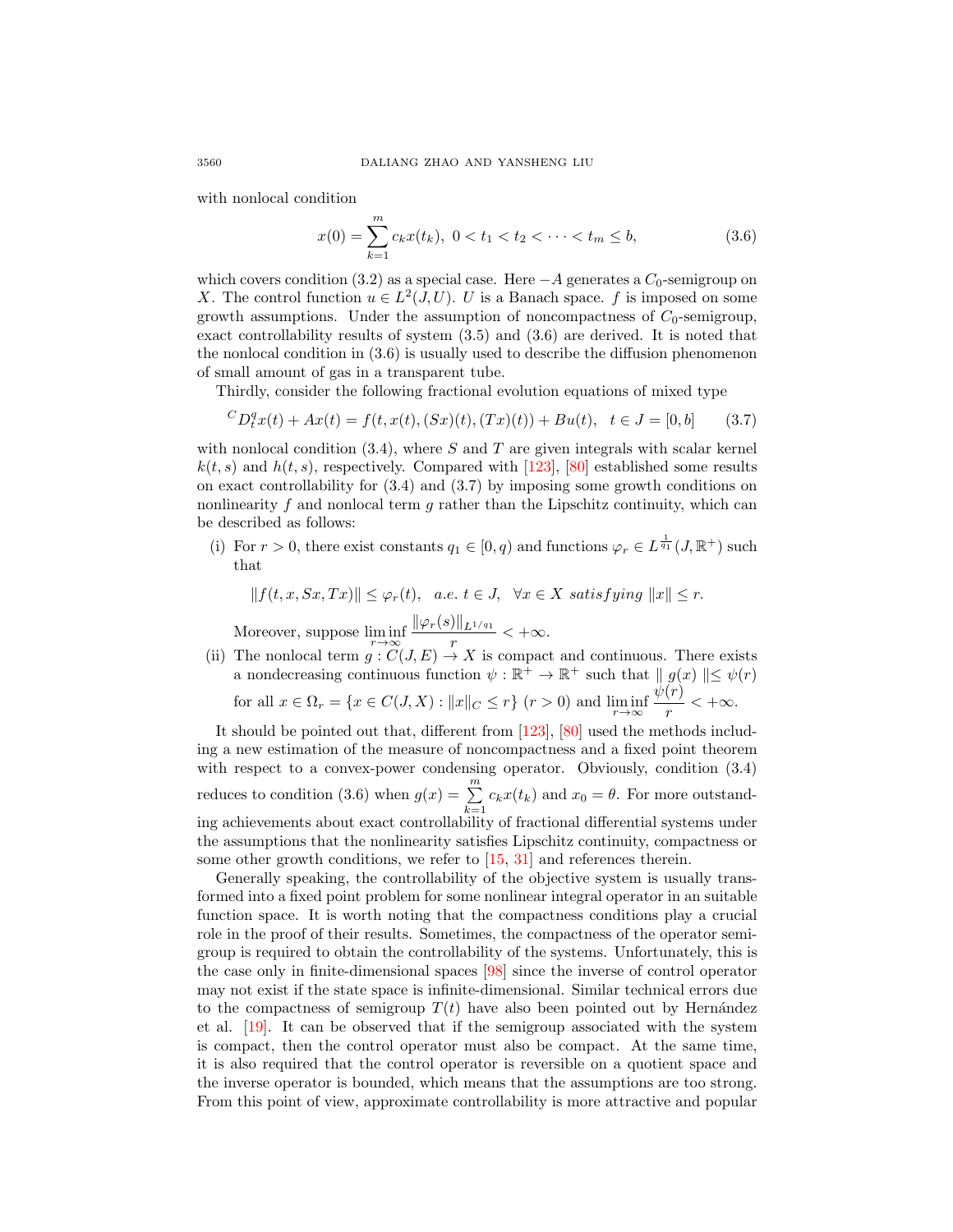as an extension of exact controllability, which avoids quite a lot limitations in some practical applications by contrast.

Compared with the exact controllability, approximate controllability can steer the considered system to arbitrary small neighborhood of final state. It is stressed here that exact controllability and approximate controllability coincide when the space is finite-dimensional. On the premise that the corresponding linear systems are approximate controllable, many scholars have studied the approximate controllability of various fractional semilinear evolution systems such as the time-delay systems [\[22,](#page-24-15) [32\]](#page-25-19), impulsive systems [\[117\]](#page-28-17), stochastic equations [\[86,](#page-27-11) [85\]](#page-27-16), neutral equations [\[68\]](#page-26-11) and so on. Generally speaking, the major techniques to investigate approximate controllability can be classified into three categories. The first one is to use iterative and approximate techniques, that is called sequential approach also [\[44,](#page-25-24) [90,](#page-27-17) [89\]](#page-27-18). The second one is the range conditions of the operator B [\[32,](#page-25-19) [69\]](#page-26-19). The last one, which is also the most popular one so far, is the method to use resolvent conditions based on resolvent operator or solution operator of the considered systems [\[82,](#page-27-19) [68,](#page-26-11) [83\]](#page-27-20).

**Definition 3.8.** The fractional system  $(3.1)-(3.2)$  is said to be approximately controllable on J if  $K_b(f) = X$ , where  $K_b(f)$  is called the reachable set of system  $(3.1)-(3.2)$  at time b and is defined as

$$
K_b(f) = \{x(b, u) \in X : u \in L^2(J, U), \ x(\cdot, u) \text{ is the mild solution of } (3.1) - (3.2)\}.
$$

We can also use the following equivalent expression:

**Definition 3.9.** The fractional system  $(3.1)-(3.2)$  is said to be approximately controllable on J if, for any desired final state  $x_1 \in X$  and arbitrary  $\varepsilon > 0$ , there exists a control  $u \in L^2(J, U)$  such that  $x(t)$  satisfies  $||x(b) - x_1|| < \varepsilon$ , where  $x(t)$  is a corresponding solution of system (3.1)-(3.2).

With regard to the method to use resolvent conditions, it is particularly important to note that the approximate controllability results are based on the supposition that the corresponding linear dynamical systems are approximately controllable. For this reason, consider the following linear fractional systems corresponding to (3.1) and (3.2):

$$
\begin{cases}\n C_{L}^{q}x(t) = Ax(t) + Bu(t), & t \in J = [0, b], \\
 x(0) = x_0.\n\end{cases}
$$
\n(3.8)

Note that approximate controllability of (3.8) is an extension of approximate controllability of linear first-order control systems. Then it is natural to introduce the control operator associated with (3.8) as

$$
\Gamma_0^b = \int_0^b (b-s)^{q-1} \mathcal{S}(b-s) BB^* \mathcal{S}^*(b-s) ds,
$$

where  $B^*$  and  $S^*$  denote the adjoint of B and S, respectively.

**Lemma 3.10.** ([\[84\]](#page-27-21)) The linear fractional system (3.8) is approximately controllable on J iff  $\alpha(\alpha I + \Gamma_0^b)^{-1} \to 0$  as  $\alpha \to 0^+$  in the strong operator topology.

For fractional systems (3.1) and (3.2), R. Sakthivel et al. in [\[84\]](#page-27-21) established a new set of sufficient conditions guaranteeing the approximate controllability by using the semigroup theory and fixed point strategy, which is given as follows:

Theorem 3.11. Assume that the following hypotheses hold: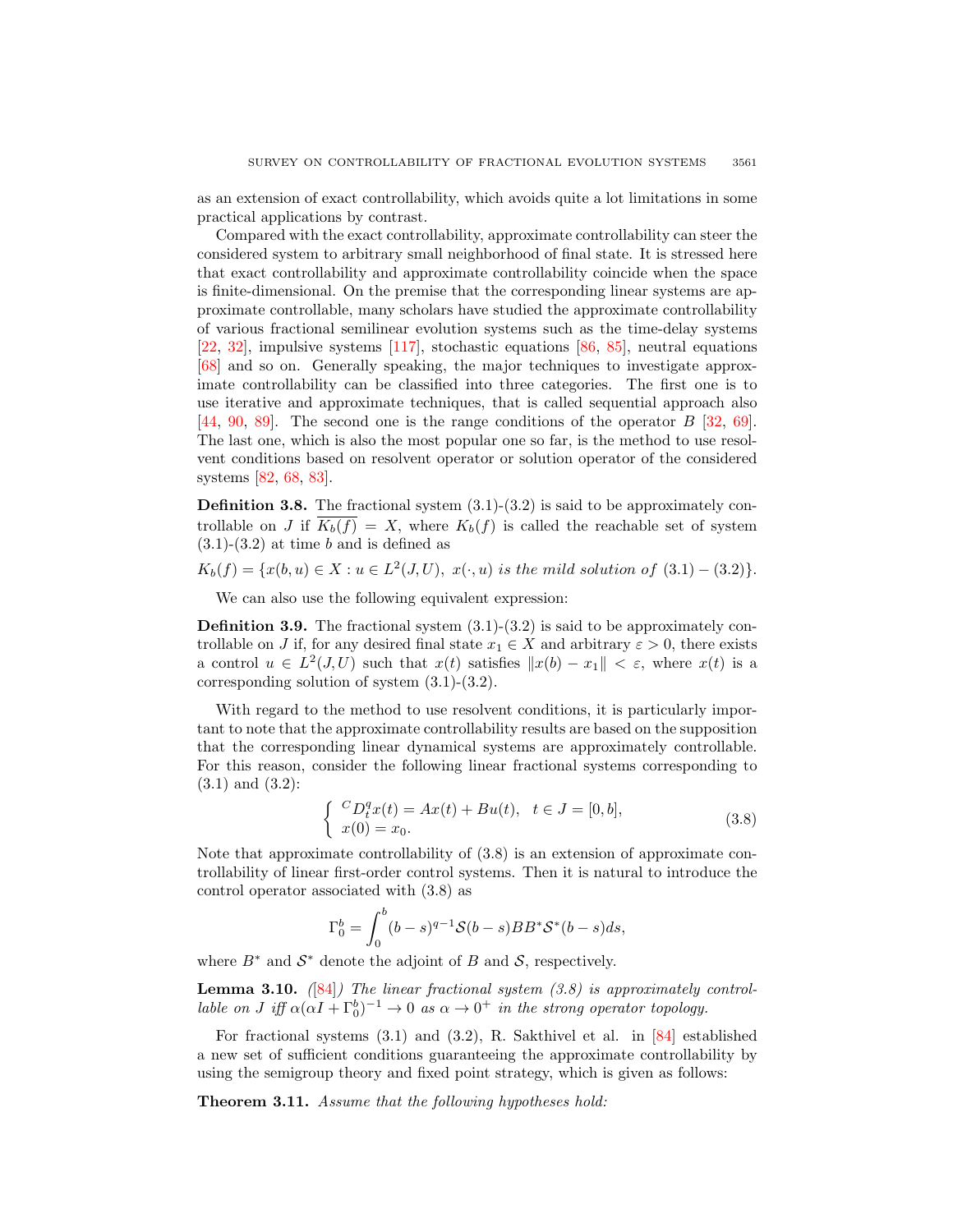- (i)  $T(t)$  is a compact operator for each  $t \in [0, b]$ .
- (ii) For each  $t \in [0, b]$ , the function  $f(t, \cdot) : X \to X$  is continuous and for each  $x \in C([0, b], X)$ , the function  $f(\cdot, x) : [0, b] \to X$  is strongly measurable.
- (iii) There exists a constant  $q_1 \in [0, q]$  and  $m \in L^{\frac{1}{q_1}}([0, b], \mathbb{R}^+)$  such that  $|f(t, x)| \leq$ m(t) for all  $x \in X$  and almost all  $t \in [0, b]$ .
- (iv) The function  $f: J \times X \to X$  is continuous and uniformly bounded, and there exists  $N > 0$  such that  $|| f(t, x) || \leq N$  for all  $(t, x) \in J \times X$ .

Then the semilinear fractional system  $(3.1)-(3.2)$  is approximately controllable on J.

Notice that Theorem 3.11 requires the compactness of operator  $T(t)$ , which ensures that operators  $\mathcal{S}(t)$  and  $\mathcal{T}(t)$  are also compact for every  $t > 0$ . This helps to guarantee the existence of the mild solution to systems (3.1) and (3.2) in the sense of Definition 3.2 via Schauder's fixed-point theorem. In addition, the selection of subsequences and the compactness of some relevant operators (see Theorem 3.3 in [\[84\]](#page-27-21) for details) via resolvent conditions are also based on this compactness assumption. Further, by employing the similar technique adopted in Theorem 3.11, authors in [\[84\]](#page-27-21) extended the approximate controllability results to nonlocal FESs (3.1) and (3.4):

Theorem 3.12. Assume that all the assumptions of Theorem 3.11 hold and, in addition, the following hypothesis holds:

(v)  $g: C([0, b], X) \to X$  is a given function satisfying that there exists a constant  $L > 0$  such that  $|| g(x) - g(y) || ≤ L || x - y ||$ , for any  $x, y ∈ C([0, b], X)$ .

Then the semilinear fractional system  $(3.1)$  with nonlocal condition  $(3.4)$  is approximately controllable on J.

On the basis of the ideas presented in [\[84\]](#page-27-21), S. Ji [\[23\]](#page-24-10) further investigated the approximate controllability of the same nonlocal fractional systems by resolvent conditions and approximation method:

**Theorem 3.13.**  $(23)$  Assume that the following hypotheses are satisfied:

- (i)  $T(t)$  is compact for every  $t > 0$ .
- (ii)  $f : [0, b] \times X \to X$  is continuous and there exists a positive constant  $L_1$  such that  $\| f(t, x) \| \le L_1$  for all  $(t, x) \in [0, b] \times X$ .
- (iii)  $g: C([0, b]; X) \to X$  is continuous and there exists a positive constant  $L_2$ such that  $||g(x)|| \le L_1$  for all  $x \in C([0, b]; X)$ . In addition, there exists a  $\delta = \delta(r) > 0$  such that  $g(x) = g(y)$  for any  $x, y \in W_r$  with  $x(s) = y(s)$  for  $s \in [\delta, b],$  where  $W_r = \{x \in C(J; X) : x(t) \in B_r\},$   $B_r = \{x \in X : ||x|| \leq r\}.$

Then the fractional control system  $(3.1)$  with nonlocal condition  $(3.4)$  is approximately controllable on J.

Here, the nonlinear term  $f$  and nonlocal term  $g$  are supposed to be only continuous functions, which are different from that in Theorem 3.12. Furthermore, it is noted that, in infinite-dimensional spaces,  $C_0$ -semigroup  $T(t)$  is compact only when  $t > 0$ , that is,  $T(t)$  is not compact at  $t = 0$ . In order to overcome this difficulty, author in [\[23\]](#page-24-10) established a compact set of approximate solutions on the basis of approximate semigroup  $T(\frac{1}{n})$ , and derived the approximate controllability of (3.1) and  $(3.4)$ . From this point of view, the results in  $[23]$  improved that in  $[84]$ . Such similar techniques also be used in [\[64\]](#page-26-20).

<sup>(</sup>iv)  $B: U \to X$  is a linear bounded operator.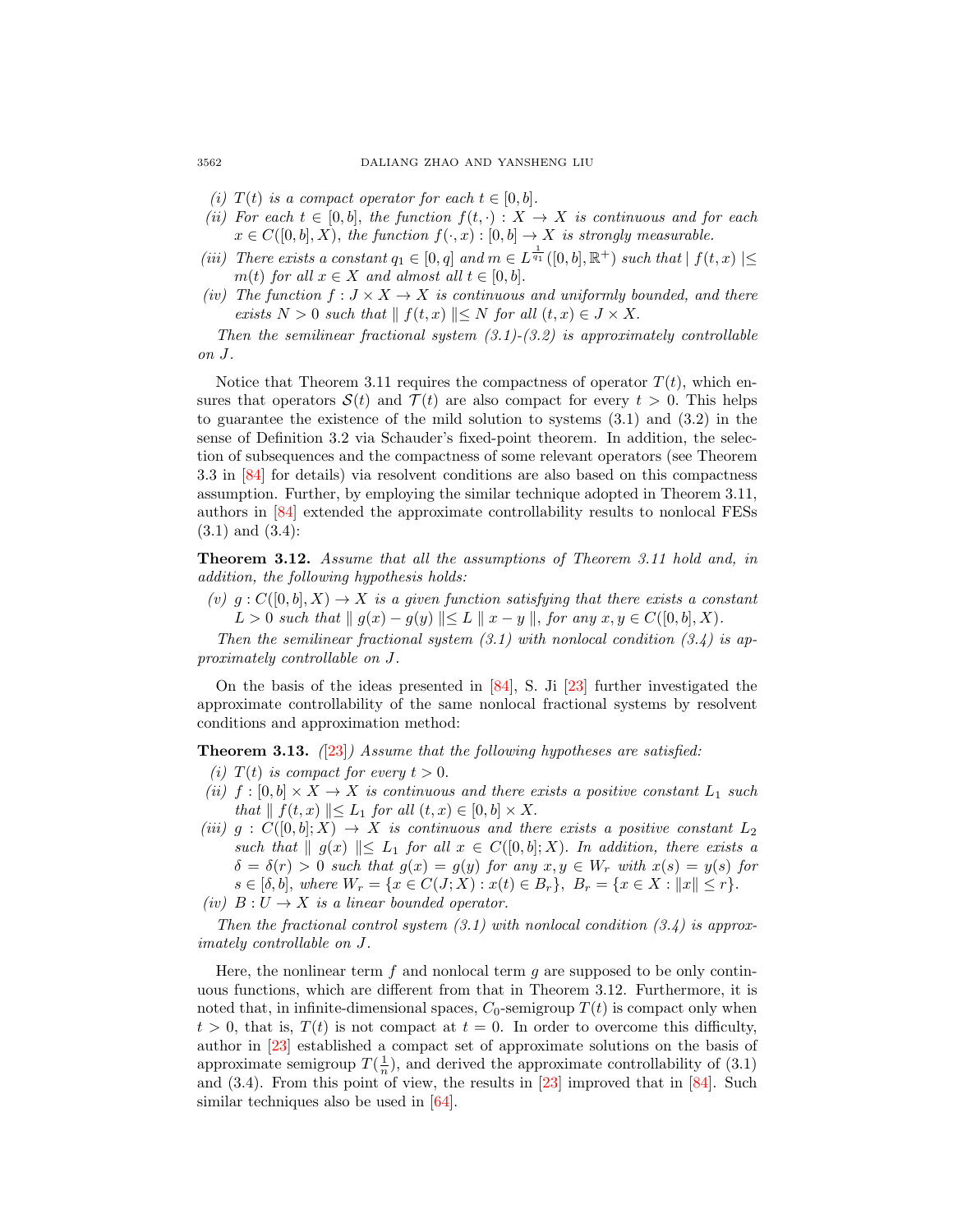4. Controllability of systems with time delay. As we all know, the current states of some practical systems clearly depend on the past history, which is the socalled phenomenon of time delay. It occurs frequently and is inevitable in numerous practical systems of the real world. In fact, time delay is closely related to various evolution equations. Hence, the effect of time delay must be considered if we intend to describe and analyze evolution systems accurately. With the development of the applications for fractional calculus, the research on the controllability of FESs with time delay is more and more extensive [\[32,](#page-25-19) [57,](#page-26-12) [89\]](#page-27-18).

According to that the time delay is finite or not, such systems in the existing literatures on fractional controllability can be classified into two types. One is FES with finite time delay, and the other is FES with infinite time delay. There are many excellent results on the controllability of FESs with finite time delay [\[13,](#page-24-9) [86,](#page-27-11) [88\]](#page-27-22). Compared with the spaces chosen to investigate infinite time delay systems, the Banach spaces selected to study finite time delay systems are regular and relatively simple.

Consider the following fractional finite time delay system:

$$
{}^{C}D_{t}^{q}x(t) = Ax(t) + A_{1}x(t-h) + Bu(t) + f(t, x(t-h)), \quad t \in J = [0, b], \quad (4.1)
$$

with initial condition

$$
x(t) = \phi(t), \quad t \in [-h, 0], \tag{4.2}
$$

where  $\frac{1}{2} < q \leq 1$ , A is the infinitesimal generator of a  $C_0$ -semigroup  $T(t)$  on Hilbert space V.  $A_1$  is a bounded linear operator on V. U is a Hilbert space and  $u(t) \in U$ . B is a bounded linear operator and f is a nonlinear operator on V.  $\phi \in C([-h, 0], V)$ .

Based on the ideas of  $[90, 128]$  $[90, 128]$ , authors in  $[44]$  investigated the approximate controllability of system  $(4.1)-(4.2)$  by using iterative and approximate techniques, i.e. sequential approach. Their main result is given as below:

**Theorem 4.1.** ([\[44\]](#page-25-24)) Suppose that the following hypotheses hold:

- (i) The semigroup  $T(t)$  generated by A is continuous and uniformly bounded on V, i.e., there is a constant  $M > 0$  such that sup  $t\in[0,+\infty)$  $||T(t)|| \leq M.$
- (ii) The nonlinear function  $f(t, x)$  is continuous in t for all  $x \in V$  and continuous with respect to x for almost all  $t \in [0, b]$ , and there exists a positive constant L, such that

$$
|| f(t, x) - f(t, y)|| \le L||x - y||_V, \ \forall x, y \in V.
$$

(iii) For any  $\varepsilon > 0$  and  $\varphi \in Z = L^2([0, b], V)$ , there exists a  $u \in Y = L^2([0, b], U)$ , such that  $\|\mathcal{G}\varphi - \mathcal{G}Bu\|_V < \varepsilon$ ,  $\|Bu\|_Z < \gamma \|\varphi\|_Z$ , where

$$
\mathcal{G}h = \int_0^b (b-s)^{q-1} \mathcal{S}(b-s)h(s)ds, \ h \in Z,
$$

and  $\gamma$  is a positive constant which is independent of  $\varphi \in Z$  and satisfies

$$
\frac{M(\|A_1\|+L)\gamma}{\Gamma(\alpha)}\sqrt{\frac{b^{2\alpha-1}}{2\alpha-1}}E_{\alpha}(M(\|A_1\|+L)b^{\alpha})<1.
$$

Then, system  $(4.1)-(4.2)$  is approximately controllable.

Different from the method of resolvent conditions mentioned in Section 3, the sequential approach utilized in [\[44\]](#page-25-24) has many advantages. Hypothesis (i) in Theorem 4.1 indicates that  $C_0$ -semigroup  $T(t)$  is not necessarily compact, which represents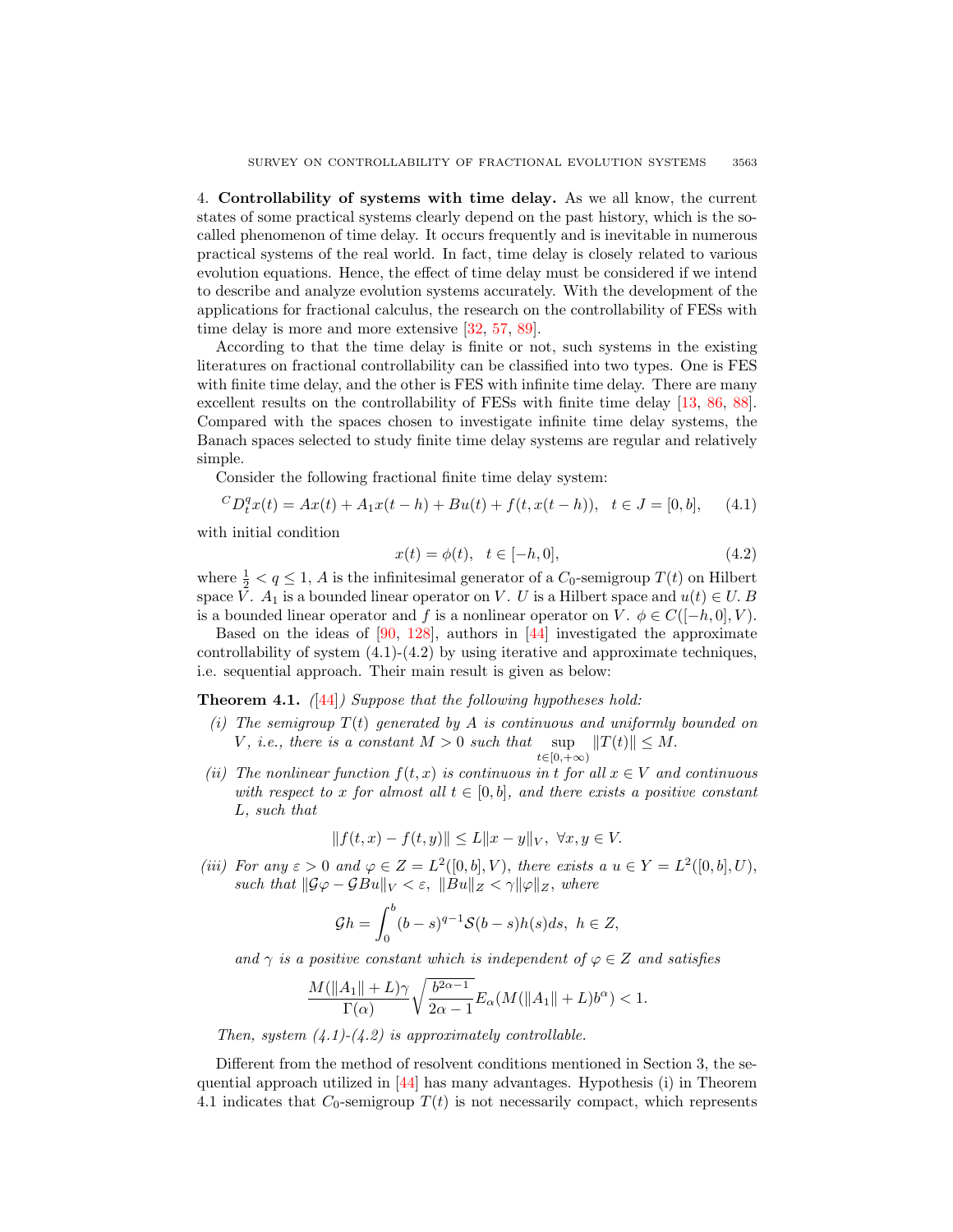a significant difference by contrast. In fact, if the semigroup  $T(t)$  is compact or differentiable for  $t > 0$ , then  $T(t)$  is thus continuous in the uniform operator topology for  $t > 0$  which means hypothesis (i) in Theorem 4.1 holds naturally [\[71\]](#page-26-21). Hypothesis (ii) is a contraction condition that guarantees the existence and uniqueness of mild solution for system  $(4.1)-(4.2)$ . It should be pointed out that the uniform boundedness of nonlinearity is not necessary in comparison with resolvent conditions method. The most important step is to construct iterative sequence of the control  $u_n$  by induction in accordance to hypothesis (iii), which derives a Cauchy sequences  $Bu_n$ , and thus leads to the approximate controllability of system (4.1)- $(4.2)$ . Considering the existence of time delay in systems, it is necessary that b is greater than h since  $x(t)$  can not be controlled on  $[b-h, 0]$  with  $b < h$ . If  $A_1 = 0$ and  $h = 0$ , system  $(4.1)-(4.2)$  degenerates into system  $(3.1)-(3.2)$  whose approximate controllability was studied by the method of resolvent conditions in [\[84\]](#page-27-21).

Another interesting work on this subject is to study the relationship of approximate controllability between FES with delay and FES without delay. A. Shukla et al. [\[88\]](#page-27-22) studied the approximate controllability of the following two classes of FESs of order  $q \in (1,2]$ :

$$
\begin{cases}\n^{C}D_{t}^{q}x(t) = Ax(t) + Bu(t) + f(t, x(t - h)), \quad t \in J = [0, b], \\
x(t) = \phi(t), \quad t \in [-h, 0], \\
x'(0) = x_{0},\n\end{cases} \tag{4.3}
$$

and the corresponding semilinear system without delay

$$
\begin{cases}\n^{C}D_{t}^{q}x(t) = Ax(t) + Bu(t) + f(t, x(t)), \quad t \in J = [0, b], \\
x(0) = \phi(0), \\
x'(0) = x_{0},\n\end{cases}
$$
\n(4.4)

where  $1 \leq q \leq 2$ , A is the infinitesimal generator of cosine operator families  ${C_q(t)}_{t\geq0}$ . X and U are separable Hilbert spaces.  $Z = L^2([0, b], X)$ ,  $Z_h =$  $L^2([-h,\overline{b}],X), 0 \leq h \leq b$  and  $Y = L^2([0,b],U)$ . The control function  $u:[0,b] \to U$ .  $x(t) \in Z$ ,  $\phi \in L^2([-h, 0], X)$ .  $B: Y \to Z$  is a bounded linear operator. The nonlinearity  $f : [0, b] \times X \to V$  satisfies Lipschitz continuity.

Different from [\[44\]](#page-25-24), [\[88\]](#page-27-22) took advantage of relationships of the approximate controllability between system (4.3) and its corresponding semilinear system (4.4). The approximate controllability of system (4.3) can be obtained from that of the approximate controllability of system (4.4) under some suitable assumptions. The two above-mentioned controllability results in [\[88\]](#page-27-22) can be characterized by the following two theorems:

**Theorem 4.2.**  $([88])$  $([88])$  $([88])$  If the following assumptions hold:

- (i)  $C_q(t)$  is a compact semigroup.
- (ii)  $f$  is Lipschitz continuous with respect the second variable i.e.

$$
||f(t, x(t)) - g(t, w(t))||X \le L_g ||x(t) - w(t)||X.
$$

- (iii)  $R(G) \subset R(B)$ , where G is the Nemytskii operator of the function  $f(t, x(t))$ , and  $R(G)$ ,  $R(B)$  denote the range of the operator G and operator B, respectively.
- (iv) The system  $(4.4)$  is approximately controllable.

Then, the system  $(4.3)$  is approximately controllable.

**Theorem 4.3.** ([\[88\]](#page-27-22)) Suppose that the assumptions (i), (ii) and (iv) in Theorem 4.2 hold. In addition, assumption (iii) in Theorem 4.2 is replaced by (iii)  $\colon R(G) \subseteq \overline{R(B)}$ .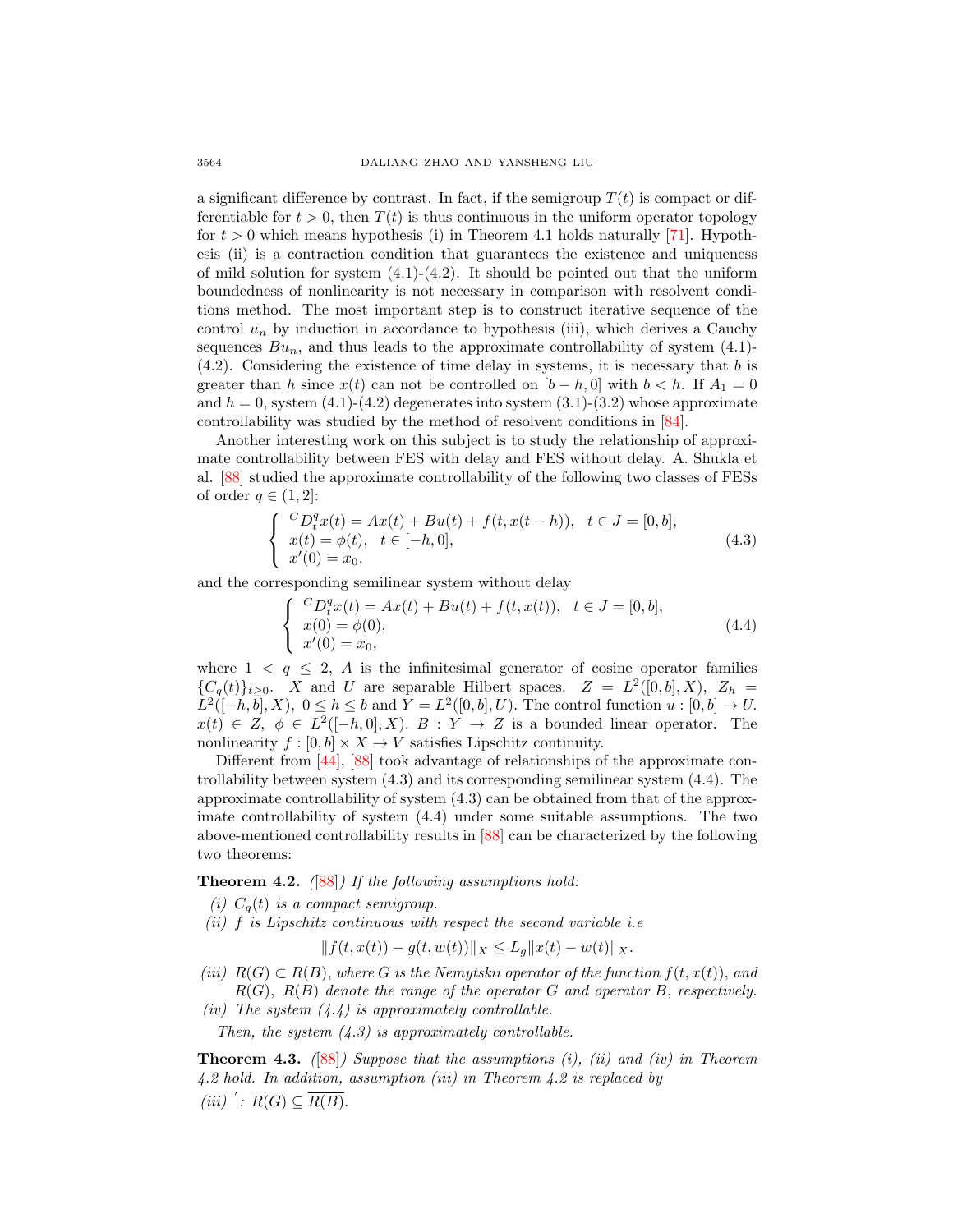## Then, the system  $(4.3)$  is approximately controllable.

Besides using Lipschitz continuity of nonlinearity to obtain the existence and uniqueness of mild solutions, some other types of fixed-point theorems are also used to study the controllability of fractional finite time delay systems. For instance, authors in [\[27\]](#page-24-18) established some necessary and sufficient conditions for the exact controllability of certain linear fractional finite delay systems by using the Laplace transformation techniques and Mittag-Leffler function, and also presented a sufficient condition for the exact controllability of nonlinear fractional finite delay system via Schauder's fixed-point theorem. [\[26\]](#page-24-12) investigated a implicit fractional finite delay system with multiple delays in control. Under the hypothesis that control Gramian matrix  $W$  is positive definite and nonlinear term is Lipschitz continuous and bounded, some sufficient conditions ensuring the exact controllability are obtained by Darbo's fixed-point theorem [\[26\]](#page-24-12).

As we know, the theory of noncompactness measures is also a powerful tool to study the controllability of fractional time delay systems in infinite-dimensional Banach spaces. Consider the following fractional nonlocal semilinear evolution systems with finite time delay:

$$
\begin{cases}\nD^q x(t) = Ax(t) + f(t, x(t), x_t) + Bu(t), & a.e. \ t \in J = [0, b], \\
x(t) + M(t, x) = \phi(t), \quad t \in [-h, 0],\n\end{cases} \tag{4.5}
$$

where  $q \in (0,1)$ ,  $x: J \to X$ ,  $u \in L^2(I, U)$ , and  $B: U \to X$  is a bounded linear operator. X and U are Banach spaces.  $A: \mathcal{D} \subset X \to X$  is a closed linear unbounded operator on X with dense domain  $\mathcal{D}$ .  $\phi \in C([-h, 0], X)$ .

Inspired by [\[57,](#page-26-12) [123\]](#page-28-18), authors in [\[124\]](#page-28-19) established a new result of exact controllability for system (4.5) by utilizing the theory of noncompactness measures and resolvent operators. Due to the existence of time delay, sometimes we need to choose or construct some appropriate spaces. Therefore, different from [\[123\]](#page-28-18), [\[124\]](#page-28-19) selects the complete space  $L([-h, 0], X)$  to conquer the difficulties caused by time delay during the use of noncompactness measures technique in different spaces (see Lemma 4 and 5 in  $[124]$  for detais). Compared with  $[57]$ ,  $[74]$  deduces the mild solutions of system (4.5) by a resolvent operator family. In order to avoid the compact hypothesis on resolvent operator, differentiability of resolvent operator is used to derive the mild solution. Similar to [\[123\]](#page-28-18), the definition of exact controllability described the characteristic of "fast time" in [\[124\]](#page-28-19) (Definition 3.2, [\[123\]](#page-28-18)). However, the two papers did not provide numerical simulation for this phenomenon of "fast time". Obviously, when  $t$  is taken as 0, initial condition of  $(4.5)$  reduces to the form of condition (3.4).

Generally speaking, for the sake of investigating approximate controllability of nonlinear FESs with delay or without delay, some restrictive assumptions need to be imposed on the system components, such as continuity or Lipschitz continuity of nonlinearity, control interval, compactness of semigroup, and range conditions of operator B. For instance, S. Kumar and N. Sukavanam [\[32\]](#page-25-19) derived the approximate controllability for system (4.1)-(4.2) with  $A_1 = 0$  by using the approach of range conditions of operator B,

$$
\begin{cases}\n^{C}D_{t}^{q}x(t) = Ax(t) + Bu(t) + f(t, x(t-h)), \quad t \in J = [0, b], \\
x(t) = \phi(t), \quad t \in [-h, 0].\n\end{cases} (4.6)
$$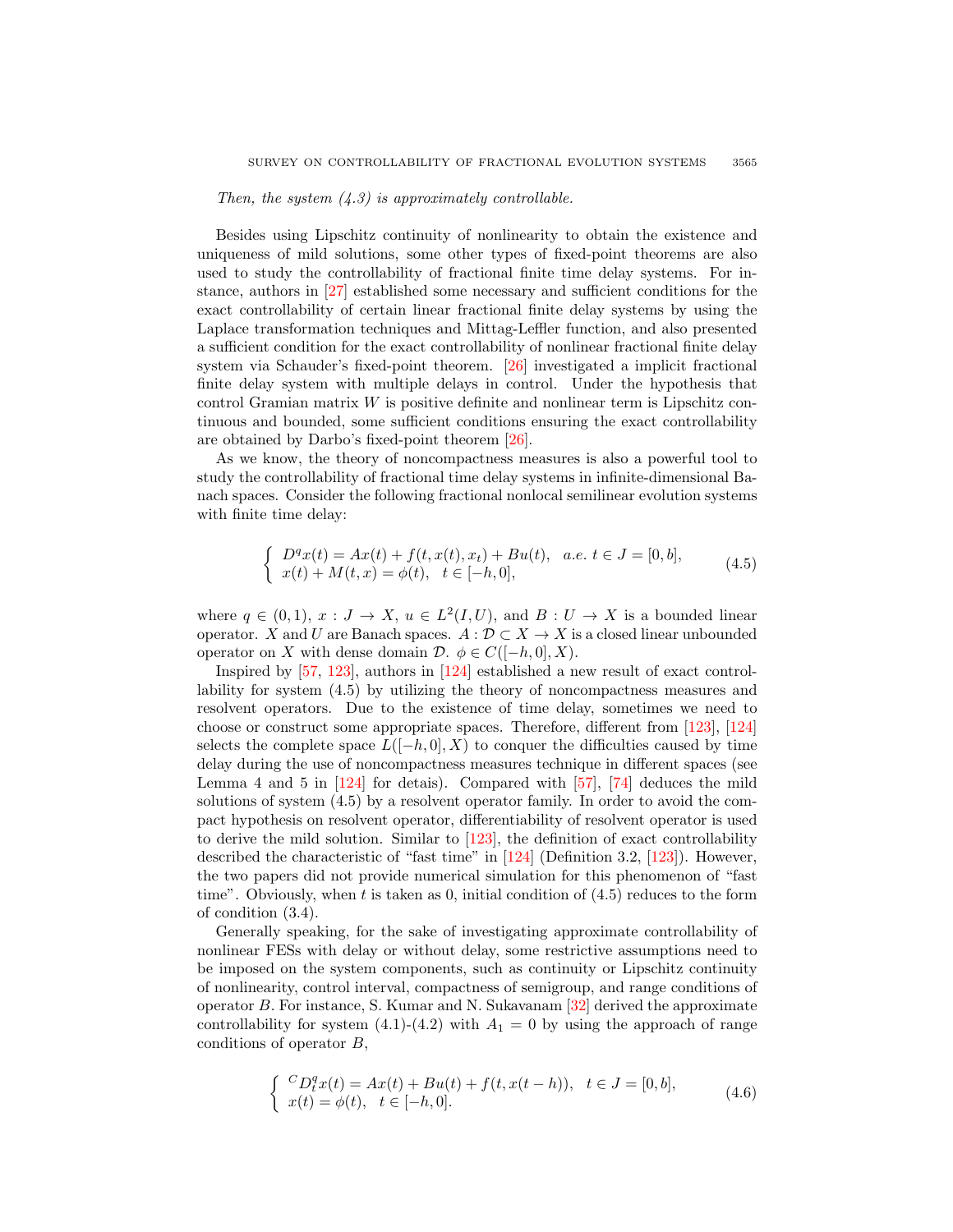Denote the range of the operator B by  $R(B)$ , and define a linear operator L from  $Z = L^2([0, b], V)$  to V by  $\mathcal{L}_{\xi} = \int^b$ 0  $(b-s)^{q-1}\mathcal{S}(b-s)\xi(s)ds$ . Motivated by [\[69\]](#page-26-19), authors in [\[32\]](#page-25-19) supposed the hypothesis (HB) as follows:

(HB) for each  $\xi \in Z$ , there exists a function  $\eta \in \overline{R(B)}$  such that  $\mathcal{L}_{\xi} = \mathcal{L}_{\eta}$ . It should be pointed out that hypothesis (HB) is essential to obtain the approximate controllability for system (4.6), since it implies that the corresponding linear system of (4.6) is approximately controllable. Also, from hypothesis (HB), they deduced that there is a geometrical relation in  $Z$  between the range of operator  $B$  and the null space of operator  $\mathcal{L}$ ,

$$
Z = N_0(\mathcal{L}) \oplus N_0^{\perp}(\mathcal{L}) = N_0(\mathcal{L}) \oplus \overline{R(B)},
$$

where  $N_0^{\perp}(\mathcal{L})$  denotes the orthogonal complement space of null space  $N_0(\mathcal{L})$ . Due to the existence of time delay, mild solution is derived in the same way as in [\[88\]](#page-27-22). Else, the uniform boundedness of nonlinearity required in resolvent conditions method is replaced by Lipschitz continuity here. The technique of range conditions of operator B is rarely used by far, we refer to  $[22, 91]$  $[22, 91]$  for further details.

As we know, the theory of differential equations with finite time delay has been developed extensively. However, there are many complex dynamic systems in practice which can not be described and analyzed accurately by using finite time delay. In recent years, the theory of differential equations with infinite delay has received a great deal of concerns and gained rapid progress due to its applications in science and engineering. The choice of phase space is of vital importance. How to choose a suitable phase space is essential to solve such problems with infinite time delay. The most effective phase spaces used so far are  $C_h$ -class space and  $C_g$ -class space [\[2,](#page-23-2) [21\]](#page-24-22). This is also true for FESs with infinite time delay. More recently, many controllability results about FESs with infinite delay were established [\[28,](#page-24-23) [68\]](#page-26-11). P. Muthukumar et al. [\[68\]](#page-26-11) presented some sufficient conditions to obtain the approximate controllability for nonlinear fractional nonlocal neutral stochastic differential systems of order  $\alpha \in (1,2)$  with infinite time delay and Poisson jumps by using Lebesgue dominated convergence theorem and the compactness of some operator families.

In addition, [\[28\]](#page-24-23) studied the following fractional systems with infinite delay:

$$
D_{0^{+}}^{\xi,\eta}[x(t) - g(t, x_t)] = Ax(t) + f(t, x_t) + Bu(t), \quad t \in (0, b],
$$
\n(4.7)

$$
I_{0^{+}}^{(1-\xi)(1-\eta)}x(t)|_{t=0} = \phi(0) \in \mathcal{C}_h, \quad t \in (-\infty, 0],
$$
\n(4.8)

$$
I_{0^{+}}^{(1-\xi)(1-\eta)}x(t)|_{t=0} = \phi(0) + q(z_{t_1}, z_{t_2}, z_{t_3}, \cdots, z_{t_n}) \in \mathcal{C}_h, \quad t \in (-\infty, 0], \tag{4.9}
$$

where  $D_{0+}^{\xi,\eta}$  stands for Hilfer fractional derivative of order  $\eta$  and type  $\xi$ .  $\xi \in [0,1]$ and  $\eta \in (\frac{1}{2}, 1)$ .  $\mathcal{C}_h$  is an appropriate phase space. A is the infinitesimal generator of analytic semigroup  $\{T(t)\}\text{.} 0 < t_1 < t_2 < t_3 < \cdots < t_n \leq b, q : C_h^n \to C_h$ . Under appropriate assumptions applied to semigroup  $T$  and the power of  $A$  together with some growth conditions imposed on nonlinear function, exact controllability of system  $(4.7)-(4.8)$  was established by utilizing Mönch's fixed-point theorem. As an extension of system  $(4.7)-(4.8)$ , the nonlocal neutral differential systems  $(4.7)$  and (4.9) was considered also in [\[28\]](#page-24-23). It should be remarked that the Hilfer fractional derivative degenerates into classical Riemann-Liouville fractional derivative if  $\xi =$ 0,  $\eta \in (0, 1)$ , and it degenerates into classical Caputo derivative if  $\xi = 1, \eta \in (0, 1)$ .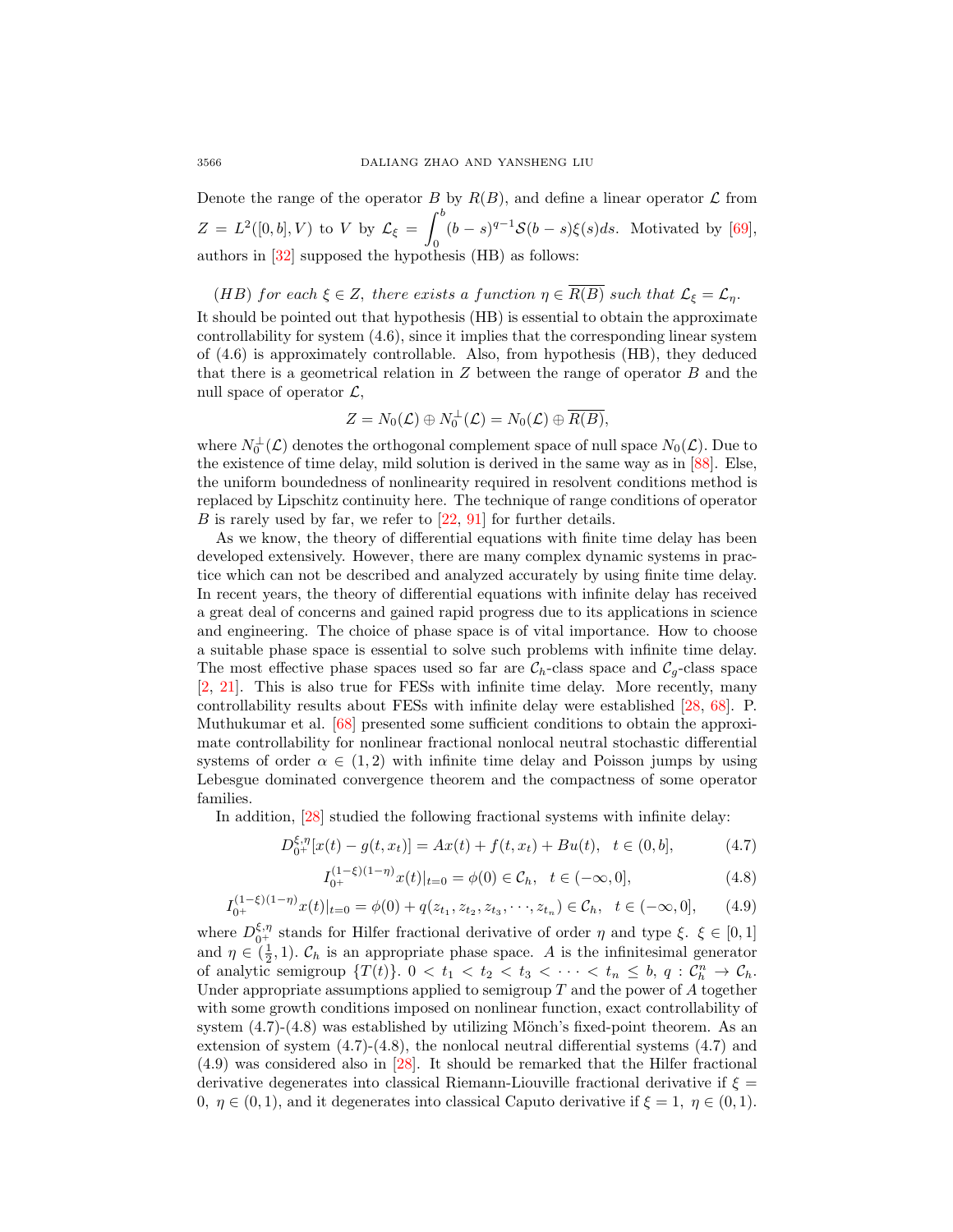As we know, the general method to study the approximate controllability on FESs with infinite time delay is resolvent condition technique [\[83\]](#page-27-20). Differently, A. Shukla et al. in [\[89\]](#page-27-18) studied the approximate controllability for the following semilinear FES of order  $\alpha \in (1, 2]$  with infinite delay based on the sequential approach:

$$
\begin{cases}\n^{C}D_{t}^{q}x(t) = Ax(t) + Bu(t) + f(t, x_{t}), & t \in [0, b], \\
x(t) = x_{0} = \phi \in \mathfrak{B}, & t \in (-\infty, 0]. \\
x'(0) = \psi \in Y,\n\end{cases} (4.10)
$$

where A is the infinitesimal generator of strongly continuous cosine family  ${C_{\alpha}(t)}_{t\geq0}$ on the Banach space Y and A belongs to  $C^{\alpha}(Y; M, \omega)$  [\[74\]](#page-26-17). State  $x(t)$  takes values in Y.  $B: U \to Y$  is a bounded linear operator, U is a Banach space. The history function  $x_t : (-\infty, 0] \to Y$  which is defined as  $x_t(\theta) = x(t + \theta)$  belongs to  $\mathfrak{B}$ for  $t \geq 0$ , where  $\mathfrak{B}$  is a  $\mathcal{C}_h$ -class abstract phase space described axiomatically, and maps ( $-\infty$ , 0] into Y endowed with a seminorm  $\|\cdot\|_{\mathfrak{B}}$  which satisfies some necessary axioms.

Theorem 4.4. ([\[89\]](#page-27-18)) Assume the following conditions hold:

(i) The nonlinear function  $f(t, x) : [0, b] \times \mathfrak{B} \to Y$  satisfies the Caratheodory condition and there exists a positive constant L such that

 $|| f(t, x) - f(t, y)||_Y \leq L||x - y||_{\mathfrak{B}}, \forall x, y \in \mathfrak{B}, t \in [0, b].$ 

- (ii) For any given  $\varepsilon > 0$  and  $p \in L^2([0, b], Y)$ , there exists some  $u \in U$  such that  $\|\mathcal{L}p-\mathcal{L}Bu\|_Y<\varepsilon$ , where  $\mathcal{L}p=\int^b$  $(I^{\alpha-1}C_{\alpha})(b-s)p(s)ds, for p \in L^{2}([0,b], Y).$
- 0 (iii)  $||Bu||_{L^2([0,b],Y)} \leq \lambda ||p||_{L^2([0,b],Y)}$ , where  $\lambda$  is a positive constant independent of

p. (iv) The constant  $\lambda$  satisfies  $\frac{Mb^{q}}{\Gamma(q)}\lambda L \exp(M\frac{b^{q}L}{\Gamma(q)}$  $\frac{\sigma}{\Gamma(q)}) < 1.$ 

Then, the fractional infinite time delay system  $(4.10)$  is approximately controllable.

It should be pointed out that hypothesis (ii) in Theorem 4.4 plays an important role in ensuring the approximate controllability for correponding linear system. Authors in [\[89\]](#page-27-18) defined a solution mapping  $\varphi$  from  $L^2([0,b],Y)$  to  $C([0,b],Y)$  as  $(\varphi Bu)(t) = x_t(Bu)$  to deduce  $\overline{K_b(0)} = Y$ . This is crucial to derive the approximate controllability of system (4.10) provided that  $\overline{K_b(0)} \subset \overline{K_b(f)}$ . Hypothesis on nonlinearity and construction of the sequence of control are similar to that in [\[44\]](#page-25-24).

5. Controllability of systems with impulsive effects. In real applications, a system (such as signal processing systems, computer networks, automatic control systems, and telecommunications) is often affected by abrupt changes and instantaneous disturbances at a certain moment. These systems are often described by impulsive differential systems which contain some continuous-time differential equations and some jumping operators. Since impulsive differential systems involved in piecewise continuous function spaces, some properties of continuous function spaces may not be applicable if they are extended to piecewise continuous spaces, such as Ascoli-Arzela theorem and the properties of noncompactness measure. For the sake of describing the evolution processes more reasonably and accurately, the influence of abrupt changes and instantaneous disturbances must be fully considered.

In many cases, impulse phenomenon and memory effect cross each other in evolution processes. For instance, impulsive system is suitable to describe the population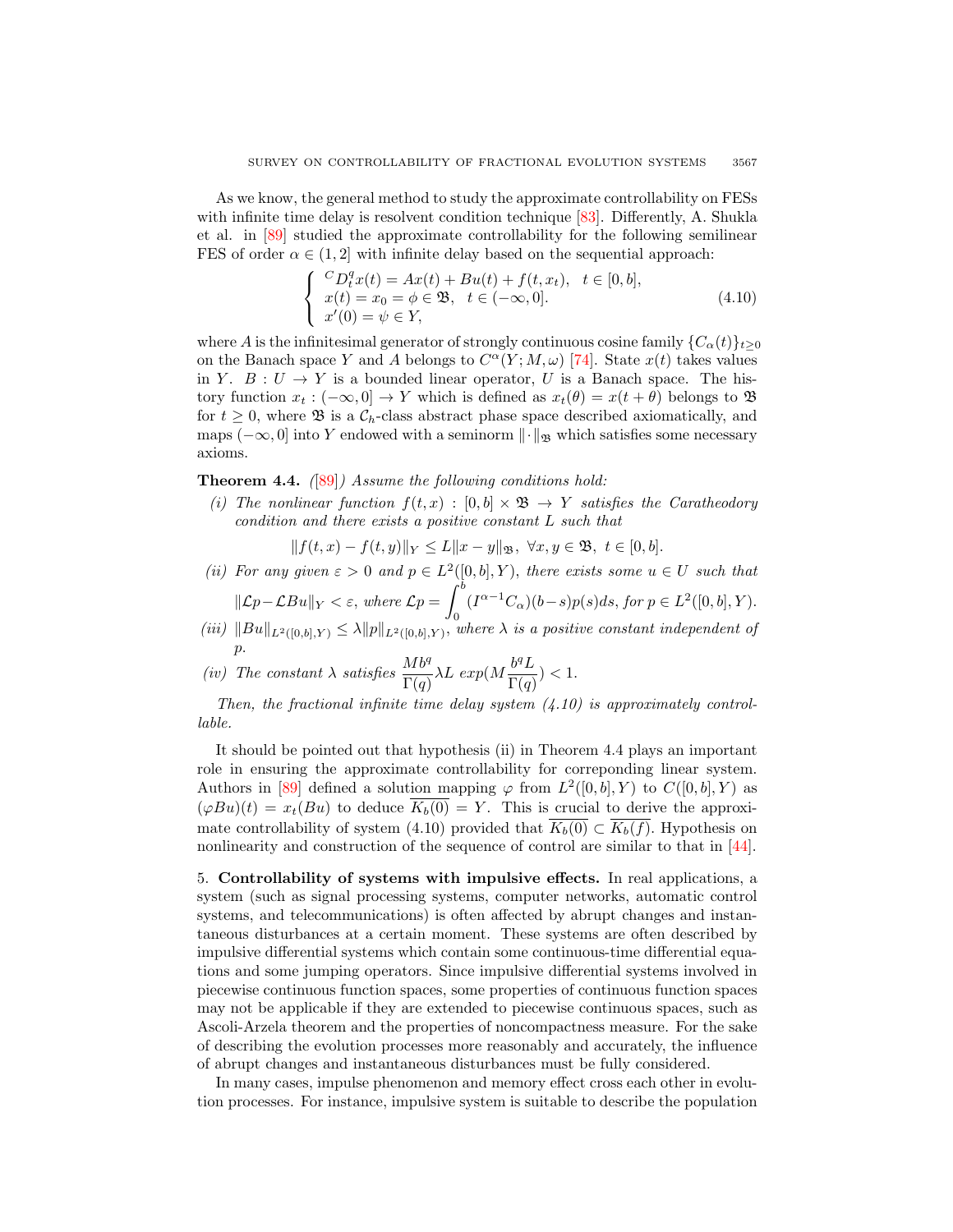model which is suddenly affected by disease and famine. However, the current number of population is closely related to the previous population base, gender ratio and age structure. These phenomena with memory effect can be described more precisely by fractional impulsive differential systems. Hence, it is believed that fractional differential equations with impulse and fractional impulsive control systems have great research significance and wide application background.

With regard to the study on controllability of fractional impulsive evolution equations, the most important step is to obtain the existence of mild solutions to the considered systems. The first systematic investigation for the mild solutions of fractional impulsive evolution equations was made by Mophou [\[67\]](#page-26-22). Although this type of mild solution has been quoted by many scholars, it is not suitable for their considered systems. The main reason is that these definitions based on that in  $[67]$ do not consider its memory and heredity. In recent years, some mathematicians have pointed out this error in the comments of  $[87]$ .

Based on this, Z. Liu et al. [\[61\]](#page-26-10) considered the following nonlinear fractional impulsive evolution systems:

$$
\begin{cases}\n^{C}D_{t}^{q}x(t) = Ax(t) + Bu(t) + f(t, x(t)), \quad t \in J = [0, b] \setminus \{t_{1}, t_{2}, \dots, t_{k}\}, \\
\Delta x(t_{i}) = I_{i}(x(t_{i})), \quad i = 1, 2, \dots, k, \\
x(0) = x_{0},\n\end{cases} (5.1)
$$

where  $q \in (0,1]$ , state  $x(t) \in X$ , control function  $u \in L^2(J, U)$ , and X, U are Banach spaces. A is the infinitesimal generator of a strongly continuous semigroup  $\{T(t)\}_{t\geq0}$ on Banach space X.  $f: J \times X \to X$  is a given X-value function.  $I_i: X \to X$  is continuous,  $0 = t_0 < t_1 < \cdots < t_i < \cdots < t_k < t_{k+1} = b$ ,  $\Delta x(t_i) = x(t_i^+) - x(t_i^-)$ ,  $x(t_i^+)$  and  $x(t_i^-)$  denote the right and the left limits of  $x(t)$  at  $t = t_i$   $(i = 1, 2, \dots, k)$ . They derived the mild solution of fractional impulsive system (5.1) satisfying

$$
x(t) = \begin{cases} \mathcal{T}(t)x_0 + \int_0^t (t-s)^{q-1} \mathcal{S}(t-s)(f(s,x(s)) + Bu(s))ds, \ t \in [0, t_1], \\ \mathcal{T}(t)x_0 + \int_0^t (t-s)^{q-1} \mathcal{S}(t-s)(f(s,x(s)) + Bu(s))ds \\ + \mathcal{T}(t-t_1)I_1(x(t_1^-)), \ t \in (t_1, t_2], \\ \vdots \\ \mathcal{T}(t)x_0 + \int_0^t (t-s)^{q-1} \mathcal{S}(t-s)(f(s,x(s)) + Bu(s))ds \\ + \sum_{i=1}^k \mathcal{T}(t-t_i)I_i(x(t_i^-)), \ t \in (t_k, b]. \end{cases}
$$
(5.2)

In addition to the hypotheses of Theorem 3.2 in [\[101\]](#page-27-9), authors in [\[61\]](#page-26-10) supposed that impulsive functions  $I_i$   $(i = 1, 2, \dots, k)$  satisfy Lipschitz continuity, and defined a piecewise control function in view of (5.2). The eaxct controllability result of system (5.1) is established by using Krasnoselskii's fixed-point theorem.

Also by using the similar techniques as in [\[61\]](#page-26-10) and with the Lipschitz continuity imposed on nonlocal terms, [\[79\]](#page-26-23) and [\[115\]](#page-28-25) further studied the exact controllability of the following fractional impulsive differential and integro-differential evolution equations with nonlocal conditions, respectively:

$$
\begin{cases}\n^{C}D_{t}^{q}x(t) = Ax(t) + Bu(t) + f(t, x(t)), \quad t \in J = [0, b] \setminus \{t_{1}, t_{2}, \dots, t_{k}\}, \\
\Delta x(t_{i}) = I_{i}(x(t_{i})), \quad i = 1, 2, \dots, k, \\
x(0) + g(x) = x_{0},\n\end{cases}
$$
\n(5.3)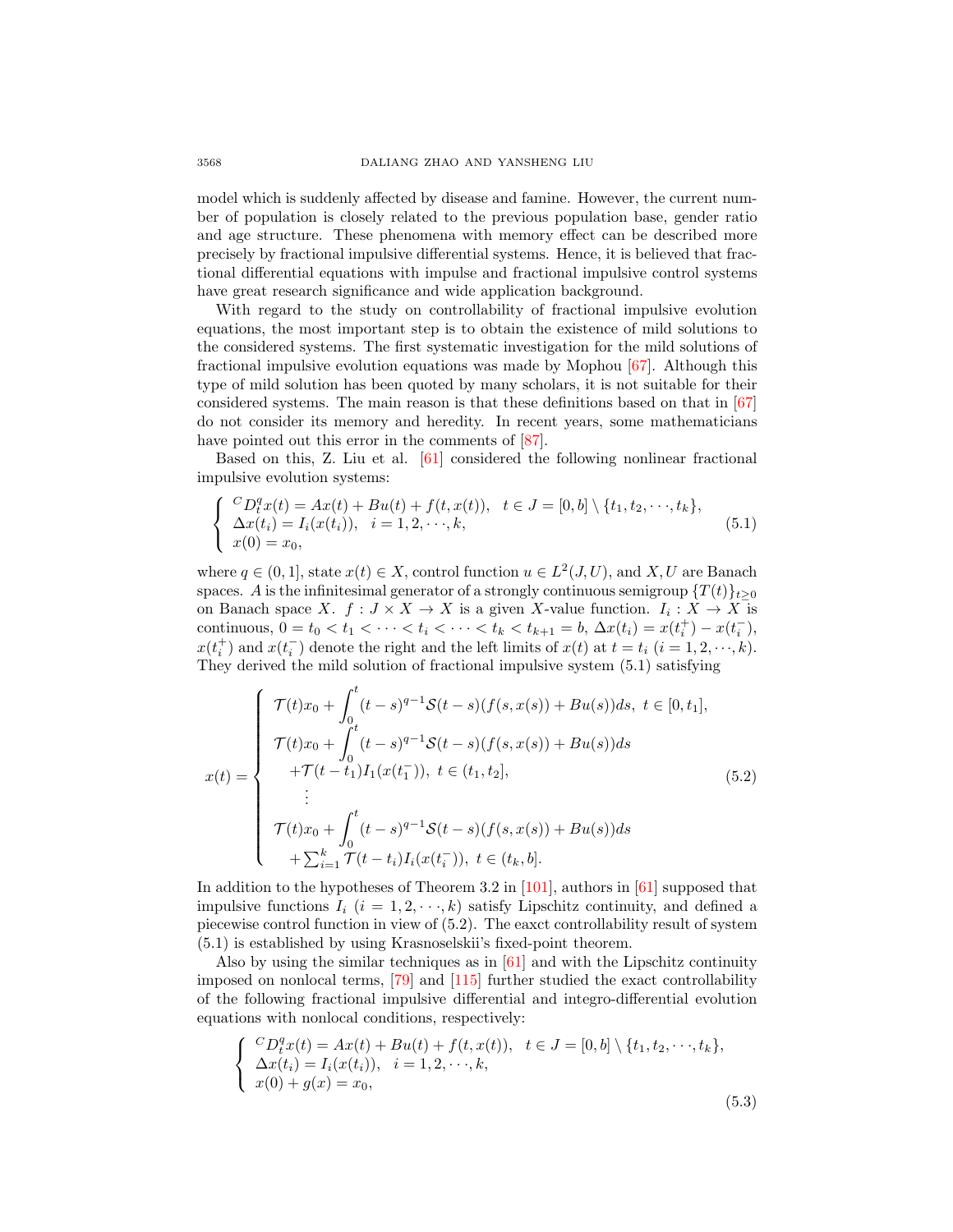$$
\begin{cases}\n^{C}D_{t}^{q}x(t) = Ax(t) + Bu(t) + f(t, x(t), (Hx)(t)), \quad t \in J = [0, b] \setminus \{t_{1}, t_{2}, \dots, t_{k}\}, \\
\Delta x(t_{i}) = I_{i}(x(t_{i})), \quad i = 1, 2, \dots, k, \\
x(0) + g(x) = x_{0}.\n\end{cases}
$$
\n(5.4)

As for the case  $g(x) \equiv 0$ , similar results of exact controllability for system (5.4) was obtained in [\[81\]](#page-27-24).

Recently, authors in [\[17\]](#page-24-11) considered the following similar FESs with nonlocal initial condition and impulsive effects:

$$
\begin{cases}\n^{C}D_{t}^{q}x(t) = Ax(t) + Bu(t) + f(t, x(t)), \quad t \in J = [0, b] \setminus \{t_{1}, t_{2}, \dots, t_{k}\}, \\
\Delta x(t_{i}) = I_{i}(x(t_{i})), \quad i = 1, 2, \dots, k, \\
x(0) = g(x),\n\end{cases}
$$
\n(5.5)

The approximate controllability was established by using Schaefer's fixed-point theorem, Darbo's fixed-point theorem and the theory of noncompactness measure. It should be further pointed out that [\[17\]](#page-24-11) adopted the approximate technique to deal with system (5.5), which is different from the conventional method that certain fixed point theorem is applied directly to the corresponding integral operator. This method can overcome the difficulty caused by nonlocal conditions and reduce the assumptions on the impulsive terms effectively. In addition, unlike the hypotheses of  $[13, 79, 84, 115]$  $[13, 79, 84, 115]$  $[13, 79, 84, 115]$  $[13, 79, 84, 115]$  $[13, 79, 84, 115]$  $[13, 79, 84, 115]$  in which the nonlinearity f and nonlocal function g were assumed to be Lipschitz continuous, the controllability result in [\[17\]](#page-24-11) was obtained without the Lipschitz continuous or compact conditions on  $f$  and  $g$ .

At present, most of the fractional impulsive controllability results are involved in Caputo fractional derivative. However, there are still a few literatures on the controllability of FESs with Riemann-Liouville derivatives [\[54,](#page-25-25) [60\]](#page-26-18). In [\[54\]](#page-25-25), Z. Liu et al. studied the approximate controllability of a class of fractional impulsive neutral evolution equations with Riemann-Liouville derivatives under the assumption

$$
L_{ag}||A^{-1}|| + \frac{L_{ag}Mb^{\alpha}}{\Gamma(\alpha+1)} + \sum_{i=1}^{k} Md_i(t-t_i)^{\alpha-1} + \frac{L_fMb^{\alpha}}{\Gamma(1+\alpha)} < 1.
$$
 (5.6)

Unfortunately, this assumption is unreasonable due to the possibility that operator  $A^{-1}$  may be unbounded and  $(t - t_i)^{\alpha - 1}$  may tend to infinity as  $t \to t_i^+$ .

In addition, Z. Liu et al. in [\[60\]](#page-26-18) considered the following fractional impulsive evolution systems with Riemann-Liouville derivatives:

$$
\begin{cases}\n^{RL} D_{t}^{q}x(t) = Ax(t) + Bu(t) + f(t, x(t)), \quad t \in J = [0, b] \setminus \{t_{1}, t_{2}, \dots, t_{k}\}, \\
\Delta I_{t_{i}}^{1-q}x(t_{i}) = G_{i}(t_{i}^{-}, x(t_{i}^{-})), \quad i = 1, 2, \dots, k, \\
I_{t}^{1-q}x(t)|_{t=0} = x_{0} \in X,\n\end{cases} (5.7)
$$

where A is the infinitesimal generator of a  $C_0$ -semigroup  $\{T(t)\}_{t\geq0}$  on Banach space X.  $f, G_i: J \times X \to X$  are given continuous functions.  $\Delta I_{t_i}^{1-q} \overline{x(t_i)} = I_{t_i}^{1-q}$  $\frac{1-q}{t_i^+}x(t_i^+) I_{1-}^{1-q}$  $t_i^{-1-q}x(t_i^-) = \Gamma(q) (\lim_{t \to t_i^+}$  $(t-t_i)^{1-q}x(t) - \lim_{t \to t_i^-}$  $(t-t_i)^{1-q}x(t)$ ).  $I_{t_i^+}^{1-q}x(t_i^+)$  and  $I_{t_i^-}^{1-q}$  $\frac{1-q}{t_i^{-}}x(t_i^{-})$ denote the right and the left limits of  $I_t^{1-q}x(t)$  at  $t = t_i$   $(i = 1, 2, \dots, k)$ . The control u is in  $L^p(J, U), p > \frac{1}{q}$  and U is a Banach space. B is a linear operator from  $L^p(J, U)$ into  $L^p(J,X)$ .

and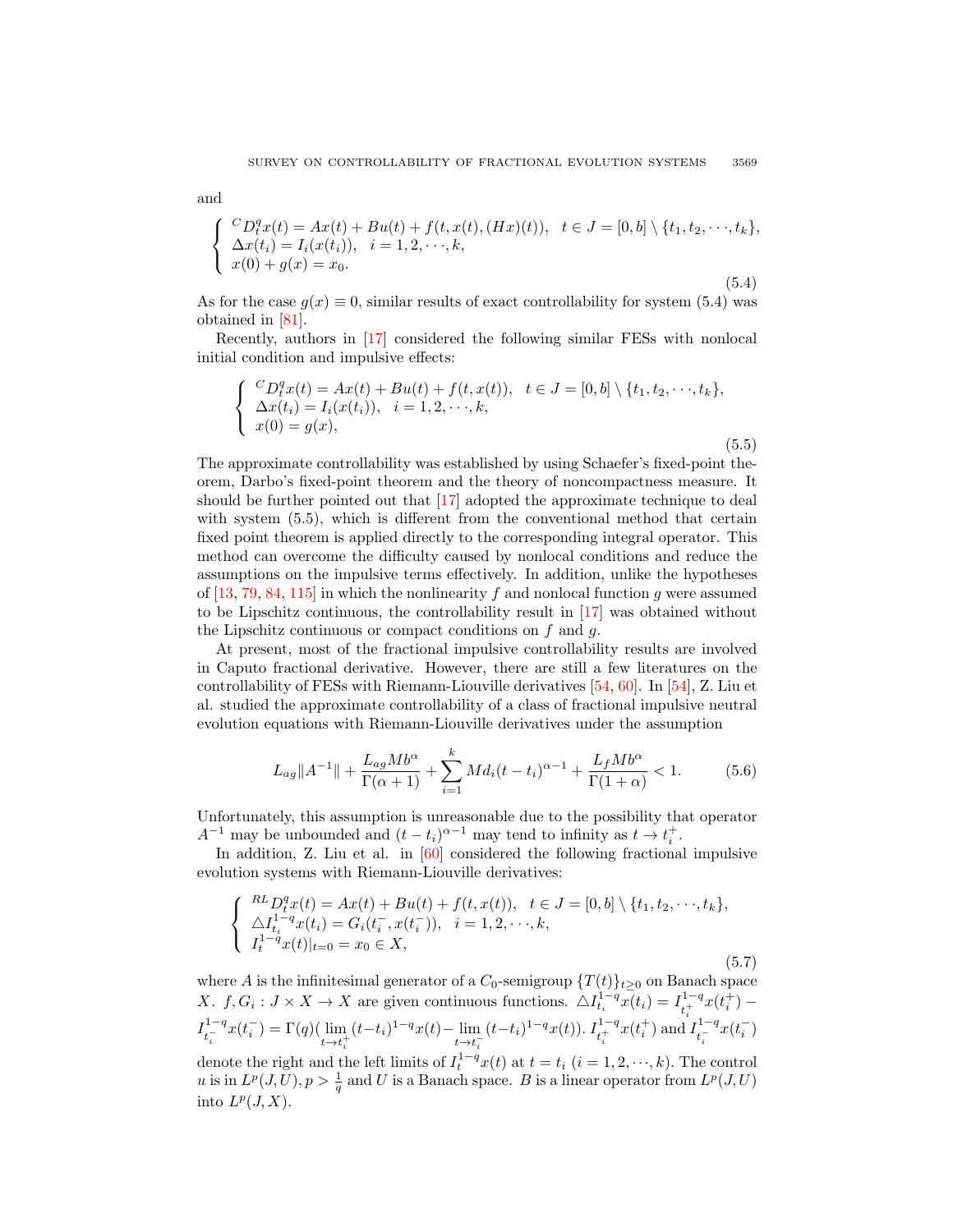In order to avoid the error  $(5.6)$ , authors in  $[60]$  established some new sufficient conditions of approximate controllability for system (5.7). By introducing Banach space  $PC_{1-q}(J,X) = \{x : (t-t_i)^{1-q}x(t) \in C((t_i,t_{i+1}],X) \text{ and } \lim_{t \to +} (t-t_i)^{1-q}x(t) \}$  $t\rightarrow t$ i

 $(t_i)^{1-q}x(t)$  exists,  $i = 0, 1, 2, \dots, k$  with a weighted norm

$$
||x||_{PC_{1-q}} = \max\{\sup_{t \in (t_i, t_{i+1}]} (t - t_i)^{1-q} ||x(t)||_X : i = 0, 1, 2, \cdots, k\},\
$$

they derived the existence and uniqueness of  $PC_{1-q}$ -mild solutions for systems (5.7) under the Lipschitz continuity exerted on the nonlinearity and impulsive items. Noticing that the semigroup  $T(t)$  is differentiable on X, system (5.7) is proved to be approximately controllable by using iterative and approximate techniques. The controllability results are presented as below:

**Theorem 5.1.** ([\[60\]](#page-26-18)) Suppose that the following hypotheses hold:

(i) The function  $f(\cdot, x) : J \to X$  is measurable for all  $x \in X$  and  $||f(\cdot, 0)|| \in$  $L^p(J, \mathbb{R}^+)$ . Moreover, there exists a constant  $L > 0$  such that

$$
||f(t,x) - f(t,y)|| \le L(t - t_i)^{1-q} ||x - y||_X
$$

for a.e.  $t \in (t_i, t_{i+1}], i = 0, 1, 2, \dots, k, \text{ and } x, y \in X.$ 

(ii) There exist constants  $0 < d_i < \Gamma(q)/(2M) \sum^i$  $\sum_{j=1}^{j} (t_j - t_{j-1})^{q-1}$ ,  $i = 1, 2, \dots, k+1$ ,  $(M = \sup |T(t)||)$  such that  $||G_i(t_i^-, x) - G_i(t_i^-, y)|| \le d_i ||x - y||_X$ , for all

$$
x, y \in X.
$$

(iii) For any  $\varepsilon > 0$  and  $\varphi \in L^p(J, X)$ , there exists a control  $u \in L^p(J, U)$  such that

$$
\|\mathcal{G}\varphi-\mathcal{G}Bu\|_X<\varepsilon,\,\,\|Bu\|_{L^p(J,X)}
$$

where

$$
\mathcal{G}h = \int_0^b (b-s)^{q-1} \mathcal{S}(b-s)h(s)ds, \ h(\cdot) \in L^p(J, X),
$$

N is a positive constant satisfying

$$
N(1 - D^*)E_q(MLb) \frac{Mb^{1 - \frac{1}{p}}}{\Gamma(q)} \left(\frac{p - 1}{pq - 1}\right)^{1 - \frac{1}{p}} < 1,
$$
  
and 
$$
D^* = \max\{[M \sum_{j=1}^i d_j (t_j - t_{j-1})^{q-1}) E_q(MLb)]/\Gamma(q) : i = 1, 2, \dots, k\}.
$$

Then, system (5.7) is approximately controllable on J, if the  $C_0$ -semigroup  $T(t)$ generated by A is differentiable on Banach space X.

6. Controllability results via resolvent operator. Generally speaking, the approach of resolvent operator can be applied to the inhomogeneous equations to derive various variation of parameters formulas, and also it can lead to improved perturbation results and stronger properties of the variation of parameter formulas [\[74\]](#page-26-17). For equations with unbounded operators in infinite-dimensional space, the resolvent operator is more appropriate because it is a direct generalization of  $C_0$ semigroups and cosine families. From the viewpoint of dependent parameters, it can be generally classified into two types: univariate resolvent operator [\[39,](#page-25-20) [68,](#page-26-11) [129\]](#page-28-16) and bivariate resolvent operator [\[7,](#page-24-24) [13,](#page-24-9) [111\]](#page-28-26).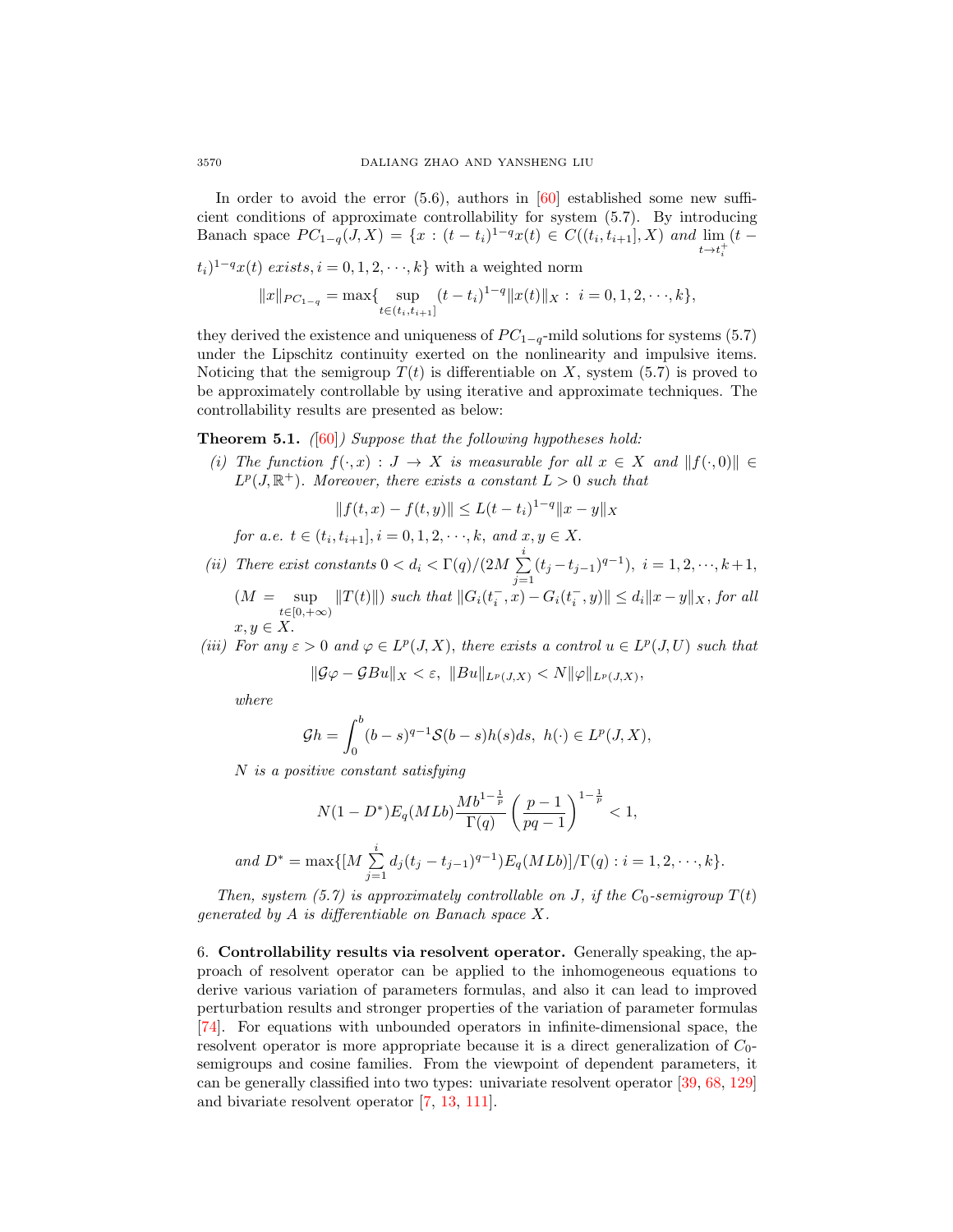**Definition 6.1.** ([\[7\]](#page-24-24)) Let  $A : D(A) \subseteq E \rightarrow E$  be a closed linear operator defined on a Banach space E and  $\alpha, \beta > 0$ . Let  $\rho(A)$  be the resolvent set of A, we say that A is the generator of an  $(\alpha, \beta)$ -resolvent operator family, if there exist  $\omega \geq 0$ and a strongly continuous function  $S_{\alpha,\beta}$ :  $[0, +\infty) \to \mathcal{L}(E)$  such that  $S_{\alpha,\beta}(t)$  is exponentially bounded,  $\{\lambda^{\alpha}: Re \lambda > \omega\} \subset \rho(A)$ , and for all  $u \in E$ ,

$$
\lambda^{\alpha-\beta}(\lambda^{\alpha}I-A)^{-1}u = \int_0^{\infty} e^{-\lambda t} S_{\alpha,\beta}(t)u dt, \ Re \lambda > \omega.
$$

In this case,  $\{S_{\alpha,\beta}(t)\}_{t\geq0}$  is called the  $(\alpha,\beta)$ -resolvent operator family (also called  $(\alpha, \beta)$ -resolvent operator function) generated by A.

**Definition 6.2.** ([\[74\]](#page-26-17)) The bounded linear operator  $\{S(t)\}_{t\geq0}\subset\mathcal{L}(X)$  on X is called a resolvent operator of the following integral equation:

$$
u(t) = \int_0^t \sigma(t-s)Au(s)ds, \ t \ge 0,
$$

where the scalar kernel  $\sigma \in L^1_{loc}(\mathbb{R}^+)$  and  $\sigma \not\equiv 0$ , provided that:

- (i)  $S(t)$  is strongly continuous,  $S(0) = I$ ;
- (ii)  $S(t)$  commutes with A, that is  $S(t)\mathcal{D} \subset \mathcal{D}$ ,  $AS(t)u = S(t)Au$  for each  $u \in \mathcal{D}$ and each  $t \geq 0$ ;

(iii) 
$$
S(t)u = u + \int_0^t \sigma(t-s)AS(s)uds
$$
, for all  $u \in \mathcal{D}$ ,  $t \ge 0$ .

For the special cases  $\sigma(t) = 1$  and  $\sigma(t) = t$ , the resolvent operator  $S(t)$  reduces to the  $C_0$ -semigroup  $e^{At}$   $(T(t))$  and the cosine operator family  $Co(t)$ , respectively. Denote  $S(t)$  by  $S_{\alpha}(t)$  with  $\alpha \in (0,2]$ . It is not difficult to see that  $S_{\alpha,1}(t) = S_{\alpha}(t)$ ,  $S_1(t) = T(t)$  and  $S_2(t) = Co(t)$ .

Based on the subordination principle, if A is a infinitesimal generator of a  $C_0$ semigroup  $T(t)$  ( $S_1(t)$ ) being exponentially bounded, then it must be a infinitesimal generator of a resolvent operator  $S_{\alpha}(t)$  with  $\alpha \in (0,1)$ . But the converse may not be true. Consequently, all the classic  $C_0$ -semigroup-based controllability results in the existing literature can be also obtained similarly via resolvent operator  $S_{\alpha}(t)$ with  $\alpha \in (0, 1)$ . More specifically, the resolvent operator theory plays an important role on those FESs that can not generate a  $C_0$ -semigroup but admit a resolvent operator. For more details of resolvent operator theory, please refer to [\[74\]](#page-26-17) and references therein.

Theoretically, for the evolution equations with order of fractional derivative  $\alpha \in (0, 2]$ , resolvent operator theory can be fully utilized and it can play an effective role in the investigation of controllability problems. But compared with classic  $C_0$ -semigroup-based fractional controllability consequences, the results obtained by resolvent operators is relatively few. Considering the case that the infinitesimal generator A defined on a dense domain is possiblely dependent on more than one variable, Debbouche and Baleanu [\[13\]](#page-24-9) introduced a new concept called  $(\alpha, u)$ -resolvent operator, and studied the exact controllability for a class of fractional nonlocal impulsive integro-differential control system by utilizing the fixed point theory and the properties of  $(\alpha, u)$ -resolvent operator. It should be pointed out that all variables of the systems in [\[13\]](#page-24-9) need to satisfy Lipschitz continuity condition, which is limited for practical problems. Under a new introduced concept of exact controllability and assumptions that  $f$  satisfies continuity instead of Lipschitz continuity, [\[123\]](#page-28-18) obtained an interesting controllability result by using the theory of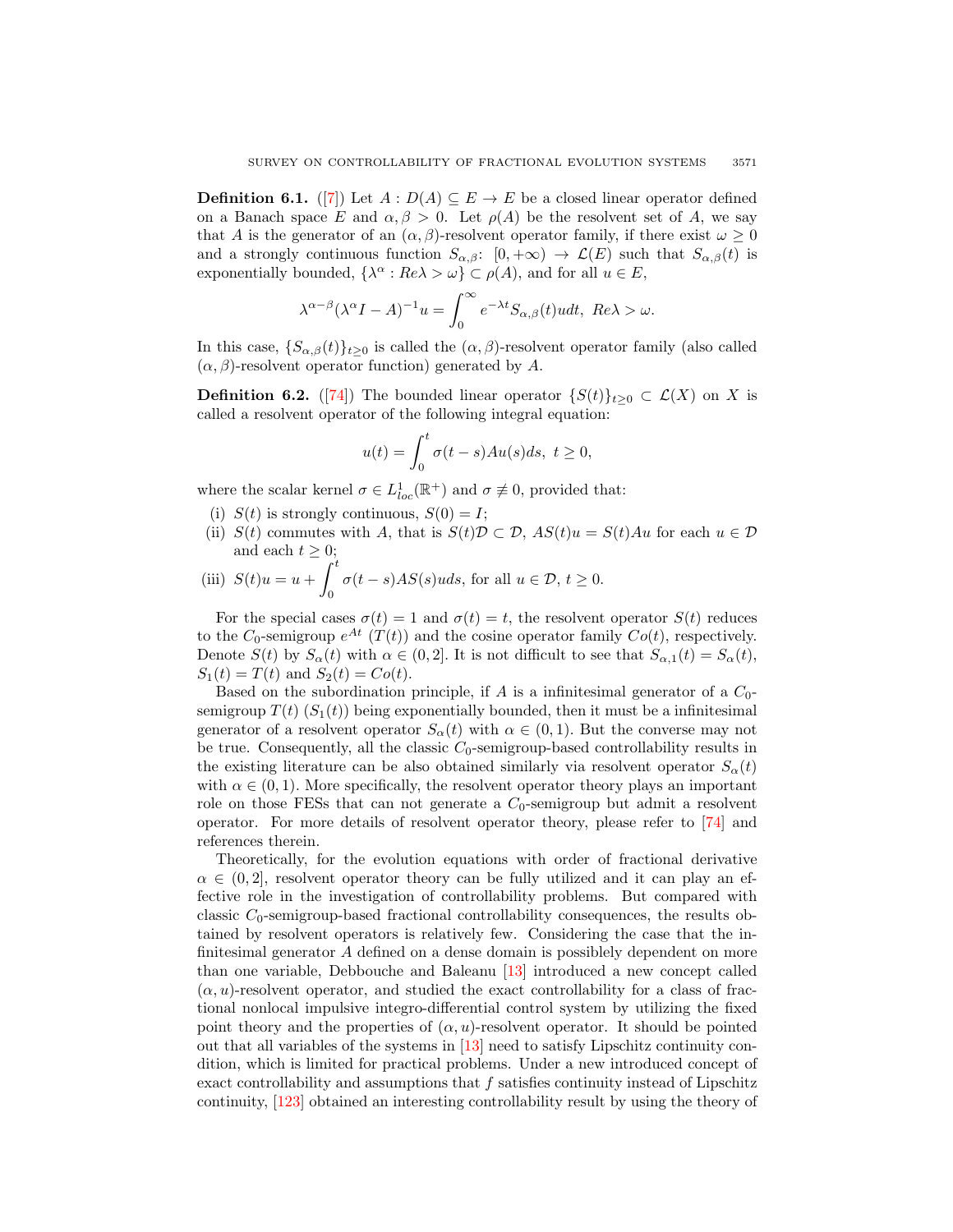resolvent operator, fixed point strategy and Kuratowski's measure of noncompactness. Its result is an extension of the existing result of exact controllability to some degree.

Up to now, there are not many papers on controllability problems of FESs with order  $\alpha \in (1,2)$ . Especially, the resolvent operator theory plays an irreplaceable role in dealing with the evolution equations of order  $\alpha \in (1, 2)$ . P. Muthukumar and K. Thiagu [\[68\]](#page-26-11) presented some sufficient conditions to obtain the approximate controllability for nonlinear fractional nonlocal neutral impulsive stochastic differential systems of order  $\alpha \in (1, 2)$  with infinite delay and Poisson jumps by using Lebesgue dominated convergence theorem and the compactness of some operator families. Utilizing resolvent operator theory and fixed point techniques, R. Sakthivel et al. [\[83\]](#page-27-20) derived some sufficient conditions to ensure the approximate controllability for a class of nonlinear fractional differential systems of order  $\alpha \in (1,2)$  with nonlocal conditions. In addition, the same results are obtained for such systems with infinite time delay. Chang et al. [\[7\]](#page-24-24) introduced  $(\alpha, \beta)$ -resolvent operator  $\{S_{\alpha, \beta}(t)\}_{t\geq 0}$  in the sense of Definition 6.1 to investigate the approximate controllability for two classes of FESs of Sobolev type with order  $\alpha \in (1,2)$  via the norm continuity and compactness about  $\{S_{\alpha,\beta}(t)\}_{t>0}$  for suitable  $\alpha,\beta>0$ .

Recently, K. Li et al. in [\[39\]](#page-25-20) considered the fractional systems (3.1), (3.4) together with the initial condition

$$
x'(0) = y_0,\t\t(6.1)
$$

An appropriate definition of mild solutions via Laplace transformation was introduced. Else, they derived some sufficient conditions to ensure the exact controllability for nonlocal problem  $(3.1)$ ,  $(3.4)$  and  $(6.1)$  by using Sadovskii's fixed-point theorem and vector-valued operator theory under the following hypotheses on nonlinearity together with some conditions imposed on operators B and W.

- (i)  $f : [0, b] \times X \to X$  satisfies the Carathéodory condition, i.e.  $f(\cdot, x)$  is measurable for all  $x \in X$ , and  $f(t, \cdot)$  is continuous for a.e.  $t \in [0, b]$ .
- (ii)  $f : [0, b] \times X \rightarrow X$  is compact.
- (iii) There exists a function  $l_f \in L^1([0, b]; R_+)$  such that

$$
\| f(t, x) - f(t, z) \| \le l_f(t) \| x - z \|, \quad x, z \in X.
$$

Following [\[39\]](#page-25-20), authors in [\[89\]](#page-27-18) and [\[88\]](#page-27-22) addressed the semilinear fractional control system of order  $\alpha \in (1,2]$  with infinite delay and finite delay, respectively. They derived some sufficient conditions to ensure approximate controllability of the proposed systems. What's interesting is that the sequential method was used in [\[89\]](#page-27-18) instead of the fixed point strategy.

For most practical problems, it is especially effective to solve the abstract differential equations of second order directly rather than transforming them into firstorder systems. Travis and Webb [\[97\]](#page-27-12) established the theory of strongly continuous sine and cosine operator families, in which they analyzed the advantages of such method. But for fractional controllability problems of order  $\alpha \in (1,2]$ , the major difficulty is how to give the appropriate definition of mild solutions for considered systems since the Mainardi's Wright-type function is only well defined for  $\alpha \in (0,1)$ . Fortunately, this problem was well solved by Y. Zhou and J. He [\[129\]](#page-28-16). They derived a new concept of mild solutions for the objective system (3.1), (3.2) and (6.1) by using the Laplace transformation and Mainardi's Wright-type function based on the theory of sine and cosine operator families: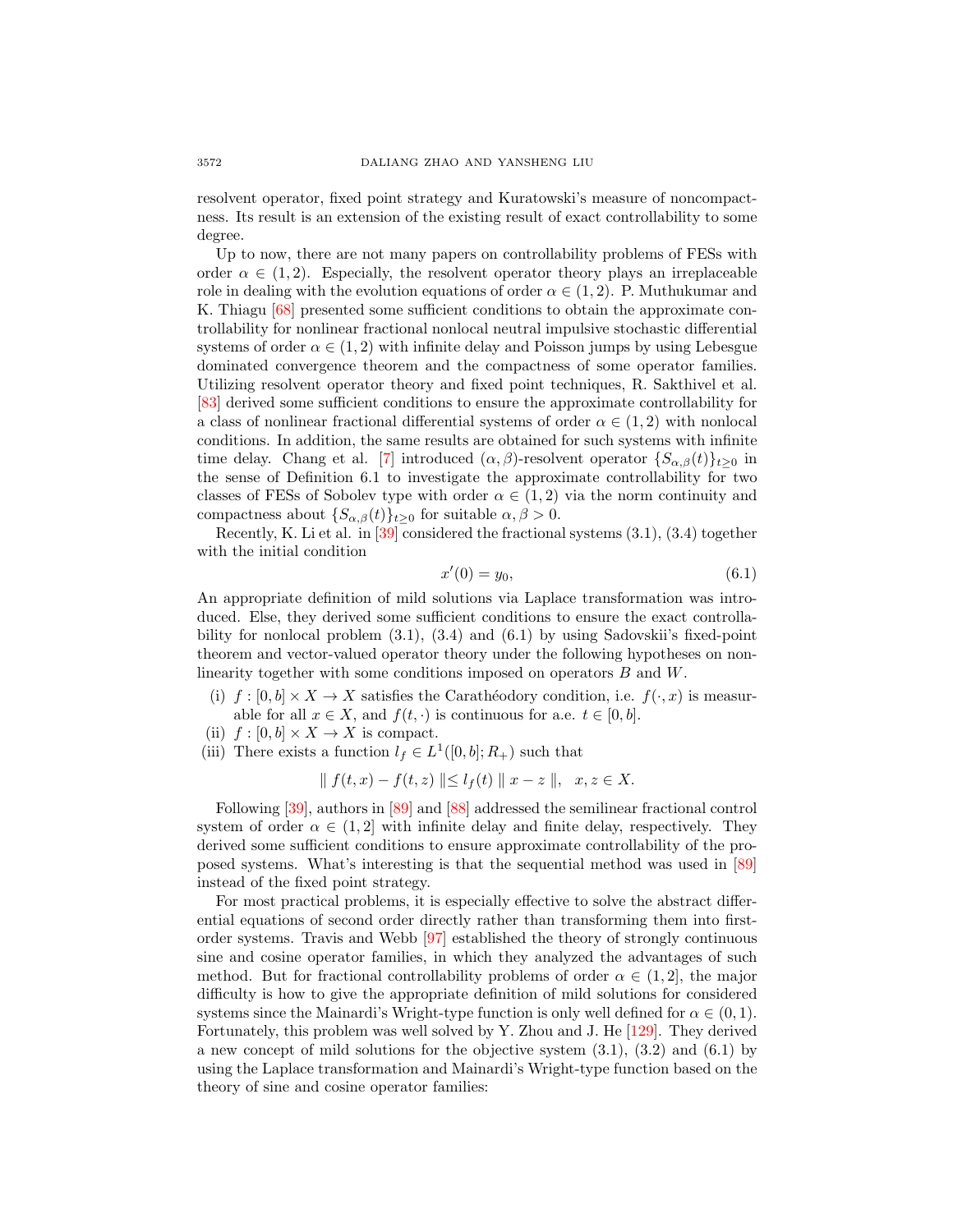**Definition 6.3.** ([\[129\]](#page-28-16)) For each  $u \in L^2(J;U)$ , a mild solution of the system (3.1), (3.2) and (6.1), it means that the function  $x \in C(J;X)$  satisfies the following integral equation

$$
x(t) = C_q(t)x_0 + K_q(t)x_1 + \int_0^t (t-s)^{q-1} P_q(t-s) f(s, x(s)) ds
$$

$$
+ \int_0^t (t-s)^{q-1} P_q(t-s) Bu(s) ds,
$$

for each  $t \in J$ , where  $q = \frac{\alpha}{2} \in (\frac{1}{2}, 1)$  and

$$
C_q(t) = \int_0^\infty M_q(\theta) C(t^q \theta) d\theta, \ K_q(t) = \int_0^t C_q(s) ds, \ P_q(t) = \int_0^\infty q \theta M_q(\theta) S(t^q \theta) d\theta,
$$

 $M_q(t)$  denotes Mainardi's Wright-type function,  $C(t)$  and  $S(t)$  represents strongly continuous cosine operator family and sine operator family, respectively.

Their main results are as follows:

**Theorem 6.4.**  $(129)$  *Assume the following conditions holds:* 

- (i)  $f(t, \cdot): X \to X$  is continuous for a.e.  $t \in J = [0, b]$ , and  $f(\cdot, x): J \to X$  is strongly measurable for all  $x \in X$ .
- (ii) There exists a function  $k_f \in L^1(J, \mathbb{R}^+)$  such that

$$
| f(t, x) | \leq k_f(t) \varphi(|x|),
$$

for each  $t \in J$  and for all  $x \in X$ , where  $\varphi : \mathbb{R}^+ \to \mathbb{R}^+$  is a nondecreasing continuous function satisfying

$$
\liminf_{r \to \infty} \frac{\varphi(r)}{r} = 0.
$$

(iii) The linear operator  $B: U \to X$  is bounded,  $W: L^2(J, U) \to X$  defined by

$$
Wu = \int_0^b (b-s)^{q-1} P_q(b-s)Bu(s)ds
$$

has an inverse operator  $W^{-1}$  which takes values in  $L^2(J, U)/kerW$  and there exist two positive constants  $M_1, M_2 > 0$  such that  $||B||_{L_b(U,X)} \leq M_1$  and

$$
||W^{-1}||_{L_b(X, L^2(J, U)/ker W)} \le M_2.
$$

(iv) For every  $t \in J$  and for each  $r > 0$ , the set  $\{P_q(t-s)f(s,x), s \in [0,t], x \in$  $X, \|x\| \leq r$  is relatively compact in X.

Then, the evolution system  $(3.1)$ ,  $(3.2)$  and  $(6.1)$  is exactly controllable on J.

It is observed that the infinitesimal generator  $A$  in  $[129]$  generates a strongly continuous cosine operator family  $C(t)$  (or denotes  $S_2(t)$ ). As a result of subordination principle, it can also generate the resolvent operator  $S_{\alpha}(t)$  associated with A similar to [\[39\]](#page-25-20) for  $\alpha \in (1, 2)$ , but the converse statement does not necessarily hold. Hence, [\[129\]](#page-28-16) present a new approach to obtain the exact controllability of FESs with order  $\alpha \in (1, 2)$ . Subsequently, based on the mild solution given in [\[129\]](#page-28-16), authors in [\[82\]](#page-27-19) further investigated the approximate controllability for fractional differential evolution equations of order  $\alpha \in (1, 2)$ . Their main results are obtained by using the properties of solution operators deduced from cosine and sine operators families, Schauder's fixed-point theorem and Dhage's fixed-point theorem.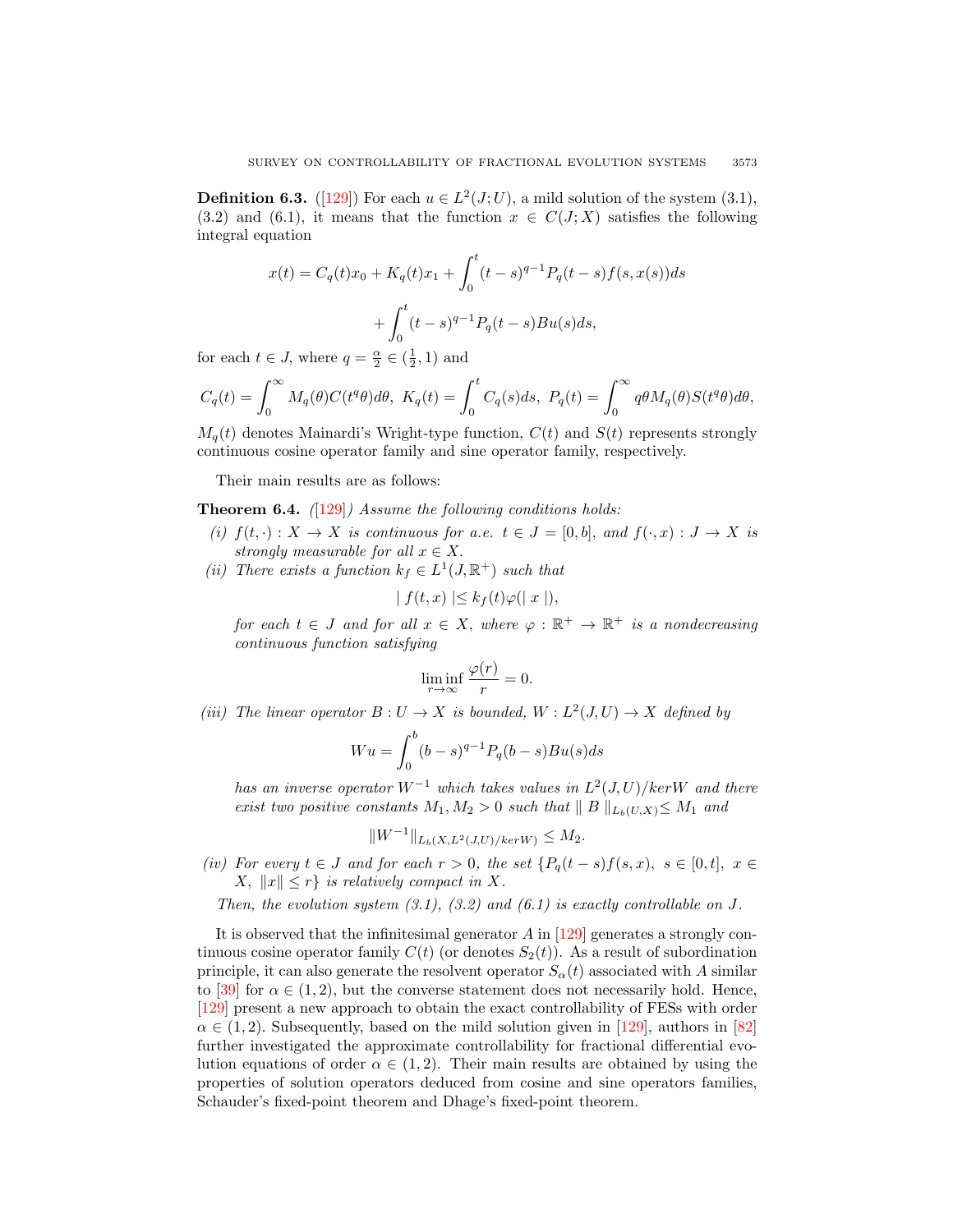7. Conclusions and future work. The controllability is one of the fundamental problems for FESs. This work has provided a comprehensive survey on the elementary results and some recent progress of the controllability for FESs. Exact controllability and approximate controllability of some kinds of FESs are reviewed. Firstly, several basic FESs with classical initial and nonlocal conditions are considered. Some fundamental theory and sufficient conditions are presented to ensure the exact controllability and approximate controllability for such systems. Secondly, FESs with finite time delay and infinite time delay are discussed, respectively. We talked over three different methods for investigating approximate controllability of these time-delay systems. Thirdly, controllability results on some types of FESs with impulsive effects are discussed. At last, exact controllability and approximate controllability for FESs obtained by using resolvent operator theory have been carefully analyzed.

The interested directions of the theoretical study in the future on the controllability for FESs may be as follows:

- (i) The systems studied on this topic will be more and more extensive and complicated. For instance, it is valuable to investigate controllability for hybrid FESs with delay, impulse or stochastic factors.
- (ii) Besides fixed point theorem, more effective tools for studying controllability of FESs should be further developed.
- (iii) Application area of controllability for FESs in reality need to be investigated in depth.

For our subsequent work, the following issues will continue to be focused on:

- (1) It is noted that Lipschitz continuity and compact conditions are required in most of existing work on this area. How to relax such conditions imposed on nonlinear terms still need to be well investigated.
- (2) Relationship of approximate controllability between FES with impulse and FES without impulse has not been fully described. Further research progress in this field is expected to be well achieved.
- (3) When FES is affected by impulse and time delay simultaneously, the investigation of controllability on its nonlocal problem is still insufficient. In particular, to deal with such problems via resolvent operator should be further explored.
- (4) Numerical simulation or other applications about the theoretical results, such as digital filters in Digital Signal Processing (DSP), should be paid more attention in the future work.

Acknowledgments. Research supported by the National Natural Science Foundation of China under grant 62073202, the Natural Science Foundation of Shandong Province under grant ZR2020MA007 and a project of Shandong Province Higher Educational Science and Technology Program of China under grant J18KA233.

## **REFERENCES**

- <span id="page-23-1"></span>[\[1\]](http://www.ams.org/mathscinet-getitem?mr=MR4043328&return=pdf) M. Alipour, M. A. Vali and A. H. Borzabadi, [A hybrid parametrization approach for a class](http://dx.doi.org/10.3934/naco.2019037) [of nonlinear optimal control problems,](http://dx.doi.org/10.3934/naco.2019037) Numer. Algebra Control Optim., 9 (2019), 493–506.
- <span id="page-23-2"></span>[\[2\]](http://www.ams.org/mathscinet-getitem?mr=MR824225&return=pdf) O. A. Arino, T. A. Burton and J. R. Haddock, [Periodic solutions to functional-differential](http://dx.doi.org/10.1017/S0308210500020813) [equations,](http://dx.doi.org/10.1017/S0308210500020813) Proc. Roy. Soc. Edinburgh Sect. A, 101 (1985), 253–271.
- <span id="page-23-0"></span>[\[3\]](http://www.ams.org/mathscinet-getitem?mr=MR4097745&return=pdf) K. Aruna Sakthi and A. Vinodkumar, [Stabilization on input time-varying delay for linear](http://dx.doi.org/10.3934/naco.2019050) [switched systems with truncated predictor control,](http://dx.doi.org/10.3934/naco.2019050) Numer. Algebra Control Optim., 10 (2020), 237–247.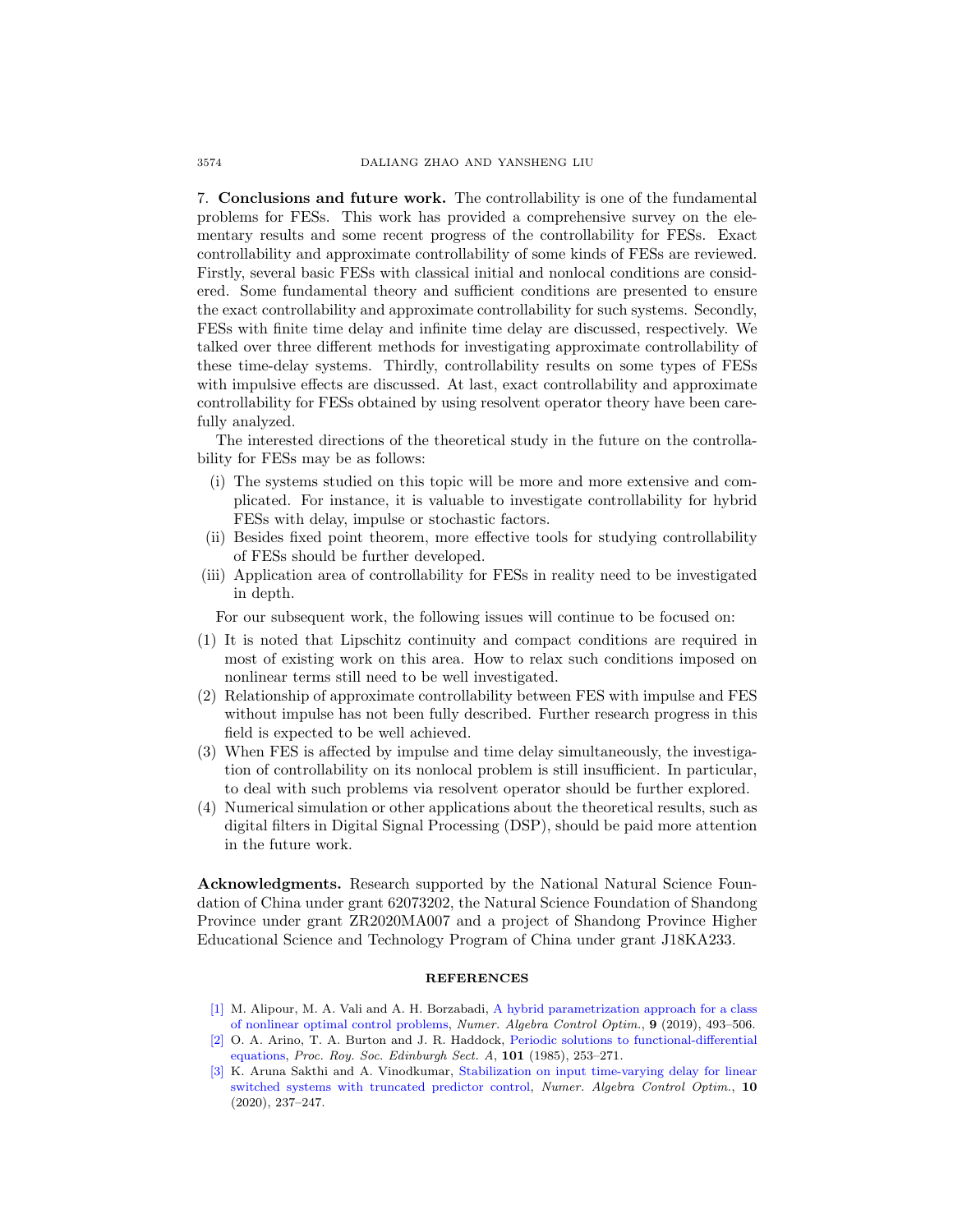- <span id="page-24-17"></span>[\[4\]](http://www.ams.org/mathscinet-getitem?mr=MR891093&return=pdf) K. Balachandran and J. P. Dauer, [Controllability of nonlinear systems via fixed-point theo](http://dx.doi.org/10.1007/BF00938943)[rems,](http://dx.doi.org/10.1007/BF00938943) J. Optim. Theory Appl., 53 (1987), 345–352.
- <span id="page-24-6"></span>[\[5\]](http://www.ams.org/mathscinet-getitem?mr=MR4155107&return=pdf) J. T. Betts, S. L. Campbell and C. Digirolamo, [Initial guess sensitivity in computational](http://dx.doi.org/10.3934/naco.2019031) [optimal control problems,](http://dx.doi.org/10.3934/naco.2019031) Numer. Algebra Control Optim., 10 (2020), 39–43.
- <span id="page-24-16"></span>[\[6\]](http://www.ams.org/mathscinet-getitem?mr=MR3716924&return=pdf) C. Bucur, [Local density of Caputo-stationary functions in the space of smooth functions,](http://dx.doi.org/10.1051/cocv/2016056) ESAIM Control Optim. Calc. Var., 23 (2017), 1361–1380.
- <span id="page-24-24"></span>[\[7\]](http://www.ams.org/mathscinet-getitem?mr=MR3684878&return=pdf) Y.-K. Chang, A. Pereira and R. Ponce, [Approximate controllability for fractional differential](http://dx.doi.org/10.1515/fca-2017-0050) [equations of Sobolev type via properties on resolvent operators,](http://dx.doi.org/10.1515/fca-2017-0050) Fract. Calc. Appl. Anal., 20 (2017), 963–987.
- <span id="page-24-3"></span>[\[8\]](http://www.ams.org/mathscinet-getitem?mr=MR3108623&return=pdf) J. Chen, X. Li and D. Wang, [Asymptotic stability and exponential stability of impulsive](http://dx.doi.org/10.1155/2013/638496) [delayed Hopfield neural networks,](http://dx.doi.org/10.1155/2013/638496) Abstr. Appl. Anal., 2013 (2013), 10pp.
- <span id="page-24-5"></span>[\[9\]](http://www.ams.org/mathscinet-getitem?mr=MR3985874&return=pdf) L. Chen, M. Cao and C. Li, [Bearing rigidity and formation stabilization for multiple rigid](http://dx.doi.org/10.3934/naco.2019017) [bodies in](http://dx.doi.org/10.3934/naco.2019017)  $SE(3)$ , Numer. Algebra Control Optim., 9 (2019), 257-267.
- <span id="page-24-14"></span>[\[10\]](http://www.ams.org/mathscinet-getitem?mr=MR3535675&return=pdf) H. Cheng and R. Yuan, [Stability of traveling wave fronts for nonlocal diffusion equation with](http://dx.doi.org/10.11650/tjm.20.2016.6284) [delayed nonlocal response,](http://dx.doi.org/10.11650/tjm.20.2016.6284) Taiwanese J. Math., 20 (2016), 801–822.
- <span id="page-24-1"></span>[\[11\]](http://www.ams.org/mathscinet-getitem?mr=MR3904562&return=pdf) H. Cheng and R. Yuan, [The stability of the equilibria of the Allen-Cahn equation with](http://dx.doi.org/10.1080/00036811.2017.1399360) [fractional diffusion,](http://dx.doi.org/10.1080/00036811.2017.1399360) Appl. Anal., 98 (2019), 600–610.
- <span id="page-24-7"></span>[\[12\]](http://www.ams.org/mathscinet-getitem?mr=MR4097743&return=pdf) J. Danane and K. Allali, [Optimal control of an HIV model with CTL cells and latently](http://dx.doi.org/10.3934/naco.2019048) [infected cells,](http://dx.doi.org/10.3934/naco.2019048) Numer. Algebra Control Optim., 10 (2020), 207–225.
- <span id="page-24-9"></span>[\[13\]](http://www.ams.org/mathscinet-getitem?mr=MR2824731&return=pdf) A. Debbouche and D. Baleanu, [Controllability of fractional evolution nonlocal impulsive](http://dx.doi.org/10.1016/j.camwa.2011.03.075) [quasilinear delay integro-differential systems,](http://dx.doi.org/10.1016/j.camwa.2011.03.075) Comput. Math. Appl., 62 (2011), 1442–1450.
- <span id="page-24-4"></span>[\[14\]](http://www.ams.org/mathscinet-getitem?mr=MR3627345&return=pdf) X. Ding, H. Li, Q. Yang, Y. Zhou, A. Alsaedi and F. E. Alsaadi, [Stochastic stability and](http://dx.doi.org/10.1016/j.amc.2017.02.020) stabilization of n[-person random evolutionary Boolean games,](http://dx.doi.org/10.1016/j.amc.2017.02.020) Appl. Math. Comput., 306 (2017), 1–12.
- <span id="page-24-13"></span>[\[15\]](http://www.ams.org/mathscinet-getitem?mr=MR3652572&return=pdf) J. Du, W. Jiang, D. Pang and A. U. K. Niazi, [Controllability for a new class of fractional](http://dx.doi.org/10.1186/s13662-017-1182-6) [neutral integro-differential evolution equations with infinite delay and nonlocal conditions,](http://dx.doi.org/10.1186/s13662-017-1182-6) Adv. Difference Equ., **2017** (2017), 22pp.
- <span id="page-24-20"></span>[\[16\]](http://www.ams.org/mathscinet-getitem?mr=MR1903295&return=pdf) M. M. El-Borai, [Some probability densities and fundamental solutions of fractional evolution](http://dx.doi.org/10.1016/S0960-0779(01)00208-9) [equations,](http://dx.doi.org/10.1016/S0960-0779(01)00208-9) Chaos Solitons Fractals, 14 (2002), 433–440.
- <span id="page-24-11"></span>[\[17\]](http://www.ams.org/mathscinet-getitem?mr=MR3437694&return=pdf) F.-D. Ge, H.-C. Zhou and C.-H. Kou, [Approximate controllability of semilinear evolution](http://dx.doi.org/10.1016/j.amc.2015.11.056) [equations of fractional order with nonlocal and impulsive conditions via an approximating](http://dx.doi.org/10.1016/j.amc.2015.11.056) [technique,](http://dx.doi.org/10.1016/j.amc.2015.11.056) Appl. Math. Comput., 275 (2016), 107-120.
- <span id="page-24-8"></span>[\[18\]](http://www.ams.org/mathscinet-getitem?mr=MR4128846&return=pdf) R. Ghanem and B. Zireg, [Numerical solution of bilateral obstacle optimal control problem,](http://dx.doi.org/10.3934/naco.2020002) [where the controls and the obstacles coincide,](http://dx.doi.org/10.3934/naco.2020002) Numer. Algebra Control Optim., 10 (2020), 275–300.
- <span id="page-24-21"></span>[\[19\]](http://www.ams.org/mathscinet-getitem?mr=MR2499965&return=pdf) E. Hern´andez and D. O'Regan, [Controllability of Volterra-Fredholm type systems in Banach](http://dx.doi.org/10.1016/j.jfranklin.2008.08.001) [spaces,](http://dx.doi.org/10.1016/j.jfranklin.2008.08.001) J. Franklin. Inst., 346 (2009), 95–101.
- <span id="page-24-19"></span>[\[20\]](http://www.ams.org/mathscinet-getitem?mr=MR2680040&return=pdf) E. Hernández, D. O'Regan and K. Balachandran, [On recent developments in the theory](http://dx.doi.org/10.1016/j.na.2010.07.035) [of abstract differential equations with fractional derivatives,](http://dx.doi.org/10.1016/j.na.2010.07.035) Nonlinear Anal., 73 (2010), 3462–3471.
- <span id="page-24-22"></span>[\[21\]](http://www.ams.org/mathscinet-getitem?mr=MR1122588&return=pdf) Y. Hino, S. Murakami and T. Naito, [Functional-Differential Equations with Infinite Delay](http://dx.doi.org/10.1007/BFb0084432), Lecture Notes in Mathematics, 1473, Springer-Verlag, Berlin, 1991.
- <span id="page-24-15"></span>[\[22\]](http://www.ams.org/mathscinet-getitem?mr=MR2241489&return=pdf) J.-M. Jeong and H.-H. Roh, [Approximate controllability for semilinear retarded systems,](http://dx.doi.org/10.1016/j.jmaa.2005.09.005) J. Math. Anal. Appl., 321 (2006), 961–975.
- <span id="page-24-10"></span>[\[23\]](http://www.ams.org/mathscinet-getitem?mr=MR3197705&return=pdf) S. Ji, [Approximate controllability of semilinear nonlocal fractional differential systems via](http://dx.doi.org/10.1016/j.amc.2014.03.027) [an approximating method,](http://dx.doi.org/10.1016/j.amc.2014.03.027) Appl. Math. Comput., 236 (2014), 43–53.
- <span id="page-24-0"></span>[\[24\]](http://www.ams.org/mathscinet-getitem?mr=MR3988036&return=pdf) J. Jia and H. Wang, [A fast finite volume method for conservative space-time fractional](http://dx.doi.org/10.1016/j.camwa.2019.04.003) [diffusion equations discretized on space-time locally refined meshes,](http://dx.doi.org/10.1016/j.camwa.2019.04.003) Comput. Math. Appl., 78 (2019), 1345–1356.
- <span id="page-24-2"></span>[\[25\]](http://www.ams.org/mathscinet-getitem?mr=MR4202525&return=pdf) J. Jia, H. Wang and X. Zheng, [A preconditioned fast finite element approximation to](http://dx.doi.org/10.1016/j.apnum.2021.01.001) [variable-order time-fractional diffusion equations in multiple space dimensions,](http://dx.doi.org/10.1016/j.apnum.2021.01.001) Appl. Numer. Math., **163** (2021), 15-29.
- <span id="page-24-12"></span>[\[26\]](http://www.ams.org/mathscinet-getitem?mr=MR3727034&return=pdf) R. Joice Nirmala and K. Balachandran, [The controllability of nonlinear implicit fractional](http://dx.doi.org/10.1515/amcs-2017-0035) [delay dynamical systems,](http://dx.doi.org/10.1515/amcs-2017-0035) Int. J. Appl. Math. Comput. Sci., 27 (2017), 501–513.
- <span id="page-24-18"></span>[\[27\]](http://www.ams.org/mathscinet-getitem?mr=MR3461800&return=pdf) R. Joice Nirmala, K. Balachandran, L. Rodríguez-Germa and J. J. Trujillo, [Controllability](http://dx.doi.org/10.1016/S0034-4877(16)30007-6) [of nonlinear fractional delay dynamical systems,](http://dx.doi.org/10.1016/S0034-4877(16)30007-6) Rep. Math. Phys., 77 (2016), 87–104.
- <span id="page-24-23"></span>[\[28\]](http://www.ams.org/mathscinet-getitem?mr=MR4117337&return=pdf) K. Kavitha, V. Vijayakumar and R. Udhayakumar, [Results on controllability of Hilfer frac](http://dx.doi.org/10.1016/j.chaos.2020.110035)[tional neutral differential equations with infinite delay via measures of noncompactness,](http://dx.doi.org/10.1016/j.chaos.2020.110035) Chaos Solitons Fractals, 139 (2020), 12pp.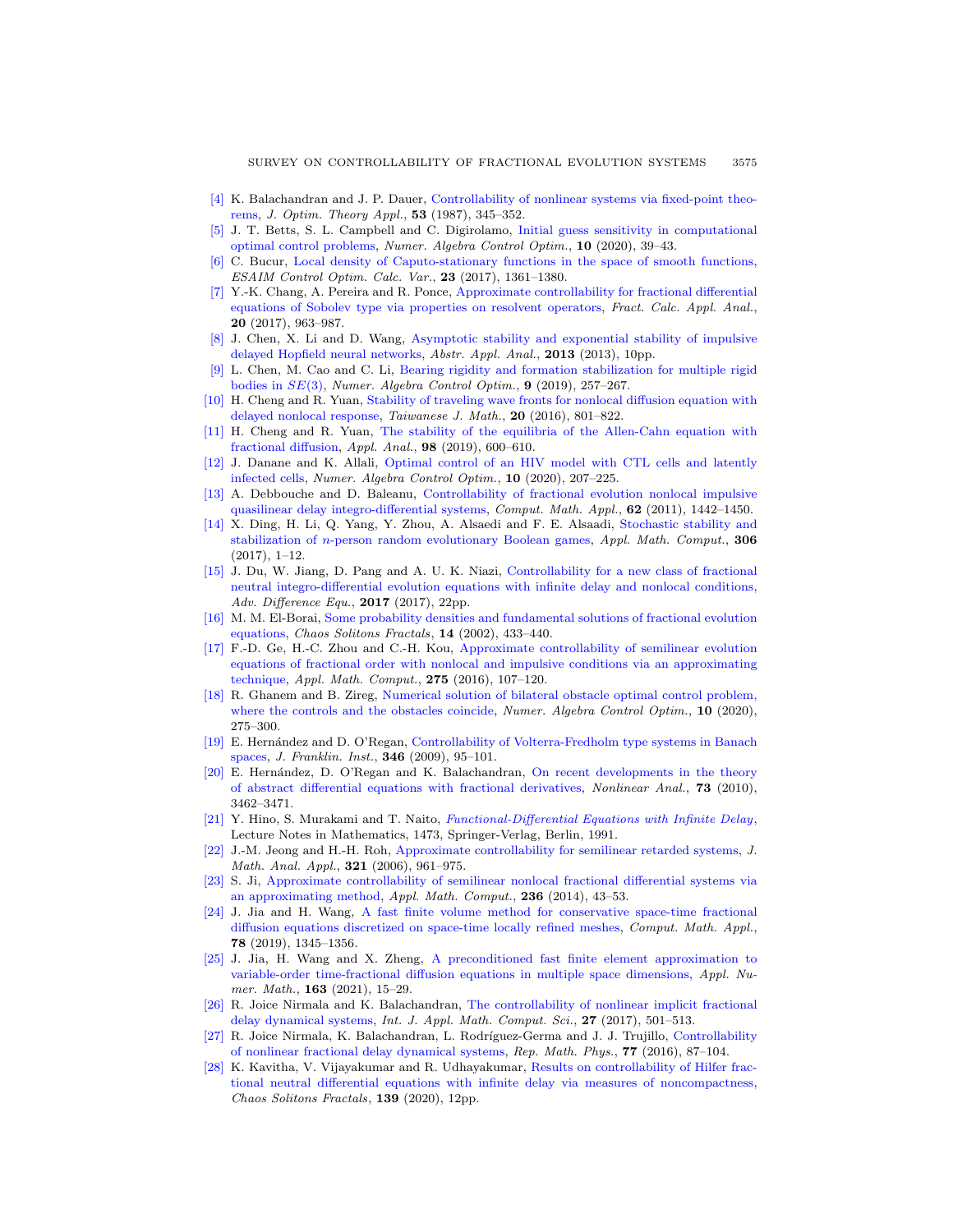- <span id="page-25-18"></span>[\[29\]](http://www.ams.org/mathscinet-getitem?mr=MR4097739&return=pdf) A. Kheirabadi, A. M. Vaziri and S. Effati, [Linear optimal control of time delay systems via](http://dx.doi.org/10.3934/naco.2019044) [Hermite wavelet,](http://dx.doi.org/10.3934/naco.2019044) Numer. Algebra Control Optim., 10 (2020), 143–156.
- <span id="page-25-17"></span>[\[30\]](http://www.ams.org/mathscinet-getitem?mr=MR3917497&return=pdf) A. Kheirabadi, A. M. Vaziri and S. Effati, [Solving optimal control problem using Hermite](http://dx.doi.org/10.3934/naco.2019008) [wavelet,](http://dx.doi.org/10.3934/naco.2019008) Numer. Algebra Control Optim., 9 (2019), 101-112.
- <span id="page-25-23"></span>[\[31\]](http://www.ams.org/mathscinet-getitem?mr=MR4217124&return=pdf) A. Kumar and D. N. Pandey, [Controllability results for non densely defined impulsive frac](http://dx.doi.org/10.1007/s12591-019-00471-1)[tional differential equations in abstract space,](http://dx.doi.org/10.1007/s12591-019-00471-1) Differ. Equ. Dyn. Syst., 29 (2021), 227-237.
- <span id="page-25-19"></span>[\[32\]](http://www.ams.org/mathscinet-getitem?mr=MR2911425&return=pdf) S. Kumar and N. Sukavanam, [Approximate controllability of fractional order semilinear](http://dx.doi.org/10.1016/j.jde.2012.02.014) [systems with bounded delay,](http://dx.doi.org/10.1016/j.jde.2012.02.014) J. Differential Equations, 252 (2012), 6163-6174.
- <span id="page-25-13"></span>[\[33\]](http://www.ams.org/mathscinet-getitem?mr=MR3920471&return=pdf) H. Li and X. Ding, [A control Lyapunov function approach to feedback stabilization of logical](http://dx.doi.org/10.1137/18M1170443) [control networks,](http://dx.doi.org/10.1137/18M1170443) SIAM J. Control Optim., 57 (2019), 810–831.
- <span id="page-25-14"></span>[\[34\]](http://www.ams.org/mathscinet-getitem?mr=MR3396386&return=pdf) H. Li and Y. Wang, [Controllability analysis and control design for switched Boolean networks](http://dx.doi.org/10.1137/120902331) [with state and input constraints,](http://dx.doi.org/10.1137/120902331)  $SIAM$  J. Control Optim., 53 (2015), 2955–2979.
- <span id="page-25-3"></span>[\[35\]](http://www.ams.org/mathscinet-getitem?mr=MR3708984&return=pdf) H. Li, X. Wu and J. Zhang, [Numerical solution of the time-fractional sub-diffusion equation](http://dx.doi.org/10.4208/eajam.031116.080317a) [on an unbounded domain in two-dimensional space,](http://dx.doi.org/10.4208/eajam.031116.080317a) East Asian J. Appl. Math., 7 (2017), 439–454.
- <span id="page-25-0"></span>[\[36\]](http://www.ams.org/mathscinet-getitem?mr=MR4244599&return=pdf) H. Li and Y. Wu, [Artificial boundary conditions for nonlinear time fractional Burgers' equa](http://dx.doi.org/10.1016/j.aml.2021.107277)[tion on unbounded domains,](http://dx.doi.org/10.1016/j.aml.2021.107277) Appl. Math. Lett., 120 (2021), 8pp.
- <span id="page-25-5"></span>[\[37\]](http://www.ams.org/mathscinet-getitem?mr=MR3881157&return=pdf) H. Li, X. Xu and X. Ding, [Finite-time stability analysis of stochastic switched Boolean](http://dx.doi.org/10.1016/j.amc.2018.11.018) [networks with impulsive effect,](http://dx.doi.org/10.1016/j.amc.2018.11.018) Appl. Math. Comput., 347 (2019), 557–565.
- <span id="page-25-7"></span>[\[38\]](http://www.ams.org/mathscinet-getitem?mr=MR3872804&return=pdf) H. Li, Y. Zheng and F. E. Alsaadi, [Algebraic formulation and topological structure of Boolean](http://dx.doi.org/10.1016/j.cam.2018.10.003) [networks with state-dependent delay,](http://dx.doi.org/10.1016/j.cam.2018.10.003) J. Comput. Appl. Math., 350 (2019), 87–97.
- <span id="page-25-20"></span>[\[39\]](http://www.ams.org/mathscinet-getitem?mr=MR3035099&return=pdf) K. Li, J. Peng and J. Gao, [Controllability of nonlocal fractional differential systems of order](http://dx.doi.org/10.1016/S0034-4877(13)60020-8)  $\alpha \in (1, 2]$  in Banach spaces, Rep. Math. Phys., 71 (2013), 33-43.
- <span id="page-25-1"></span>[\[40\]](http://www.ams.org/mathscinet-getitem?mr=MR4101531&return=pdf) L. Li, Z. Jiang and Z. Yin, [Compact finite-difference method for 2D time-fractional](http://dx.doi.org/10.1007/s40314-020-01169-9) [convection-diffusion equation of groundwater pollution problems,](http://dx.doi.org/10.1007/s40314-020-01169-9) Comput. Appl. Math., 39 (2020), 34pp.
- <span id="page-25-10"></span>[41] P. Li, X. Li and J. Cao, [Input-to-state stability of nonlinear switched systems via Lyapunov](http://dx.doi.org/10.1155/2018/8701219) [method involving indefinite derivative,](http://dx.doi.org/10.1155/2018/8701219) Complexity, 2018 (2018).
- <span id="page-25-11"></span>[\[42\]](http://www.ams.org/mathscinet-getitem?mr=MR2843740&return=pdf) X. Li, [Further analysis on uniform stability of impulsive infinite delay differential equations,](http://dx.doi.org/10.1016/j.aml.2011.08.001) Appl. Math. Lett., 25 (2012), 133–137.
- <span id="page-25-12"></span>[\[43\]](http://www.ams.org/mathscinet-getitem?mr=MR4092390&return=pdf) X. Li, H. Li, Y. Li and X. Yang, [Function perturbation impact on stability in distribution](http://dx.doi.org/10.1016/j.matcom.2020.04.008) [of probabilistic Boolean networks,](http://dx.doi.org/10.1016/j.matcom.2020.04.008) *Math. Comput. Simulation*, **177** (2020), 1–12.
- <span id="page-25-24"></span>[\[44\]](http://www.ams.org/mathscinet-getitem?mr=MR3723545&return=pdf) X. Li, Z. Liu and C. C. Tisdell, Approximate controllability of fractional control systems with time delay using the sequence method, *Electron. J. Differential Equations*, **2017** (2017), 11pp.
- <span id="page-25-15"></span>[\[45\]](http://www.ams.org/mathscinet-getitem?mr=MR3335151&return=pdf) X. Li, D. O'Regan and H. Akca, [Global exponential stabilization of impulsive neural networks](http://dx.doi.org/10.1093/imamat/hxt027) [with unbounded continuously distributed delays,](http://dx.doi.org/10.1093/imamat/hxt027) IMA J. Appl. Math.,  $80$  (2015), 85–99.
- <span id="page-25-6"></span>[\[46\]](http://www.ams.org/mathscinet-getitem?mr=MR3285583&return=pdf) X. Li, J. Shen, H. Akca and R. Rakkiyappan, [LMI-based stability for singularly perturbed](http://dx.doi.org/10.1016/j.amc.2014.10.113) [nonlinear impulsive differential systems with delays of small parameter,](http://dx.doi.org/10.1016/j.amc.2014.10.113) Appl. Math. Comput., 250 (2015), 798-804.
- <span id="page-25-8"></span>[\[47\]](http://www.ams.org/mathscinet-getitem?mr=MR4128850&return=pdf) Y. Li, R. Zhang, Y. Zhang and B. Yang, [Sliding mode control for uncertain T-S fuzzy systems](http://dx.doi.org/10.3934/naco.2020006) [with input and state delays,](http://dx.doi.org/10.3934/naco.2020006) Numer. Algebra Control Optim., 10 (2020), 345-354.
- <span id="page-25-21"></span>[\[48\]](http://www.ams.org/mathscinet-getitem?mr=MR3314431&return=pdf) J. Liang and H. Yang, [Controllability of fractional integro-differential evolution equations](http://dx.doi.org/10.1016/j.amc.2014.12.145) [with nonlocal conditions,](http://dx.doi.org/10.1016/j.amc.2014.12.145) Appl. Math. Comput., 254 (2015), 20-29.
- <span id="page-25-9"></span>[\[49\]](http://www.ams.org/mathscinet-getitem?mr=MR3936395&return=pdf) S. Liang, G. Zhao, H. Li and X. Ding, [Structural stability analysis of gene regulatory networks](http://dx.doi.org/10.1002/mma.5488) [modeled by Boolean networks,](http://dx.doi.org/10.1002/mma.5488) Math. Methods Appl. Sci., 42 (2019), 2221–2230.
- <span id="page-25-4"></span>[50] L. Lin, Y. Liu and D. Zhao, [Study on implicit-type fractional coupled system with integral](http://dx.doi.org/10.3390/math9040300) [boundary conditions,](http://dx.doi.org/10.3390/math9040300) Mathematics, 9 (2021).
- <span id="page-25-2"></span>[\[51\]](http://www.ams.org/mathscinet-getitem?mr=MR3090887&return=pdf) B. Liu and Y. Liu, [Positive solutions of a two-point boundary value problem for singular](http://dx.doi.org/10.1155/2013/585639) [fractional differential equations in Banach space,](http://dx.doi.org/10.1155/2013/585639) J. Funct. Spaces Appl., 2013 (2013), 9pp.
- <span id="page-25-22"></span>[\[52\]](http://www.ams.org/mathscinet-getitem?mr=MR4128852&return=pdf) L. Liu, S. Lu, C. Han, C. Li and Z. Feng, [Fault estimation and optimization for uncertain](http://dx.doi.org/10.3934/naco.2020008) [disturbed singularly perturbed systems with time-delay,](http://dx.doi.org/10.3934/naco.2020008) Numer. Algebra Control Optim., 10 (2020), 367–379.
- <span id="page-25-16"></span>[53] M. Liu, S. Li, X. Li, L. Jin, C. Yi and Z. Huang, [Intelligent controllers for multirobot](http://dx.doi.org/10.1155/2018/4573631) [competitive and dynamic tracking,](http://dx.doi.org/10.1155/2018/4573631) Complexity, 2018 (2018).
- <span id="page-25-25"></span>[\[54\]](http://www.ams.org/mathscinet-getitem?mr=MR3134650&return=pdf) X. Liu, Z. Liu and M. Bin, Approximate controllability of impulsive fractional neutral evolution equations with Riemann-Liouville fractional derivatives, J. Comput. Anal. Appl., 17 (2014), 468–485.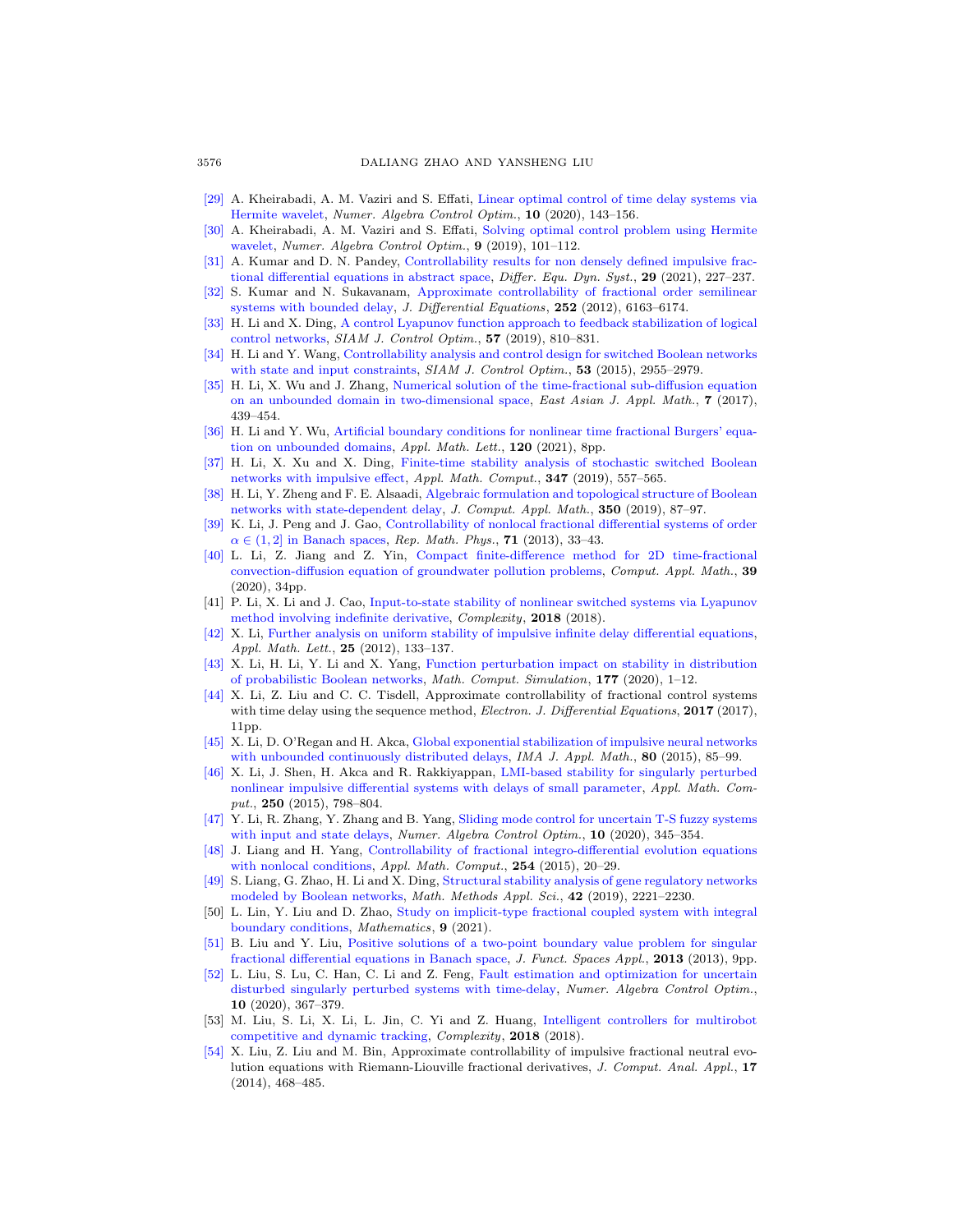- <span id="page-26-15"></span>[\[55\]](http://www.ams.org/mathscinet-getitem?mr=MR3335722&return=pdf) Y. Liu, [Bifurcation techniques for a class of boundary value problems of fractional impulsive](http://dx.doi.org/10.22436/jnsa.008.04.07) [differential equations,](http://dx.doi.org/10.22436/jnsa.008.04.07) J. Nonlinear Sci. Appl., 8 (2015), 340–353.
- <span id="page-26-0"></span>[\[56\]](http://www.ams.org/mathscinet-getitem?mr=MR3129344&return=pdf) Y. Liu, [Positive solutions using bifurcation techniques for boundary value problems of frac](http://dx.doi.org/10.1155/2013/162418)[tional differential equations,](http://dx.doi.org/10.1155/2013/162418) Abstr. Appl. Anal., 2013 (2013), 7pp.
- <span id="page-26-12"></span>[\[57\]](http://www.ams.org/mathscinet-getitem?mr=MR3104970&return=pdf) Y. Liu and D. O'Regan, Controllability of impulsive functional differential systems with nonlocal conditions, *Electron. J. Differential Equations*, **2013** (2013), 10pp.
- [\[58\]](http://www.ams.org/mathscinet-getitem?mr=MR3039144&return=pdf) Y. Liu and H. Yu, [Bifurcation of positive solutions for a class of boundary value problems](http://dx.doi.org/10.1155/2013/942831) [of fractional differential inclusions,](http://dx.doi.org/10.1155/2013/942831) Abstr. Appl. Anal., 2013 (2013), 8pp.
- <span id="page-26-13"></span>[\[59\]](http://www.ams.org/mathscinet-getitem?mr=MR3683154&return=pdf) Y. Liu, Y. Zheng, H. Li, F. E. Alsaadi and B. Ahmad, [Control design for output tracking of](http://dx.doi.org/10.1016/j.cam.2017.06.016) [delayed Boolean control networks,](http://dx.doi.org/10.1016/j.cam.2017.06.016) J. Comput. Appl. Math., 327 (2018), 188–195.
- <span id="page-26-18"></span>[\[60\]](http://www.ams.org/mathscinet-getitem?mr=MR3299830&return=pdf) Z. Liu and M. Bin, [Approximate controllability of impulsive Riemann-Liouville fractional](http://dx.doi.org/10.1216/JIE-2014-26-4-527) [equations in Banach spaces,](http://dx.doi.org/10.1216/JIE-2014-26-4-527) J. Integral Equations Appl., 26 (2014), 527-551.
- <span id="page-26-10"></span>[\[61\]](http://www.ams.org/mathscinet-getitem?mr=MR3161619&return=pdf) Z. Liu, X. Li and J. Sun, [Controllability of nonlinear fractional impulsive evolution systems,](http://dx.doi.org/10.1216/JIE-2013-25-3-395) J. Integral Equations Appl., 25 (2013), 395–406.
- <span id="page-26-8"></span>[62] X. Lv, X. Li, J. Cao and P. Duan, [Exponential synchronization of neural networks via](http://dx.doi.org/10.1155/2018/4352714) [feedback control in complex environment,](http://dx.doi.org/10.1155/2018/4352714) Complexity, 2018 (2018).
- <span id="page-26-1"></span>[\[63\]](http://www.ams.org/mathscinet-getitem?mr=MR3827155&return=pdf) T. Ma and B. Yan, [The multiplicity solutions for nonlinear fractional differential equations](http://dx.doi.org/10.1515/fca-2018-0042) [of Riemann-Liouville type,](http://dx.doi.org/10.1515/fca-2018-0042) Fract. Calc. Appl. Anal., 21 (2018), 801–818.
- <span id="page-26-20"></span>[\[64\]](http://www.ams.org/mathscinet-getitem?mr=MR3804507&return=pdf) N. I. Mahmudov, [Partial-approximate controllability of nonlocal fractional evolution equa](http://dx.doi.org/10.1016/j.amc.2018.03.116)[tions via approximating method,](http://dx.doi.org/10.1016/j.amc.2018.03.116) Appl. Math. Comput., 334 (2018), 227–238.
- <span id="page-26-3"></span>[\[65\]](http://www.ams.org/mathscinet-getitem?mr=MR3949349&return=pdf) J. Mao and D. Zhao, [Multiple positive solutions for nonlinear fractional differential equations](http://dx.doi.org/10.1155/2019/2787569) [with integral boundary value conditions and a parameter,](http://dx.doi.org/10.1155/2019/2787569)  $J.$  Funct. Spaces, 2019 (2019), 11pp.
- <span id="page-26-14"></span>[\[66\]](http://www.ams.org/mathscinet-getitem?mr=MR4128854&return=pdf) X.-Y. Meng, Y.-Q. Wu and J. Li, [Bifurcation analysis of a singular nutrient-plankton-fish](http://dx.doi.org/10.3934/naco.2020010) [model with taxation, protected zone and multiple delays,](http://dx.doi.org/10.3934/naco.2020010) Numer. Algebra Control Optim., 10 (2020), 391–423.
- <span id="page-26-22"></span>[\[67\]](http://www.ams.org/mathscinet-getitem?mr=MR2577561&return=pdf) G. M. Mophou, [Existence and uniqueness of mild solution to impulsive fractional differential](http://dx.doi.org/10.1016/j.na.2009.08.046) [equations,](http://dx.doi.org/10.1016/j.na.2009.08.046) Nonlinear Anal., 72 (2010), 1604–1615.
- <span id="page-26-11"></span>[\[68\]](http://www.ams.org/mathscinet-getitem?mr=MR3624992&return=pdf) P. Muthukumar and K. Thiagu, [Existence of solutions and approximate controllability of](http://dx.doi.org/10.1007/s10883-015-9309-0) fractional nonlocal neutral impulsive stochastic differential equations of order  $1 < q < 2$  with [infinite delay and Poisson jumps,](http://dx.doi.org/10.1007/s10883-015-9309-0) J. Dyn. Control Syst., 23 (2017), 213–235.
- <span id="page-26-19"></span>[\[69\]](http://www.ams.org/mathscinet-getitem?mr=MR885194&return=pdf) K. Naito, [Controllability of semilinear control systems dominated by the linear part,](http://dx.doi.org/10.1137/0325040) SIAM J. Control Optim., 25 (1987), 715–722.
- <span id="page-26-9"></span>[\[70\]](http://www.ams.org/mathscinet-getitem?mr=MR4043323&return=pdf) N. Najib, N. Bachok, N. M. Arifin and F. M. Ali, [Stability analysis of stagnation point](http://dx.doi.org/10.3934/naco.2019041) [flow in nanofluid over stretching/shrinking sheet with slip effect using Buongiorno's model,](http://dx.doi.org/10.3934/naco.2019041) Numer. Algebra Control Optim., 9 (2019), 423–431.
- <span id="page-26-21"></span>[\[71\]](http://www.ams.org/mathscinet-getitem?mr=MR710486&return=pdf) A. Pazy, [Semigroups of Linear Operators and Applications to Partial Differential Equations](http://dx.doi.org/10.1007/978-1-4612-5561-1), Applied Mathematical Sciences, 44, Springer-Verlag, New York, 1983.
- <span id="page-26-7"></span>[\[72\]](http://www.ams.org/mathscinet-getitem?mr=MR4219890&return=pdf) D. Peng, X. Li, R. Rakkiyappan and Y. Ding, [Stabilization of stochastic delayed systems:](http://dx.doi.org/10.1016/j.amc.2021.126054) [Event-triggered impulsive control,](http://dx.doi.org/10.1016/j.amc.2021.126054) Appl. Math. Comput., 401 (2021), 12pp.
- <span id="page-26-16"></span>[\[73\]](http://www.ams.org/mathscinet-getitem?mr=MR1658022&return=pdf) I. Podlubny, Fractional Differential Equations. An Introduction to Fractional Derivatives, Fractional Differential Equations, to Methods of Their Solution and Some of Their Applications, Mathematics in Science and Engineering, 198, Academic Press, Inc., San Diego, CA, 1999.
- <span id="page-26-17"></span>[\[74\]](http://www.ams.org/mathscinet-getitem?mr=MR1238939&return=pdf) J. Prüss, [Evolutionary Integral Equations and Applications](http://dx.doi.org/10.1007/978-3-0348-8570-6), Monographs in Mathematics, 87, Birkhäuser Verlag, Basel, 1993.
- <span id="page-26-2"></span>[\[75\]](http://www.ams.org/mathscinet-getitem?mr=MR3672060&return=pdf) T. Qi, Y. Liu and Y. Cui, [Existence of solutions for a class of coupled fractional differential](http://dx.doi.org/10.1155/2017/6703860) [systems with nonlocal boundary conditions,](http://dx.doi.org/10.1155/2017/6703860) J. Funct. Spaces, 2017 (2017), 9pp.
- <span id="page-26-4"></span>[\[76\]](http://www.ams.org/mathscinet-getitem?mr=MR3687618&return=pdf) T. Qi, Y. Liu and Y. Zou, [Existence result for a class of coupled fractional differential systems](http://dx.doi.org/10.22436/jnsa.010.07.52) [with integral boundary value conditions,](http://dx.doi.org/10.22436/jnsa.010.07.52) J. Nonlinear Sci. Appl., 10 (2017), 4034-4045.
- <span id="page-26-5"></span>[\[77\]](http://www.ams.org/mathscinet-getitem?mr=MR3917493&return=pdf) R. Qian, R. Hu and Y.-P. Fang, [Local smooth representation of solution sets in parametric](http://dx.doi.org/10.3934/naco.2019004) [linear fractional programming problems,](http://dx.doi.org/10.3934/naco.2019004) Numer. Algebra Control Optim., 9 (2019), 45–52.
- <span id="page-26-6"></span>[\[78\]](http://www.ams.org/mathscinet-getitem?mr=MR4128853&return=pdf) J. Qiao, L. Yang and J. Yao, [Passive control for a class of nonlinear systems by using the](http://dx.doi.org/10.3934/naco.2020009) [technique of adding a power integrator,](http://dx.doi.org/10.3934/naco.2020009) Numer. Algebra Control Optim., 10 (2020), 381–389.
- <span id="page-26-23"></span>[\[79\]](http://www.ams.org/mathscinet-getitem?mr=MR3707679&return=pdf) H. Qin, Z. Gu, Y. Fu and T. Li, [Existence of mild solutions and controllability of frac](http://dx.doi.org/10.1155/2017/6979571)[tional impulsive integrodifferential systems with nonlocal conditions,](http://dx.doi.org/10.1155/2017/6979571) J. Funct. Spaces, 2017 (2017), 11pp.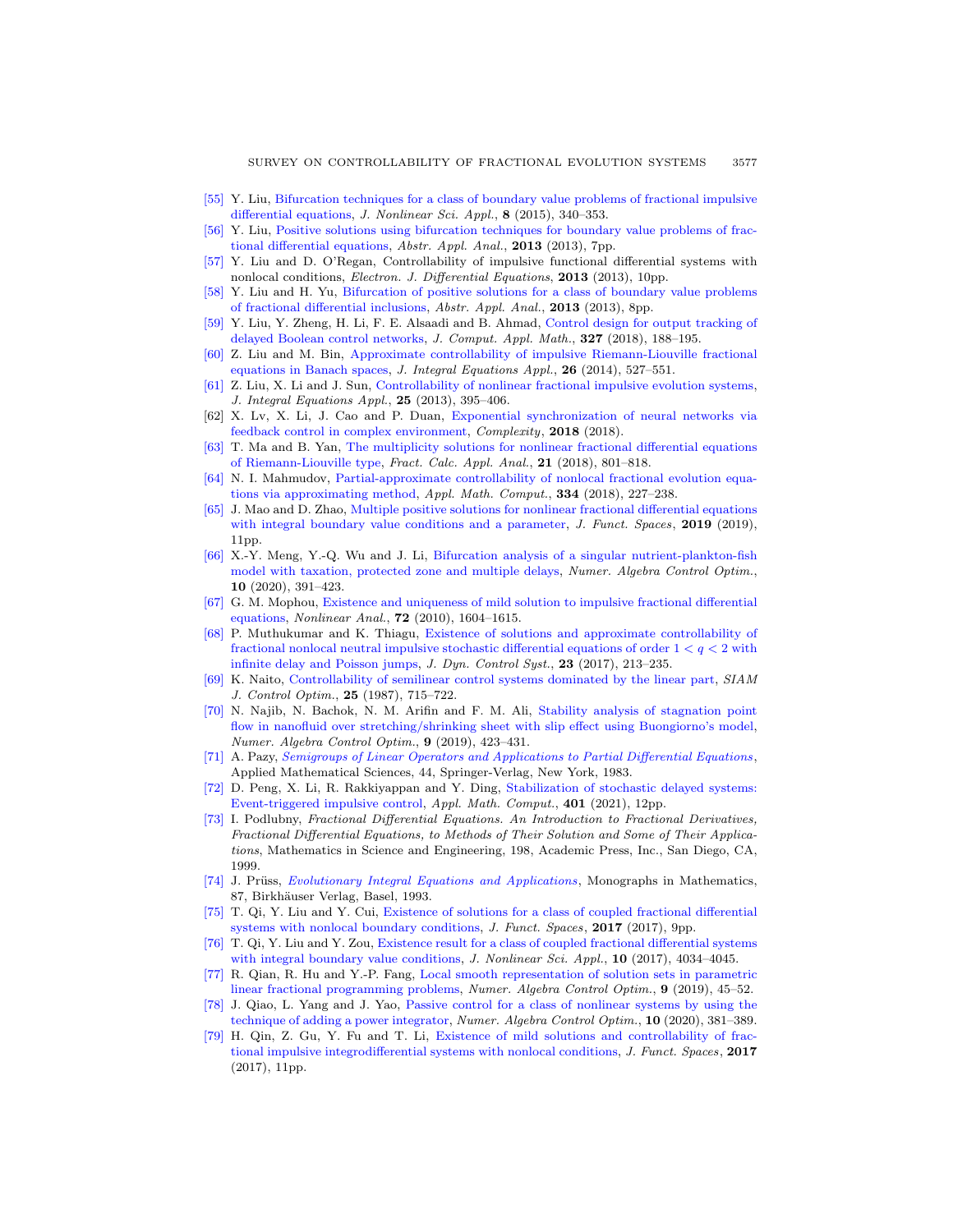- <span id="page-27-14"></span>[\[80\]](http://www.ams.org/mathscinet-getitem?mr=MR3348607&return=pdf) H. Qin, J. Liu and X. Zuo, [Controllability problem for fractional integrodifferential evolution](http://dx.doi.org/10.1186/1029-242X-2014-292) [systems of mixed type with the measure of noncompactness,](http://dx.doi.org/10.1186/1029-242X-2014-292) J. Inequal. Appl., 2014 (2014), 15pp.
- <span id="page-27-24"></span>[\[81\]](http://www.ams.org/mathscinet-getitem?mr=MR3064547&return=pdf) H. Qin, X. Zuo and J. Liu, [Existence and controllability results for fractional impulsive](http://dx.doi.org/10.1155/2013/295837) [integrodifferential systems in Banach spaces,](http://dx.doi.org/10.1155/2013/295837) Abstr. Appl. Anal., 2013 (2013), 12pp.
- <span id="page-27-19"></span>[\[82\]](http://www.ams.org/mathscinet-getitem?mr=MR4156895&return=pdf) M. M. Raja, V. Vijayakumar, R. Udhayakumar and Y. Zhou, [A new approach on the](http://dx.doi.org/10.1016/j.chaos.2020.110310) approximate controllability of fractional differential evolution equations of order  $1 < r < 2$ [in Hilbert spaces,](http://dx.doi.org/10.1016/j.chaos.2020.110310) Chaos Solitons Fractals, 141 (2020), 10pp.
- <span id="page-27-20"></span>[\[83\]](http://www.ams.org/mathscinet-getitem?mr=MR3081379&return=pdf) R. Sakthivel, R. Ganesh, Y. Ren and S. M. Anthoni, [Approximate controllability of nonlinear](http://dx.doi.org/10.1016/j.cnsns.2013.05.015) [fractional dynamical systems,](http://dx.doi.org/10.1016/j.cnsns.2013.05.015) Commun. Nonlinear Sci. Numer. Simul., 18 (2013), 3498– 3508.
- <span id="page-27-21"></span>[\[84\]](http://www.ams.org/mathscinet-getitem?mr=MR2824732&return=pdf) R. Sakthivel, Y. Ren and N. I. Mahmudov, [On the approximate controllability of semilinear](http://dx.doi.org/10.1016/j.camwa.2011.04.040) [fractional differential systems,](http://dx.doi.org/10.1016/j.camwa.2011.04.040) Comput. Math. Appl., 62 (2011), 1451-1459.
- <span id="page-27-16"></span>[\[85\]](http://www.ams.org/mathscinet-getitem?mr=MR2871665&return=pdf) R. Sakthivel, S. Suganya and S. M. Anthoni, [Approximate controllability of fractional sto](http://dx.doi.org/10.1016/j.camwa.2011.11.024)[chastic evolution equations,](http://dx.doi.org/10.1016/j.camwa.2011.11.024) Comput. Math. Appl., 63 (2012), 660–668.
- <span id="page-27-11"></span>[\[86\]](http://www.ams.org/mathscinet-getitem?mr=MR4114111&return=pdf) T. Sathiyaraj, M. Fečkan and J. Wang, [Null controllability results for stochastic delay sys](http://dx.doi.org/10.1016/j.chaos.2020.109927)[tems with delayed perturbation of matrices,](http://dx.doi.org/10.1016/j.chaos.2020.109927) Chaos Solitons Fractals, 138 (2020), 11pp.
- <span id="page-27-10"></span>[\[87\]](http://www.ams.org/mathscinet-getitem?mr=MR3427767&return=pdf) X.-B. Shu and Y. Shi, [A study on the mild solution of impulsive fractional evolution equa](http://dx.doi.org/10.1016/j.amc.2015.10.020)[tions,](http://dx.doi.org/10.1016/j.amc.2015.10.020) Appl. Math. Comput., 273 (2016), 465–476.
- <span id="page-27-22"></span>[\[88\]](http://www.ams.org/mathscinet-getitem?mr=MR4208190&return=pdf) A. Shukla and R. Patel, [Controllability results for fractional semilinear delay control systems,](http://dx.doi.org/10.1007/s12190-020-01418-4) J. Appl. Math. Comput., 65 (2021), 861–875.
- <span id="page-27-18"></span>[\[89\]](http://www.ams.org/mathscinet-getitem?mr=MR3554260&return=pdf) A. Shukla, N. Sukavanam and D. N. Pandey, [Approximate controllability of semilinear frac](http://dx.doi.org/10.1007/s00009-015-0638-8)[tional control systems of order](http://dx.doi.org/10.1007/s00009-015-0638-8)  $\alpha \in (1,2]$  with infinite delay, *Mediterr. J. Math.*, **13** (2016), 2539–2550.
- <span id="page-27-17"></span>[\[90\]](http://www.ams.org/mathscinet-getitem?mr=MR3416770&return=pdf) A. Shukla, N. Sukavanam and D. N. Pandey, [Approximate controllability of semilinear sys](http://dx.doi.org/10.1016/j.jfranklin.2015.08.019)[tem with state delay using sequence method,](http://dx.doi.org/10.1016/j.jfranklin.2015.08.019) J. Franklin Inst., 352 (2015), 5380–5392.
- <span id="page-27-23"></span>[\[91\]](http://www.ams.org/mathscinet-getitem?mr=MR1198716&return=pdf) N. Sukavanam, Approximate controllability of semilinear control system with growing nonlinearity, in Mathematical Theory of Control, Lecture Notes in Pure and Appl. Math., 142, Dekker, New York, 1993, 353–357.
- <span id="page-27-2"></span>[\[92\]](http://www.ams.org/mathscinet-getitem?mr=MR4097740&return=pdf) Y.-F. Sun, Z. Zeng and J. Song, [Quasilinear iterative method for the boundary value problem](http://dx.doi.org/10.3934/naco.2019045) [of nonlinear fractional differential equation,](http://dx.doi.org/10.3934/naco.2019045) Numer. Algebra Control Optim., 10 (2020), 157– 164.
- <span id="page-27-7"></span>[\[93\]](http://www.ams.org/mathscinet-getitem?mr=MR3985877&return=pdf) Z. Sun and T. Sugie, [Identification of Hessian matrix in distributed gradient-based multi](http://dx.doi.org/10.3934/naco.2019020)[agent coordination control systems,](http://dx.doi.org/10.3934/naco.2019020) Numer. Algebra Control Optim., 9 (2019), 297–318.
- <span id="page-27-8"></span>[\[94\]](http://www.ams.org/mathscinet-getitem?mr=MR0249786&return=pdf) I. Tarnove, A controllability problem for nonlinear systems, in Mathematical Theory of Control, Academic Press, New York, 1967, 170–179.
- <span id="page-27-4"></span>[\[95\]](http://www.ams.org/mathscinet-getitem?mr=MR3902105&return=pdf) Y. Tian, [Some results on the eigenvalue problem for a fractional elliptic equation,](http://dx.doi.org/10.1186/s13661-019-1127-y) Bound. Value. Probl., 2019 (2019), 11pp.
- <span id="page-27-0"></span>[\[96\]](http://www.ams.org/mathscinet-getitem?mr=MR3860223&return=pdf) Y. Tian and S. Zhao, [Existence of solutions for perturbed fractional equations with two](http://dx.doi.org/10.1186/s13661-018-1074-z) [competing weighted nonlinear terms,](http://dx.doi.org/10.1186/s13661-018-1074-z) Bound. Value. Probl., 2018 (2018), 16pp.
- <span id="page-27-12"></span>[\[97\]](http://www.ams.org/mathscinet-getitem?mr=MR499581&return=pdf) C. C. Travis and G. F. Webb, [Cosine families and abstract nonlinear second order differential](http://dx.doi.org/10.1007/BF01902205) [equations,](http://dx.doi.org/10.1007/BF01902205) Acta Math. Acad. Sci. Hungar., 32 (1978), 75-96.
- <span id="page-27-15"></span>[\[98\]](http://www.ams.org/mathscinet-getitem?mr=MR380590&return=pdf) R. Triggiani, [On the lack of exact controllability for mild solutions in Banach spaces,](http://dx.doi.org/10.1016/0022-247X(75)90033-5) J. Math. Anal. Appl., 50 (1975), 438–446.
- <span id="page-27-3"></span>[\[99\]](http://www.ams.org/mathscinet-getitem?mr=MR4163093&return=pdf) F. Wang, Z. Zhang and Z. Zhou, [A spectral Galerkin approximation of optimal control](http://dx.doi.org/10.1016/j.cam.2020.113233) [problem governed by fractional advection-diffusion-reaction equations,](http://dx.doi.org/10.1016/j.cam.2020.113233) J. Comput. Appl. Math., 386 (2021), 16pp.
- <span id="page-27-13"></span>[\[100\]](http://www.ams.org/mathscinet-getitem?mr=MR2931380&return=pdf) J. Wang, Z. Fan and Y. Zhou, [Nonlocal controllability of semilinear dynamic systems with](http://dx.doi.org/10.1007/s10957-012-9999-3) [fractional derivative in Banach spaces,](http://dx.doi.org/10.1007/s10957-012-9999-3) J. Optim. Theory Appl., 154 (2012), 292–302.
- <span id="page-27-9"></span>[\[101\]](http://www.ams.org/mathscinet-getitem?mr=MR2930338&return=pdf) J. Wang and Y. Zhou, [Complete controllability of fractional evolution systems,](http://dx.doi.org/10.1016/j.cnsns.2012.02.029) Commun. Nonlinear Sci. Numer. Simul., 17 (2012), 4346–4355.
- <span id="page-27-1"></span>[\[102\]](http://www.ams.org/mathscinet-getitem?mr=MR3814794&return=pdf) Y. Wang, Y. Liu and Y. Cui, [Infinitely many solutions for impulsive fractional boundary](http://dx.doi.org/10.1186/s13661-018-1012-0) [value problem with](http://dx.doi.org/10.1186/s13661-018-1012-0) p-Laplacian, Bound. Value Probl., 2018 (2018), 16pp.
- <span id="page-27-5"></span>[\[103\]](http://www.ams.org/mathscinet-getitem?mr=MR3894604&return=pdf) Y. Wang, Y. Liu and Y. Cui, [Multiple sign-changing solutions for nonlinear fractional Kirch](http://dx.doi.org/10.1186/s13661-018-1114-8)[hoff equations,](http://dx.doi.org/10.1186/s13661-018-1114-8) Bound. Value Probl., 2018 (2018), 21pp.
- <span id="page-27-6"></span>[\[104\]](http://www.ams.org/mathscinet-getitem?mr=MR3729695&return=pdf) Y. Wang, Y. Liu and Y. Cui, [Multiple solutions for a nonlinear fractional boundary value](http://dx.doi.org/10.1155/2017/8548975) [problem via critical point theory,](http://dx.doi.org/10.1155/2017/8548975) J. Funct. Spaces, 2017 (2017), 8pp.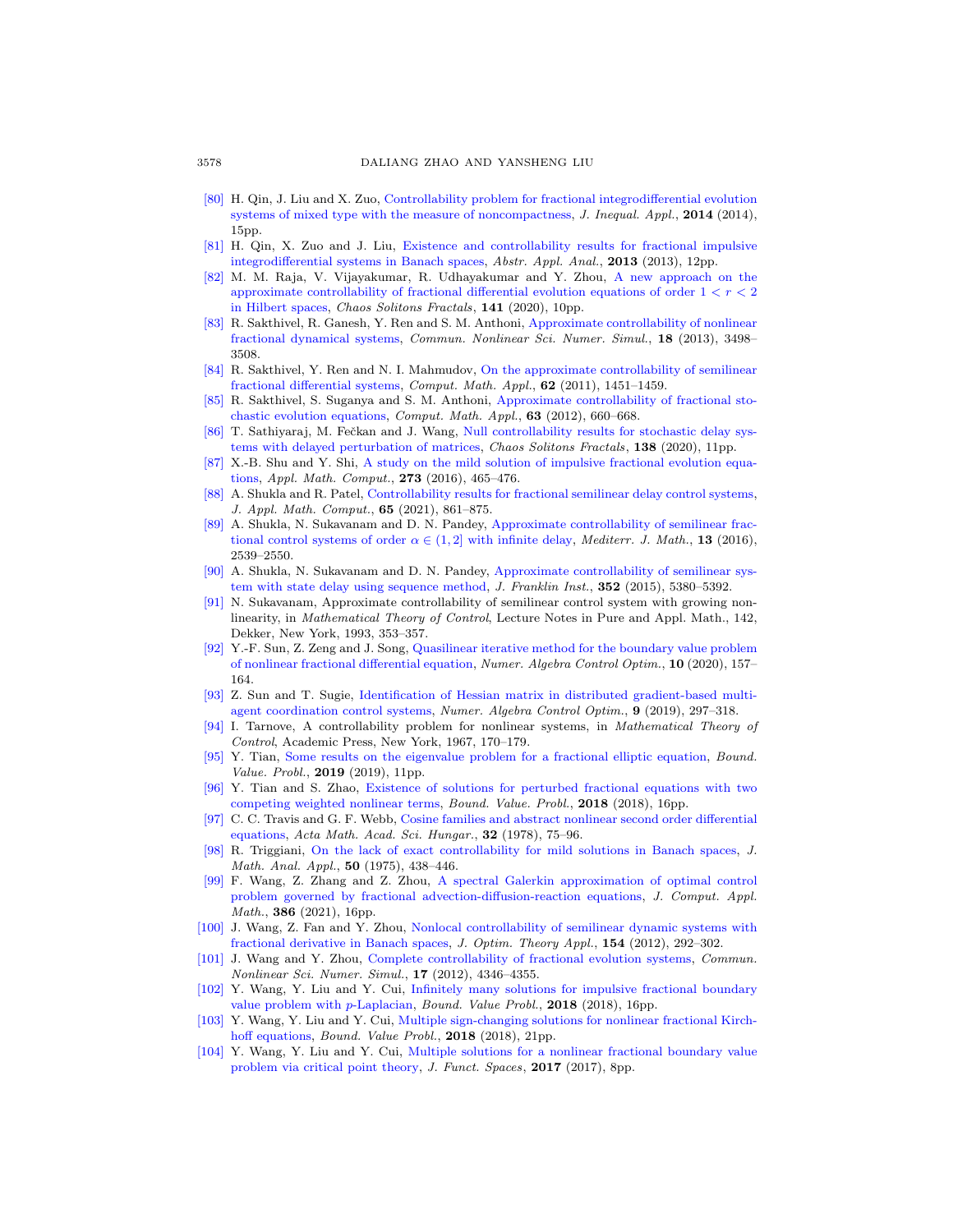- <span id="page-28-11"></span>[\[105\]](http://www.ams.org/mathscinet-getitem?mr=MR4155111&return=pdf) H.-Z. Wei, X. Zuo and C.-R. Chen, [Unified vector quasiequilibrium problems via improve](http://dx.doi.org/10.3934/naco.2019036)[ment sets and nonlinear scalarization with stability analysis,](http://dx.doi.org/10.3934/naco.2019036) Numer. Algebra Control Optim., 10 (2020), 107–125.
- <span id="page-28-10"></span>[\[106\]](http://www.ams.org/mathscinet-getitem?mr=MR4236762&return=pdf) T. Wei, X. Xie and X. Li, [Input-to-state stability of delayed reaction-diffusion neural net](http://dx.doi.org/10.3934/math.2021342)[works with multiple impulses,](http://dx.doi.org/10.3934/math.2021342)  $AIMS$  Math.,  $6$  (2021), 5786–5800.
- <span id="page-28-21"></span>[\[107\]](http://www.ams.org/mathscinet-getitem?mr=MR3767251&return=pdf) X. Xu, H. Li, Y. Li and F. E. Alsaadi, [Output tracking control of Boolean control networks](http://dx.doi.org/10.1002/mma.4685) [with impulsive effects,](http://dx.doi.org/10.1002/mma.4685) Math. Methods Appl. Sci., 41 (2018), 1554-1564.
- <span id="page-28-22"></span>[\[108\]](http://www.ams.org/mathscinet-getitem?mr=MR3817378&return=pdf) X. Xu, Y. Liu, H. Li and F. E. Alsaadi, [Robust set stabilization of Boolean control networks](http://dx.doi.org/10.15388/NA.2018.4.6) [with impulsive effects,](http://dx.doi.org/10.15388/NA.2018.4.6) Nonlinear Anal. Model. Control, 23 (2018), 553-567.
- <span id="page-28-8"></span>[\[109\]](http://www.ams.org/mathscinet-getitem?mr=MR3902794&return=pdf) D. Yang, X. Li and J. Qiu, [Output tracking control of delayed switched systems via state](http://dx.doi.org/10.1016/j.nahs.2019.01.006)[dependent switching and dynamic output feedback,](http://dx.doi.org/10.1016/j.nahs.2019.01.006) Nonlinear Anal. Hybrid Syst., 32 (2019), 294–305.
- <span id="page-28-9"></span>[\[110\]](http://www.ams.org/mathscinet-getitem?mr=MR3879286&return=pdf) D. Yang, X. Li, J. Shen and Z. Zhou, [State-dependent switching control of delayed switched](http://dx.doi.org/10.1002/mma.5209) [systems with stable and unstable modes,](http://dx.doi.org/10.1002/mma.5209) Math. Methods Appl. Sci., 41 (2018), 6968–6983.
- <span id="page-28-26"></span>[\[111\]](http://www.ams.org/mathscinet-getitem?mr=MR4120020&return=pdf) H. Yang and Y. Zhao, [Controllability of fractional evolution systems of Sobolev type via](http://dx.doi.org/10.1186/s13661-020-01417-1) [resolvent operators,](http://dx.doi.org/10.1186/s13661-020-01417-1) Bound. Value Probl., 2020 (2020), 13pp.
- <span id="page-28-14"></span>[\[112\]](http://www.ams.org/mathscinet-getitem?mr=MR3520240&return=pdf) Q. Yang, H. Li and Y. Liu, [Pinning control design for feedback stabilization of constrained](http://dx.doi.org/10.1186/s13662-016-0909-0) [Boolean control networks,](http://dx.doi.org/10.1186/s13662-016-0909-0) Adv. Difference Equ., 2016 (2016), 16pp.
- <span id="page-28-15"></span>[\[113\]](http://www.ams.org/mathscinet-getitem?mr=MR3918298&return=pdf) X. Yang, X. Li, Q. Xi and P. Duan, [Review of stability and stabilization for impulsive delayed](http://dx.doi.org/10.3934/mbe.2018069) [systems,](http://dx.doi.org/10.3934/mbe.2018069) Math. Biosci. Eng., 15 (2018), 1495–1515.
- <span id="page-28-3"></span>[\[114\]](http://www.ams.org/mathscinet-getitem?mr=MR4128847&return=pdf) A. Zare, M. Keyanpour and M. Salahi, [On fractional quadratic optimization problem with](http://dx.doi.org/10.3934/naco.2020003) [two quadratic constraints,](http://dx.doi.org/10.3934/naco.2020003) Numer. Algebra Control Optim., 10 (2020), 301–315.
- <span id="page-28-25"></span>[\[115\]](http://www.ams.org/mathscinet-getitem?mr=MR3817190&return=pdf) D. Zhang and Y. Liang, [Existence and controllability of fractional evolution equation with](http://dx.doi.org/10.1186/s13662-018-1664-1) [sectorial operator and impulse,](http://dx.doi.org/10.1186/s13662-018-1664-1) Adv. Difference Equ., 2018 (2018), 12pp.
- <span id="page-28-6"></span>[\[116\]](http://www.ams.org/mathscinet-getitem?mr=MR3958360&return=pdf) L. Zhang and Z. Zhou, [Spectral Galerkin approximation of optimal control problem governed](http://dx.doi.org/10.1016/j.apnum.2019.04.003) [by Riesz fractional differential equation,](http://dx.doi.org/10.1016/j.apnum.2019.04.003) Appl. Numer. Math., 143 (2019), 247–262.
- <span id="page-28-17"></span>[\[117\]](http://www.ams.org/mathscinet-getitem?mr=MR3323718&return=pdf) X. Zhang, C. Zhu and C. Yuan, [Approximate controllability of impulsive fractional stochastic](http://dx.doi.org/10.1186/s13662-015-0412-z) [differential equations with state-dependent delay,](http://dx.doi.org/10.1186/s13662-015-0412-z) Adv. Difference Equ., 2015 (2015), 12pp.
- <span id="page-28-20"></span>[118] D. Zhao, [New results on controllability for a class of fractional integrodifferential dynamical](http://dx.doi.org/10.3390/fractalfract5030089) [systems with delay in Banach spaces,](http://dx.doi.org/10.3390/fractalfract5030089) Fractal Fract.,  $5$  (2021), 1–18.
- <span id="page-28-23"></span>[\[119\]](http://www.ams.org/mathscinet-getitem?mr=MR3176842&return=pdf) D. Zhao and Y. Liu, [Eigenvalues of a class of singular boundary value problems of impulsive](http://dx.doi.org/10.1155/2014/720494) [differential equations in Banach spaces,](http://dx.doi.org/10.1155/2014/720494) J. Funct. Spaces, 2014 (2014), 12pp.
- <span id="page-28-0"></span>[120] D. Zhao and Y. Liu, [Multiple positive solutions for nonlinear fractional boundary value](http://dx.doi.org/10.1155/2013/473828) [problems,](http://dx.doi.org/10.1155/2013/473828) The Scientific World Journal, 2013 (2013).
- <span id="page-28-1"></span>[\[121\]](http://www.ams.org/mathscinet-getitem?mr=MR3491158&return=pdf) D. Zhao and Y. Liu, [Positive solutions for a class of fractional differential coupled system](http://dx.doi.org/10.22436/jnsa.009.05.86) [with integral boundary value conditions,](http://dx.doi.org/10.22436/jnsa.009.05.86) J. Nonlinear Sci. Appl., 9 (2016), 2922-2942.
- <span id="page-28-2"></span>[\[122\]](http://www.ams.org/mathscinet-getitem?mr=MR3680298&return=pdf) D. Zhao and Y. Liu, [Twin solutions to semipositone boundary value problems for fractional](http://dx.doi.org/10.22436/jnsa.010.07.16) [differential equations with coupled integral boundary conditions,](http://dx.doi.org/10.22436/jnsa.010.07.16) J. Nonlinear Sci. Appl., 10 (2017), 3544–3565.
- <span id="page-28-18"></span>[\[123\]](http://www.ams.org/mathscinet-getitem?mr=MR3845574&return=pdf) D. Zhao, Y. Liu and X. Li, [Controllability for a class of semilinear fractional evolution](http://dx.doi.org/10.3934/cpaa.2019023) [systems via resolvent operators,](http://dx.doi.org/10.3934/cpaa.2019023) *Commun. Pur. Appl. Anal.*, **18** (2019), 455–478.
- <span id="page-28-19"></span>[124] D. Zhao and J. Mao, [New controllability results of fractional nonlocal semilinear evolution](http://dx.doi.org/10.1155/2020/7652648) [systems with finite delay,](http://dx.doi.org/10.1155/2020/7652648) Complexity, 2020 (2020).
- <span id="page-28-5"></span>[125] D. Zhao and J. Mao, [Positive solutions for a class of nonlinear singular fractional differential](http://dx.doi.org/10.3390/sym13010107) [systems with Riemann-Stieltjes coupled integral boundary value conditions,](http://dx.doi.org/10.3390/sym13010107) Symmetry, 13 (2021), 1–19.
- <span id="page-28-12"></span>[\[126\]](http://www.ams.org/mathscinet-getitem?mr=MR4151369&return=pdf) G. Zhao, S. Liang and H. Li, [Stability analysis of activation-inhibition Boolean networks](http://dx.doi.org/10.1002/mma.6529) [with stochastic function structures,](http://dx.doi.org/10.1002/mma.6529) Math. Methods Appl. Sci.,  $43$  (2020), 8694–8705.
- <span id="page-28-13"></span>[\[127\]](http://www.ams.org/mathscinet-getitem?mr=MR4117313&return=pdf) Y. Zhao, X. Li and J. Cao, [Global exponential stability for impulsive systems with infinite](http://dx.doi.org/10.1016/j.amc.2020.125467) [distributed delay based on flexible impulse frequency,](http://dx.doi.org/10.1016/j.amc.2020.125467) Appl. Math. Comput., 386 (2020), 10pp.
- <span id="page-28-24"></span>[\[128\]](http://www.ams.org/mathscinet-getitem?mr=MR704474&return=pdf) H. X. Zhou, [Approximate controllability for a class of semilinear abstract equations,](http://dx.doi.org/10.1137/0321033) SIAM J. Control Optim., 22 (1983), 551–565.
- <span id="page-28-16"></span>[\[129\]](http://www.ams.org/mathscinet-getitem?mr=MR4271212&return=pdf) Y. Zhou and J. W. He, [New results on controllability of fractional evolution systems with](http://dx.doi.org/10.3934/eect.2020077) [order](http://dx.doi.org/10.3934/eect.2020077)  $\alpha \in (1, 2)$ , Evol. Equ. Control Theory, 10 (2021), 491–509.
- <span id="page-28-4"></span>[\[130\]](http://www.ams.org/mathscinet-getitem?mr=MR3441196&return=pdf) Z. Zhou and W. Gong, [Finite element approximation of optimal control problems governed](http://dx.doi.org/10.1016/j.camwa.2015.11.014) [by time fractional diffusion equation,](http://dx.doi.org/10.1016/j.camwa.2015.11.014) Comput. Math. Appl., 71 (2016), 301–318.
- <span id="page-28-7"></span>[\[131\]](http://www.ams.org/mathscinet-getitem?mr=MR3246619&return=pdf) Z. J. Zhou and N. N. Yan, [A survey of numerical methods for convection-diffusion optimal](http://dx.doi.org/10.1515/jnum-2014-0003) [control problems,](http://dx.doi.org/10.1515/jnum-2014-0003) J. Numer. Math., 22 (2014), 61–85.